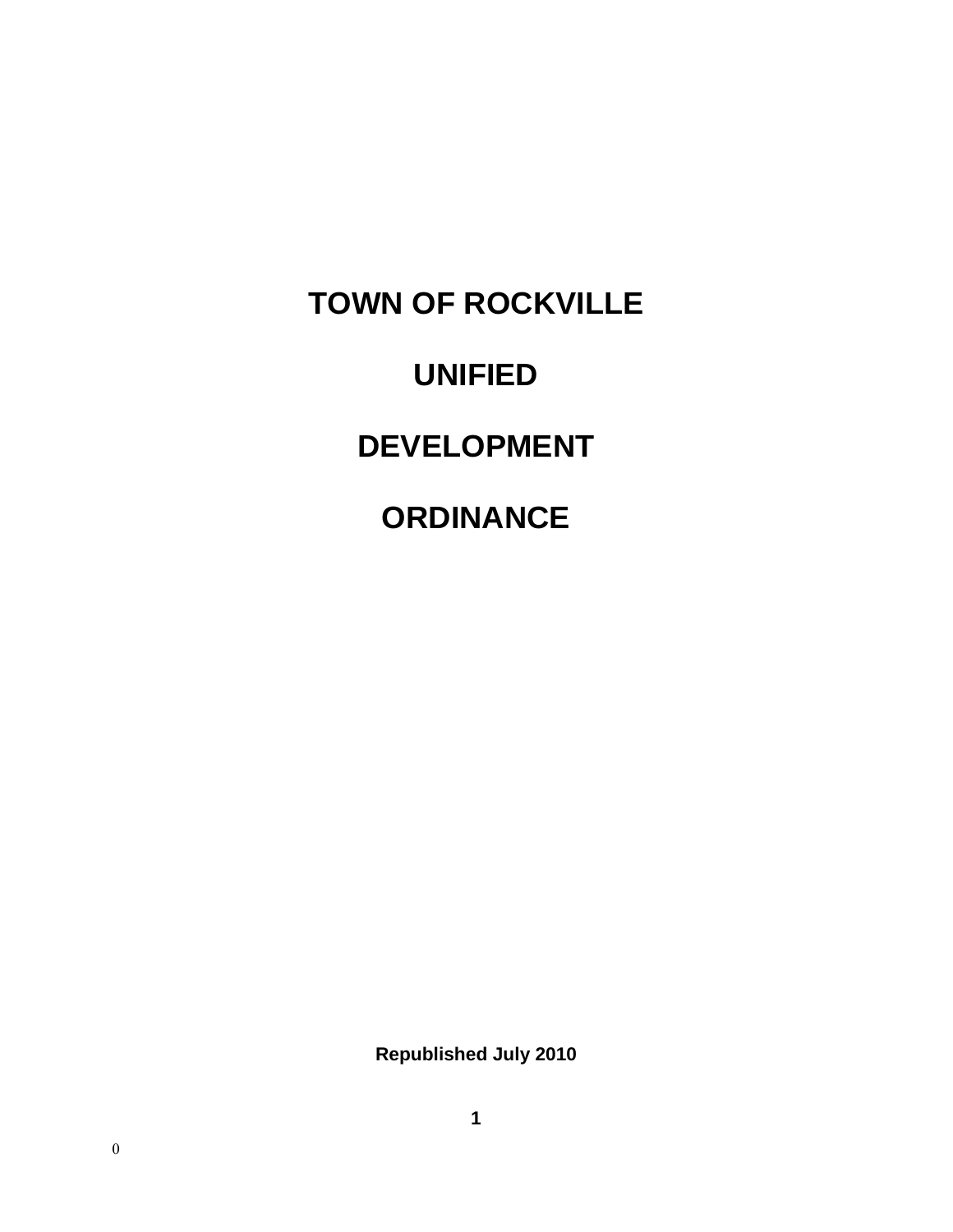# TOWN OF ROCKVILLE

## TOWN COUNCIL

**Mary Ann Cates, Mayor Zachary Nelson, Mayor Pro Tem Allen Holmes Henry Holst Bradford Rumph** 

#### **PLANNING COMMISSION**

**Van Smith Jason Kronsberg Herb Stokes Ben Whaley Louis Wright** 

## **TOWN CLERK**

**Deborah Stokes** 

# **TOWN ATTORNEY**

**John Warren** 

**UDO Adopted April 2000 Updated and Republished 2002, 2009, July 2010**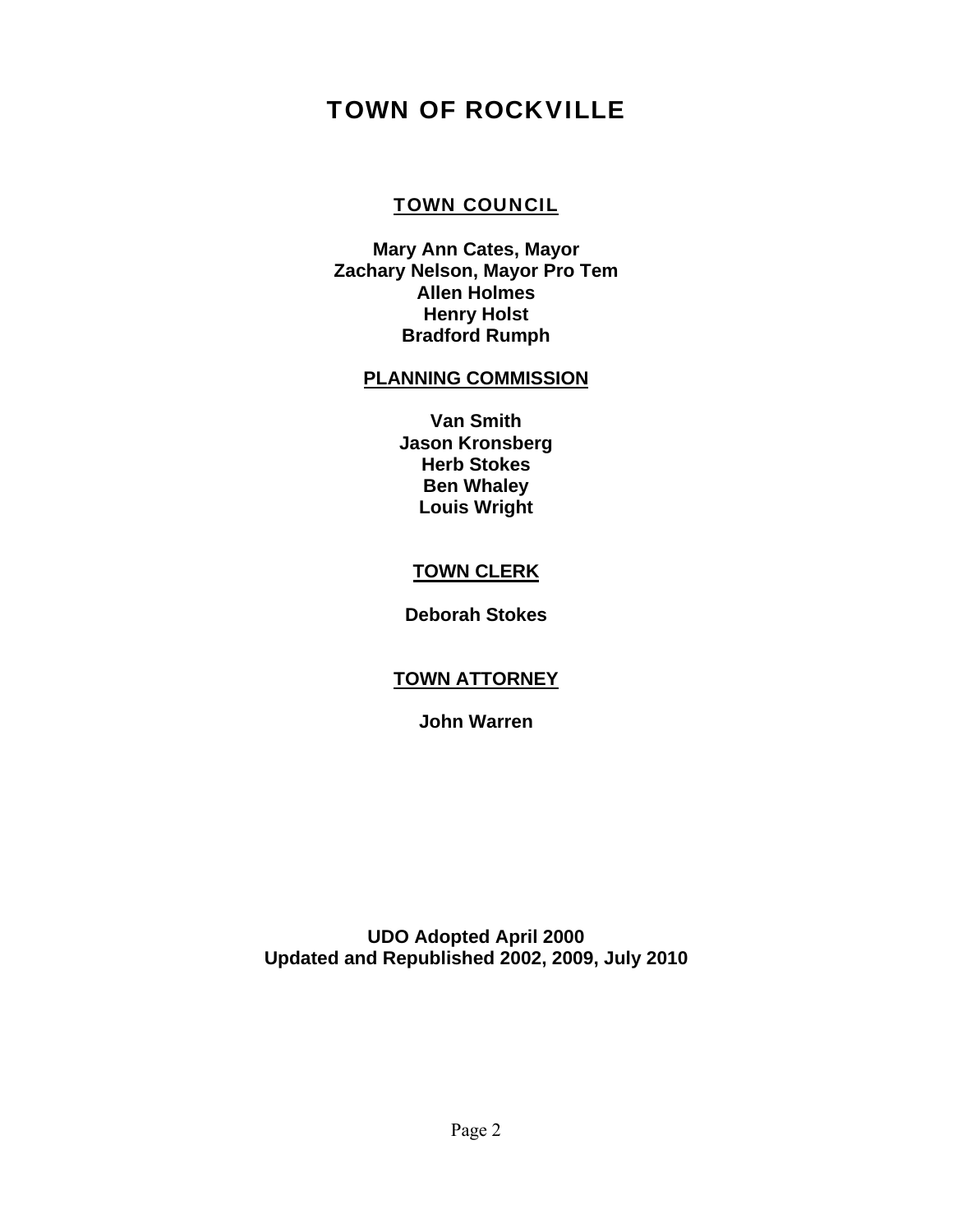# **TABLE OF CONTENTS**

|                                                                  |                | Page                             |
|------------------------------------------------------------------|----------------|----------------------------------|
| Title                                                            |                | 1                                |
| <b>Adoption and Republished Dates</b><br>Table of Contents       |                | $\overline{2}$<br>$\overline{3}$ |
|                                                                  |                | $\overline{4}$                   |
| Changes Made by Year<br><b>Statement of Intent</b>               |                | 5                                |
|                                                                  |                |                                  |
| $I_{\cdot}$<br>General                                           |                | 6                                |
| II.<br>Administrative and Procedural                             |                | 6                                |
| Town Council                                                     |                | 6                                |
| <b>Planning Commission</b>                                       |                | $\sqrt{ }$                       |
| Board of Zoning Appeals                                          |                | $\overline{7}$                   |
| Design Review Board                                              | (added 2001)   | 8                                |
| Planning Director (County)                                       |                | $8-9$                            |
| III.<br><b>Zoning Districts</b>                                  |                | 9                                |
| IV.<br><b>Zoning Categories</b>                                  |                | 9                                |
| V.<br>Definitions                                                |                | $10 - 11$                        |
| Land Use Zone R-1/2                                              |                | 12                               |
| Land Use Zone R-1                                                |                | 13                               |
| $R-1$ & $R-1/2$ Setbacks                                         |                | 14                               |
| Land Use Zone RC                                                 |                | 15                               |
| Land Use Zone CH                                                 | (updated 2009) | $16 - 17$                        |
| <b>Planned Development District</b>                              | (added 2000)   | $18 - 21$                        |
| Home Occupations                                                 |                | $22 - 24$                        |
| Signs                                                            |                | $25 - 30$                        |
| Tree Protection and Preservation                                 |                | $31 - 36$                        |
| Violations, Penalties and Enforcement                            | (added 2001)   | 37-38                            |
| <b>Enforcement Responsibility, Complaints</b>                    | (added 2001)   | 39-42                            |
| <b>Subdivision Regulations</b>                                   |                | $43 - 72$                        |
| <b>Vested Rights to Develop Property</b>                         | (added 2005)   | $73 - 74$                        |
| Appendix $A$ – Uses allowed in the RC District as a Use-Of-Right |                | 75                               |
| Appendix B – Uses Allowed in the CH District as a Use-Of-Right   |                | 76                               |
| Appendix C – Design Review Guidelines                            | (added 2002)   | 77-80                            |
| Appendix D – Board of Zoning Appeals Guidelines (added 2010)     |                | 81-83                            |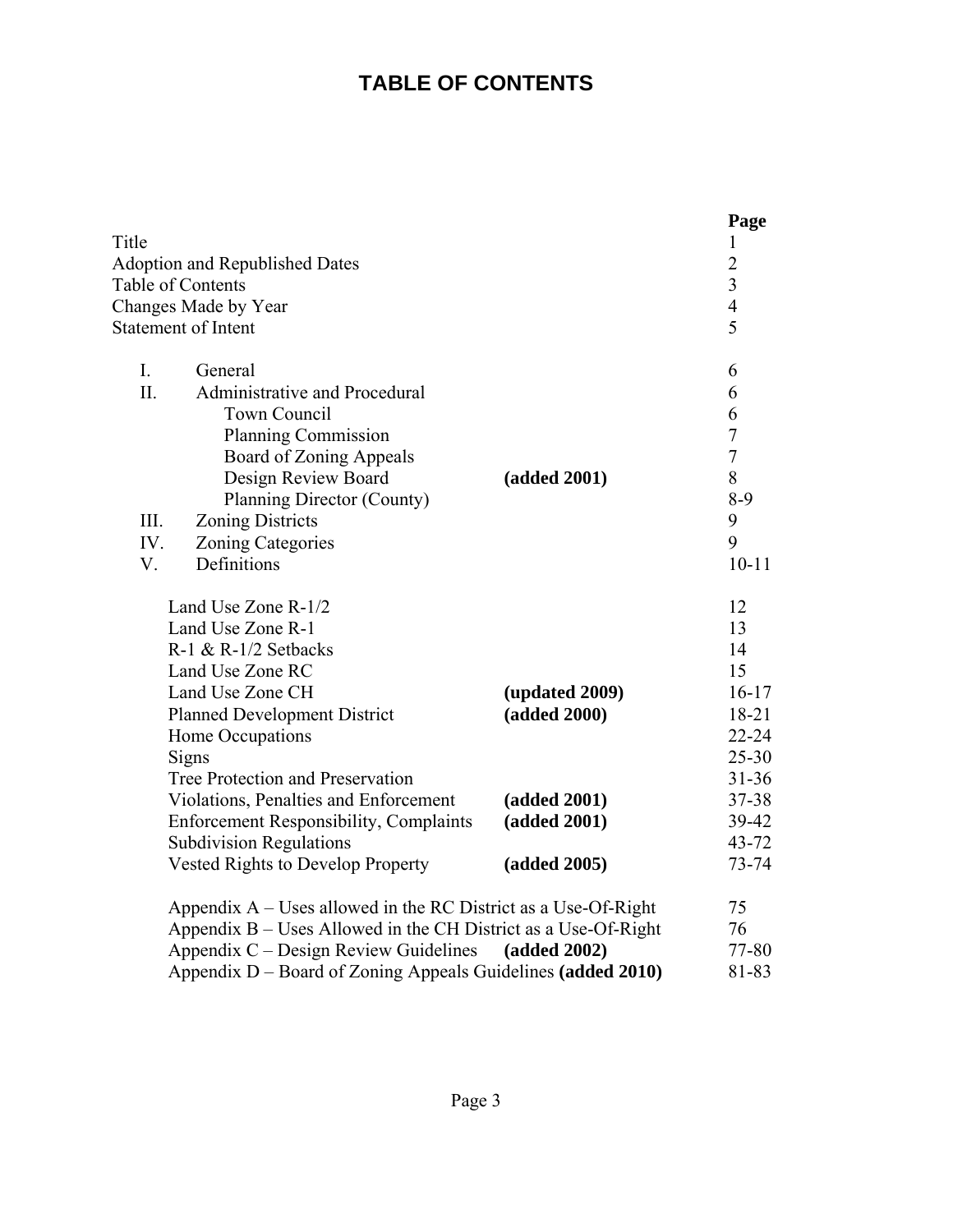# **CHANGES MADE BY YEAR**

**NOTE:** The UDO was adopted in April 2000. In '02 & '09, '10 the UDO was updated and republished on www.townofrockville.com/ordinances/UDO

Below is a list of amendments since 2002 and are included in the 2010 republished copy.

- **2004** Established Authority of DRB to Review and Approve/Deny Docks in the Town.
- **2004** Limited max 3,500 sq ft Heated Space to R-1.
- **2005** Vested Rights to Develop Property.
- **2005** Deleted Bed & Breakfast as a Special Exception as Home Occupation R-1 and R-1/2.
- **2005** Allowed Property Ingress and Egress (Subdivision Regulations).
- **2006** Increased Design Review Board Membership from 3 to 5.
- **2006**  Changed Title from Compliance Officer to Code Enforcement Officer.
- **2006** Added Protected Tree Definition and Diameter Breast Height from 24" to 18".
- **2008** Added Modular, Mobile/Manufactured Homes Definitions.
- **2008** Deleted the words "Garish Colors" in DRB Guidelines.
- **2009** Added Manufacturing Housing Units to Land Use CH.
- **2010** Added and commercial to DRB Guidelines Appendix C and BZA Guidelines Appendix D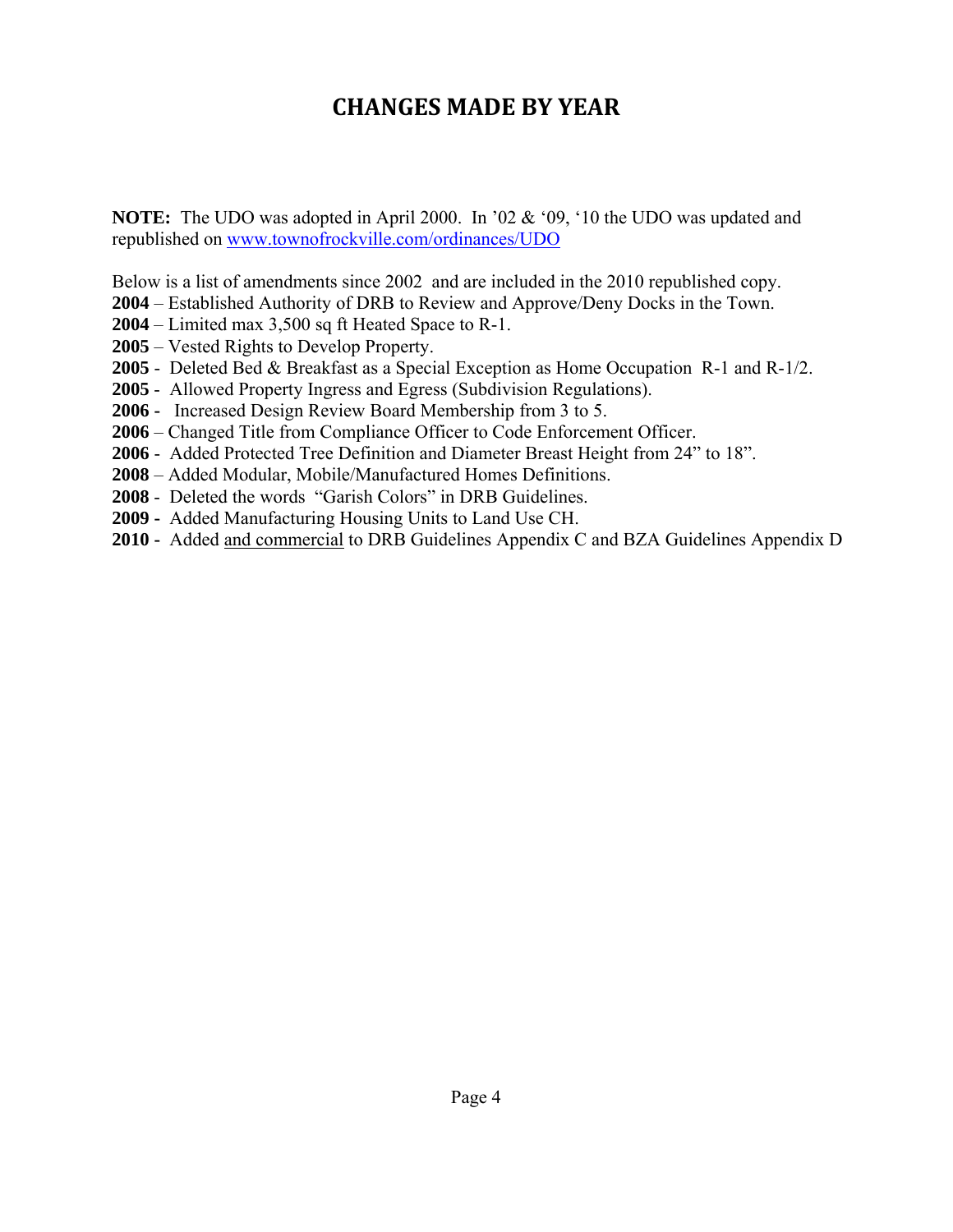# **TOWN OF ROCKVILLE UNIFIED DEVELOPMENT ORDINANCE (UDO)**

# **STATEMENT OF INTENT**

- 1. WHEREAS, it is the desire of the Town of Rockville to manage and regulate the development of the Town to assure adequate public services which will harmonize with and preserve the existing rural character and pristine nature of the Town; and
- 2. WHEREAS, the Town of Rockville's desire to manage the development and preserve natural and historical resources will be materially facilitated by zoning regulations; and
- 3. WHEREAS, the nature of Rockville's terrain is best suited only for low-density housing requiring individual septic tank systems; and
- 4. WHEREAS, to protect the unique waterfront environment as well as to prevent the degradation of the water classifications of the creeks, rivers and marshes surrounding Rockville, it is necessary to strictly regulate the number of septic tanks; and
- 5. WHEREAS, this ordinance will not significantly increase the cost of housing in the Town; and
- 6. WHEREAS, this plan considers all aspects of Rockville's growth, with its aim of promoting not deterring the Town's orderly growth and development.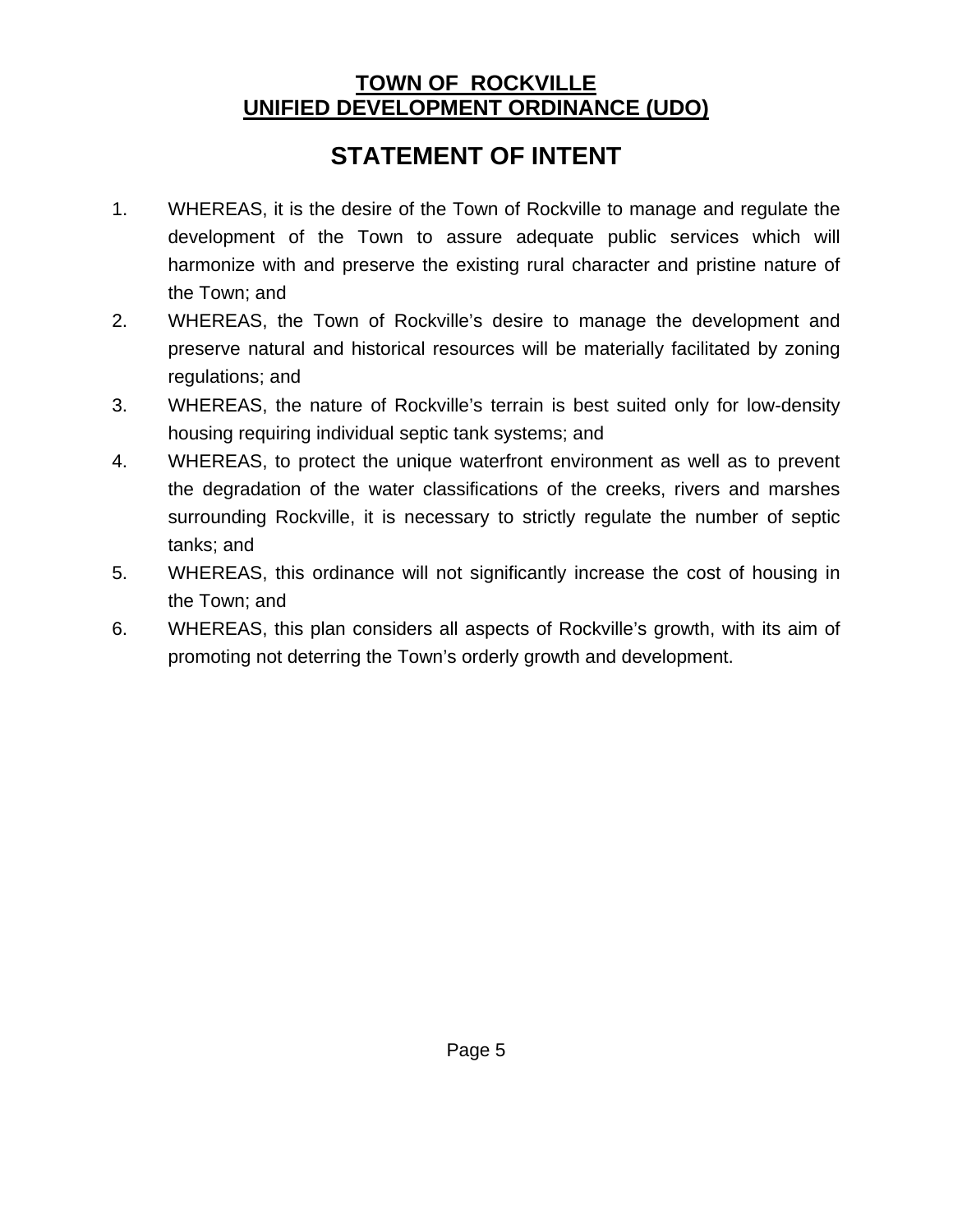# **I. General**

- A. This ordinance pertains to and describes the various zoning categories for the Town of Rockville as shown on the accompanying map.
- B. Any property not conforming to this ordinance at the time of its adoption will be categorized "legal, non-conforming" and will remain as such with no change in use or zoning required. However, the discontinuation of the non-conforming use for a period of one (1) year will result in the property being zoned to conform with the ordinance and attached map.
- C. Here and after in this document when references are made to Town Council, Planning Commission or Board of Zoning Appeals, those references shall indicate the Town of Rockville's Council, Planning Commission or Board of Zoning Appeals.
- D. Here and after in this document when reference is made to the Planning Director that can also indicate the Director's designee. References to Planning Department and Public Works Department indicate Charleston County Planning and Public Works Departments acting as the Town's.

# **II. Administrative and Procedural**

# **Town Council**

1. The Town Council does not act in a review or recommending capacity.

 2. The Town Council shall have final (local) decision-making authority on the following matters:

- A. Comprehensive Plan amendments;
- B. Unified Development Ordinance text amendments;
- C. Zoning Map amendments (Rezonings);
- D. Planned Development Plans and Planned Development Zoning Map amendments; and
- E. Acceptance of public dedications.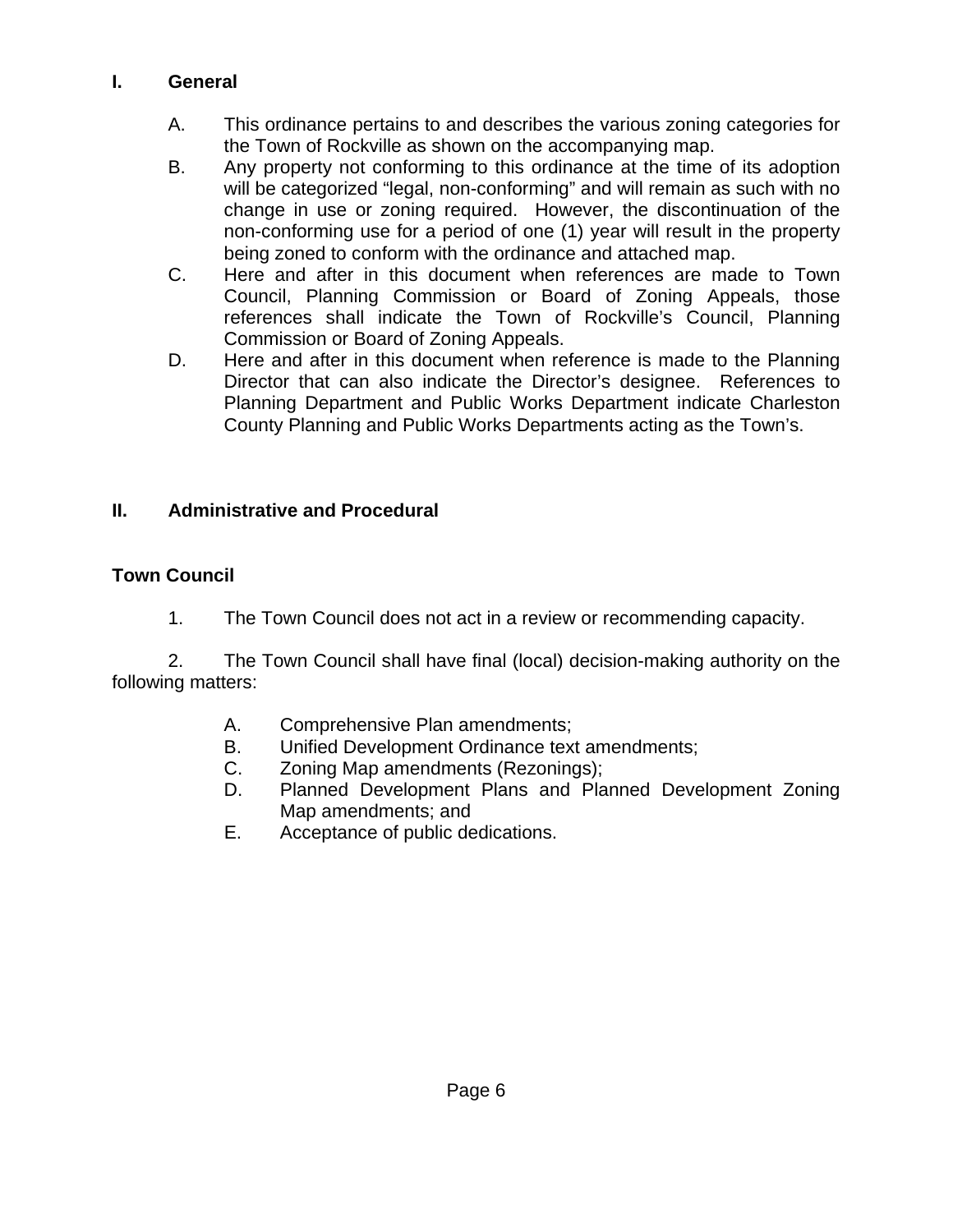# **Planning Commission**

1. The Planning Commission acts in a review and recommending capacity on the following matters:

- A. Comprehensive Plan amendments;
- B. Unified Development Ordinance text amendments;
- C. Zoning Map amendments (Rezonings);
- D. PD Development Plans and PD Zoning Map amendments; and
- E. Acceptance of public dedications.

 2. The Planning Commission shall have final (local) decision-making authority on the following matters:

- A. Preliminary Subdivision Plats;
- B. Public Project review;
- C. Appeals of Administrative Decisions on Final Subdivision Plats;
- D. Appeals of Administrative Decisions on Subdivision Matters; and

 3. The Planning Commission shall be composed of not less than 5 members and shall be organized pursuant to Sections 6.29.350 and 6.29.360 of Title 6, Chapter 29 of the Code of Laws of South Carolina, as amended.

 Rockville's amendment #07-0716, shall be five (5) members appointed by Council for 3 years.

## **Board of Zoning Appeals**

 1. The Board of Zoning Appeals does not act in a review or recommending capacity.

 2. The Board of Zoning Appeals shall have final (local) decision-making authority on the following matters: (Rockville's amendment #10-0621B, Appendix. D, Guidelines)

- A. Special Exceptions;
- B. Variances; and
- C. Appeals of Administrative Decisions on Zoning Matters.

 3. The Board of Zoning Appeals will adopt supplemental rules of procedure in accordance with the provisions of this ordinance and not inconsistent with the provisions of Title 6, Chapter 29 of the Code of Laws of South Carolina. In its actions relating to this ordinance, the Board will be governed by these regulations, and rules adopted.

4. The Board of Zoning Appeals shall be composed of not less than 5 members and shall be organized pursuant to Sections 6.29.780, 6.29.790, and 6.29.800 of Title 6, Chapter 29 of the Code of Laws of South Carolina, as amended. Rockville's amendment #07-0716, shall be five (5) members appointed by Council for 3 years.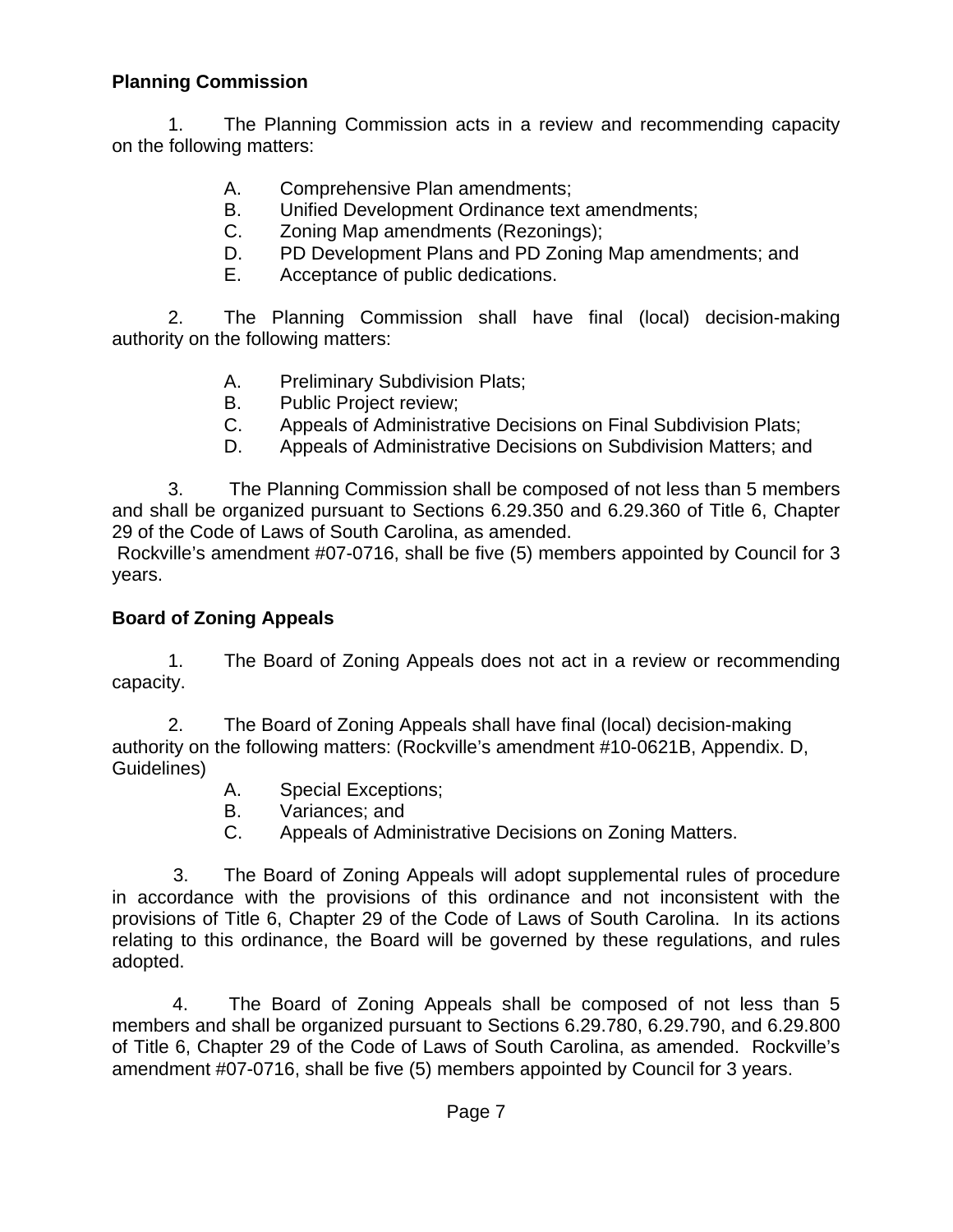# **Design Review Board**

The applicable zoning laws of the Town of Rockville are hereby amended as follows:

1. There is hereby created, pursuant to Section 6-29-870 of the South Carolina Code of Laws, 1976, as Amended, a *Design Review Board* for the Town of Rockville whose purpose shall be to oversee, on behalf of the Town of Rockville, (i) the preservation and protection of historic and architectural invaluable districts and neighborhoods, (ii) the preservation and protection of significant or natural scenic areas, and (iii) the protection and preservation of the unique, special and desired characteristics of the Town of Rockville.

2. The Design Review Board shall accomplish the purposes set forth above by means of the following restrictions and conditions listed in Appendix C of this document.

 3. The composition, qualification, organization and operation of the *Design Review Board* shall be in accordance with Sections 6-29-870 through 6-29-940, South Carolina Code of Laws, 1976, as Amended, and may be further provided by Resolution adopted by the Town of Rockville. Rockville's amendment #07-0716 shall be five (5) members appointed by Council for 3 years.

4. Guidance Standards – For consistency in policies and decisions, records of the Board's actions should be maintained and held in the custody of the Design Review Board.

## **Planning Director**

1. The Planning Director shall act in a review capacity on the following matters:

- A. Comprehensive Plan Amendments;
- B. Unified Development Ordinance Text Amendments;
- C. Zoning Map Amendments (Rezonings);
- D. Minor PD Development Plans and PD Zoning Map Amendments;
- E. Major PD Concept Plans and PD Zoning Map Amendments;
- F. Preliminary Subdivision Plats;
- G. Final Subdivision Plats;
- H. Special Exceptions; and
- I. Public Project Review.

 2. The Planning Director shall have final (local) decision-making authority on the following matters:

- A. Written Interpretations;
- B. Zoning Permits;
- C. Sign Permits; and
- D. Final Subdivision Plats.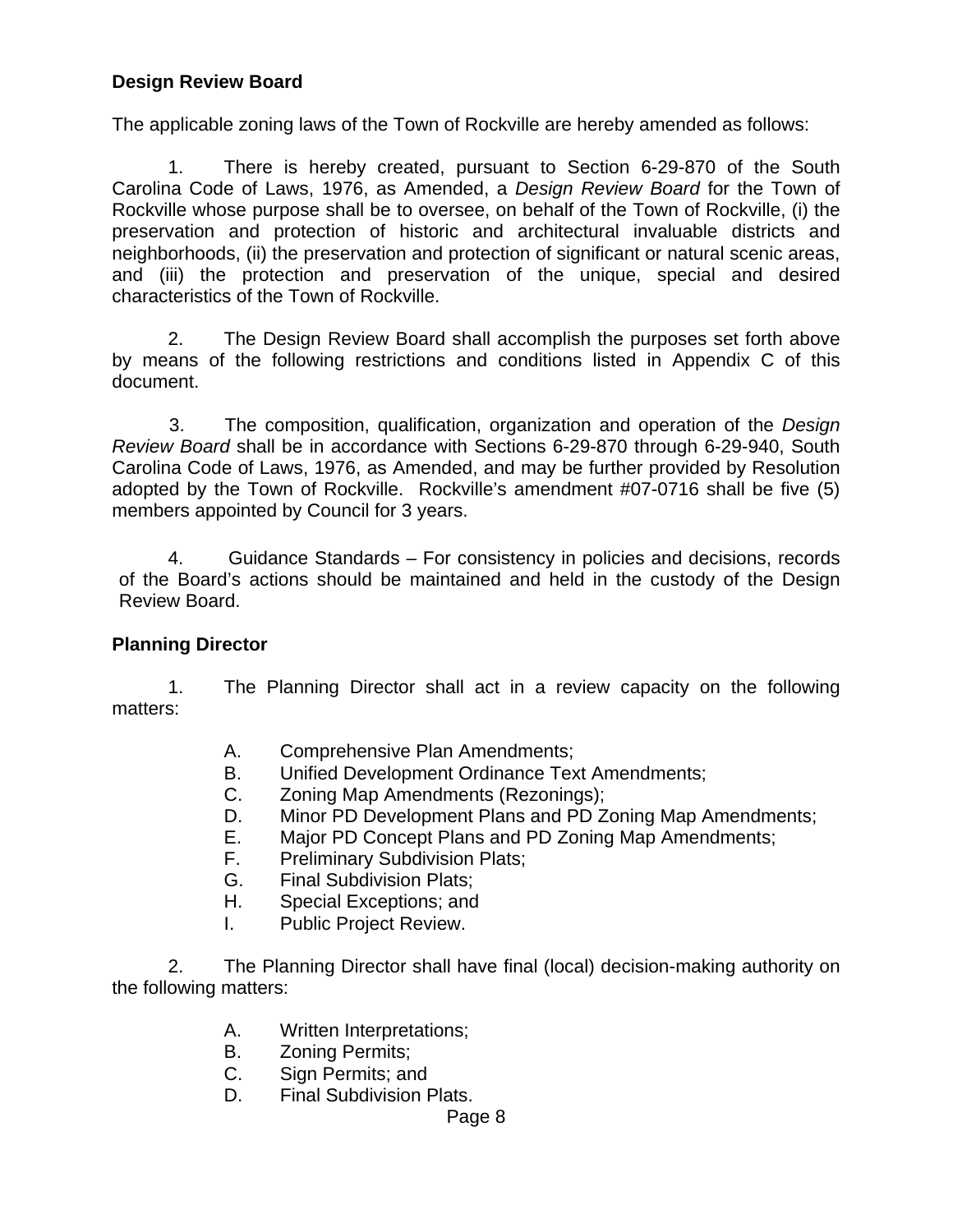3. The Planning Director shall have the following powers and duties in addition to those otherwise set out under this Ordinance:

- A. Maintaining permanent and current records of this Ordinance including, but not limited to, all zoning maps, amendments, special exceptions, variances, appeals, and applications thereof and records of hearings thereon. Such records shall be open to public inspection during business hours;
- B. Providing such clerical, technical, and consultative assistance as may be required by the Board of Zoning Appeals, Planning Commission, Town Council, and other boards, commissions and officials in the exercise of their duties relating to this Ordinance;
- C. Maintaining a record of all applications for zoning permits, including all plats and plans submitted therewith, which record shall be open to public inspection during business hours;
- D. Receiving, filing, and forwarding to the Board of Zoning Appeals the records of all appeals and variances;
- E. Receiving, filing, and forwarding to the Board of Zoning Appeals all applications for Special Exceptions; and
- F. Reviewing, approving, and issuing Administrative Permits as authorized by this Ordinance and maintain records of these

**III. Zoning Districts** – All parcels in Rockville have been classified into one of the following descriptive zoning districts:

| $R \frac{1}{2}$ | Residential 1/2 acre lots      | Single-family residential district primarily<br>located in the historic district |
|-----------------|--------------------------------|----------------------------------------------------------------------------------|
| -R 1            | Residential 1 acre lots        | Low-density single-family residential<br>district                                |
| <b>RC</b>       | <b>Rural Commercial</b>        | District that allows small, neighborhood<br>style commercial uses                |
| <b>CH</b>       | Highway/Waterway<br>Commercial | District that allows commercial uses on<br>major waterways within the town       |

Each zoning district is subject to different limitations as to use, lot size, density, building size, and other criteria which are further described in Section IV.

**IV. Zoning Categories** – Requirements for each zoning category are outlined in this section.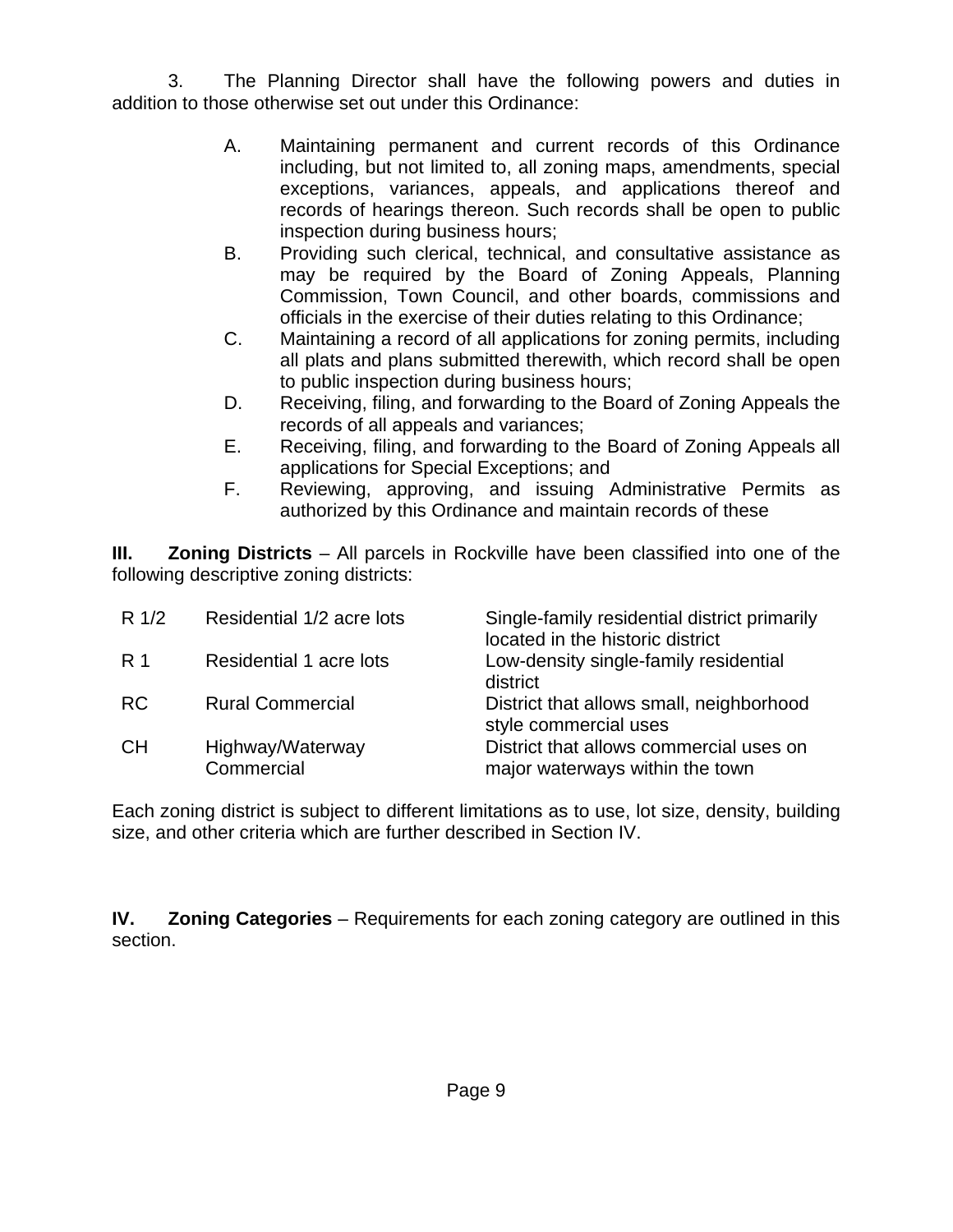# **V. Definitions**

Accessory Unit - An additional unit on the same property. Not to be subdivided; for use by an employee or family member; not to be rented. For example: guest house, caretaker quarters, servants quarters, or house for elderly parent.

Boat Yard – A land-based operation primarily for the repair and service of boats, including any incidental storage of boats in the process of being repaired. This term does not include boat building.

Bulk - The part of the land that is covered by the structure, expressed as a percentage.

Front Setback - The setback measured from street right-of-way.

Height - The overall height of a structure shall be measured from the first floor elevation as required by the Federal Emergency Management Act (FEMA). Where no minimum elevation is required by FEMA, height shall be measured from ground floor elevation.

Grand Trees - any deciduous tree with a Diameter Breast Height of eighteen (18") inches or greater. Live Oak species 8" or greater DBH shall be protected. Rockville amendment #07-0820B.

Home Occupations - An accessory use of a dwelling unit or its accessory structure for gainful employment. Home Occupations shall have no more than 1 non-resident employee, exclusive of relatives.

Mobile/Manufactured Home is defined as any residential dwelling unit constructed to standards and codes as promulgated by the United States Department of Housing and Urban Development. SC Code 23-43-20(5). Rockville amendment #08-0721A.

Modular building is defined as any building of closed construction, regardless of type of construction or occupancy classification, other than a mobile or manufactured home, constructed off-site in accordance with applicable codes, and transported to the point of use for installation or erection. SC Code 23-43-20(5). Rockville amendment #08- 0721A.

OCRM (Office of Coastal Resource Management) Critical Line - This line is defined by Office of Coastal Resource Management at the date of application and determines their jurisdiction.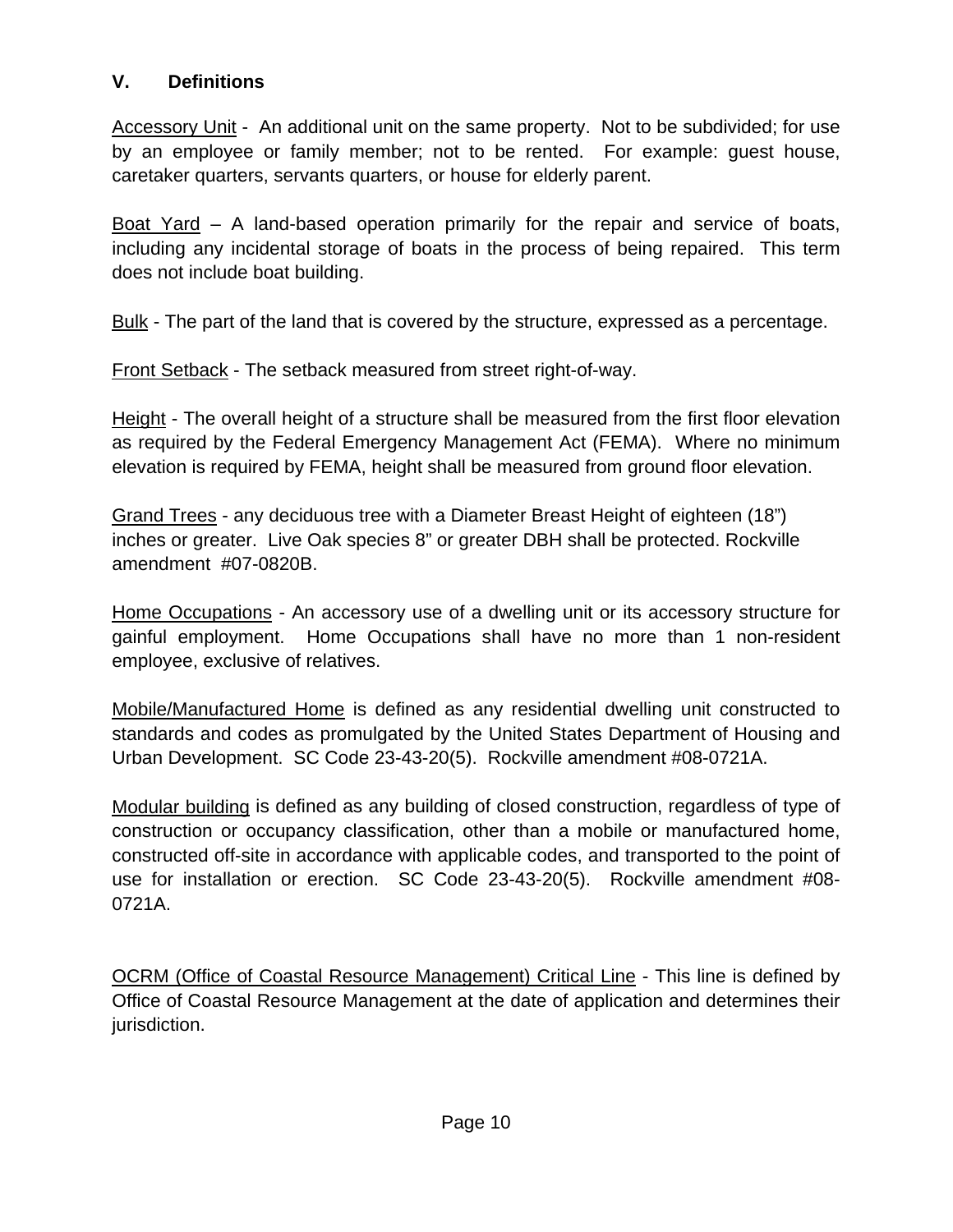Ratio - The comparison of various property line dimensions. For example, a ratio of "1 to 5" means that the shortest boundary line of a parcel may not be less than 1/5 the length of the longest boundary line.

Residential Curb Cuts - There shall be a maximum of two (2) 25 foot wide curb cuts per lot.

Screening - Growth and vegetation left as a natural border along property lines and to be at least four (4') feet in height. Where applicable, screening shall be located within the first thirty (30') feet of all front yards. Where growth is not sufficient, planting and landscaping shall be provided. Screening will be shown on the site plan at the time of application for a permit and must be in place prior to occupancy.

Setback - The distance from the property line required to be kept free from construction; there are often different setback requirements for front lot lines, interior lot lines, and critical area lines.

Width - Minimum lot width will be at the street right-of-way and must extend a minimum of 3/4 of the depth of the lot.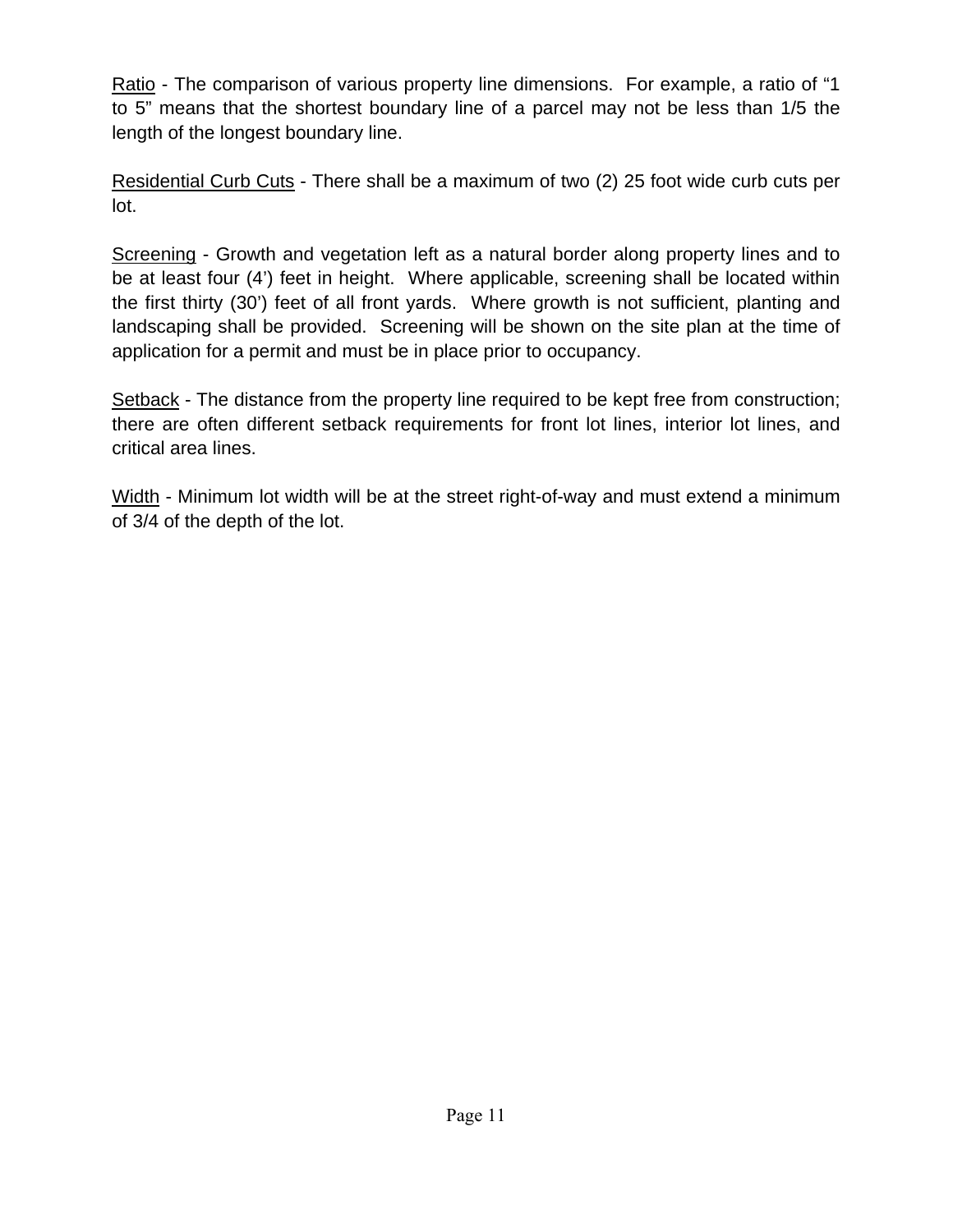# **LAND USE ZONE R- ½**

**LOT SIZE** ½ ACRE MINIMUM

**LOT SHAPE** RATIO OF 1 TO 3 (1/3)

**LOT WIDTH** 100'

**USE** SINGLE-FAMILY RESIDENTIAL HOME OCCUPATIONS Rockville amendment #05-0705 SEA ISLAND YACHT CLUB (TMS# 150-0-98) IS CONSIDERED A LEGAL, NONCONFORMING USE AND WILL BE ALLOWED TO CONTINUE INDEFINITELY

- **DENSITY** 1 PRINCIPAL UNIT PER ½ ACRE; 1 ACCESSORY UNIT PER PRINCIPAL UNIT
- **STRUCTURES** INDIVIDUAL CONSTRUCTION
- **HEIGHT** 35'
- **BULK** 20%
- **SCREENING** 15' FRONT 3' INTERIOR
- **TRAFFIC** AS REQUIRED BY THE PREVAILING ROAD CODE (CHARLESTON COUNTY, SC DOT, ETC.)

 Control parking on Sea Island Yacht Club Road and Grace Chapel Road. Rockville amendment #03-0616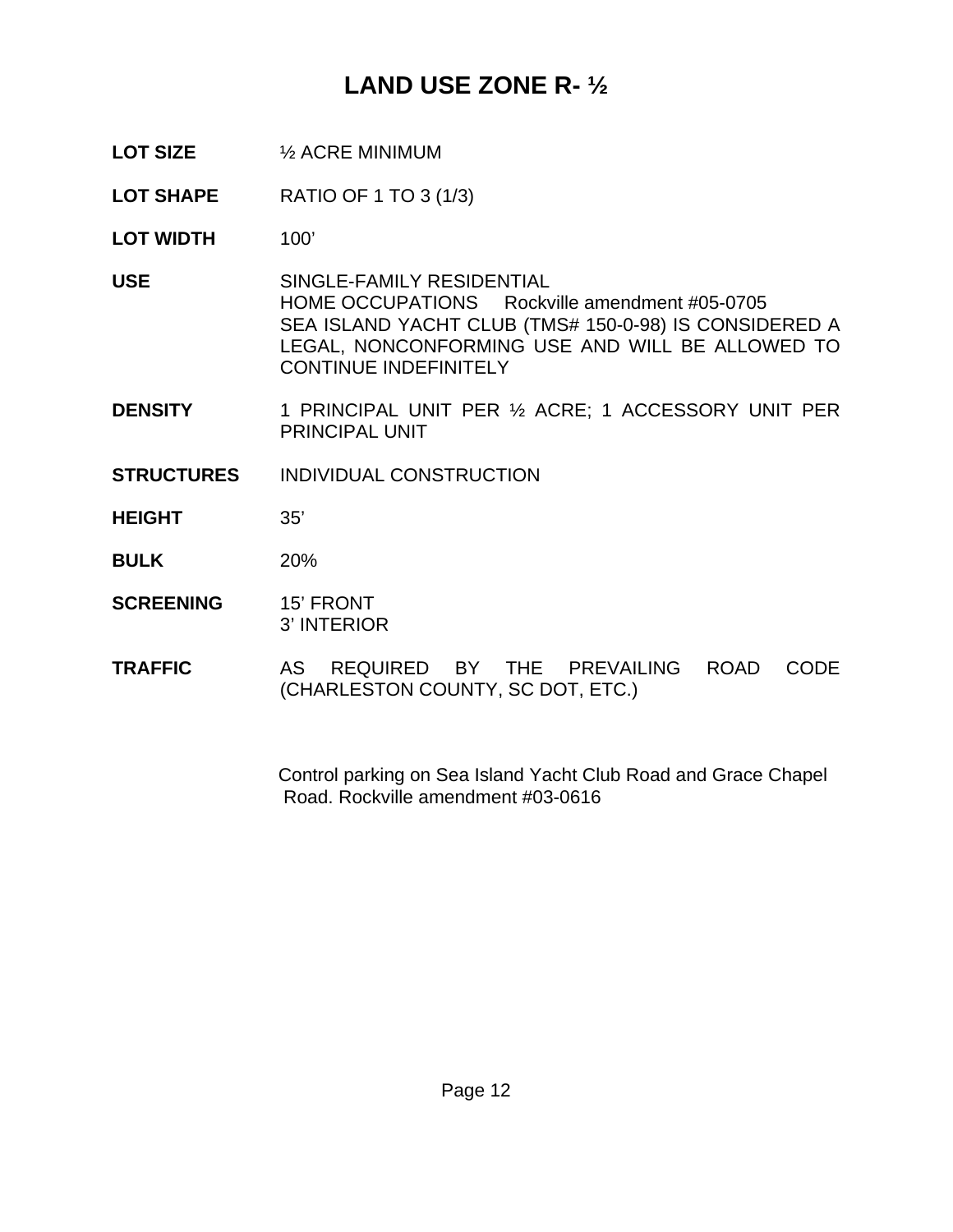# **LAND USE ZONE R-1**

- LOT SIZE 1 ACRE MINIMUM
- **LOT SHAPE** RATIO OF 1 TO 5 (1/5)
- LOT WIDTH 100'
- **USE** SINGLE-FAMILY RESIDENTIAL HOME OCCUPATIONS Rockville amendment #05-0705
- **DENSITY** 1 PRINCIPAL UNIT PER 1 ACRE; 1 ACCESSORY UNIT PER PRINCIPAL UNIT
- **STRUCTURES** INDIVIDUAL CONSTRUCTION
- **HEIGHT** 35'
- **BULK** 20%
- **SCREENING** 30' FRONT 3' INTERIOR
- **TRAFFIC** AS REQUIRED BY THE PREVAILING ROAD CODE (CHARLESTON COUNTY, SC DOT, ETC.)
- **SQUARE** LIMITED TO THREE THOUSAND FIVE HUNDRED (3,500) **FOOTAGE** SQUARE FEET Rockville amended Jul 2004. **(HEATED)**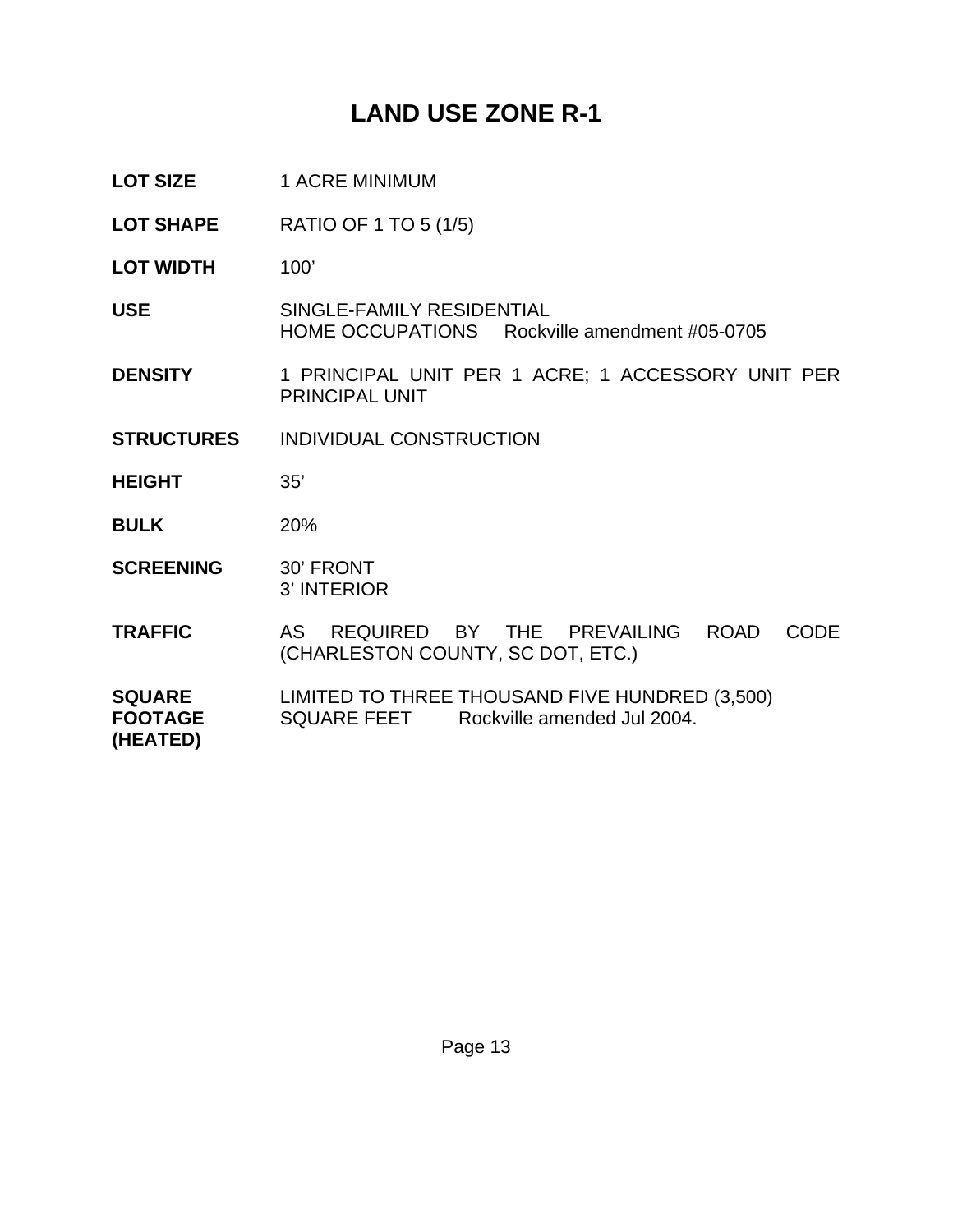# **R-1 & R-½ SETBACKS**

|                                                                | <b>FRONT</b> | <b>INTERIOR</b> | <b>CRITICAL</b><br><b>LINE</b> |
|----------------------------------------------------------------|--------------|-----------------|--------------------------------|
| <b>Rockland Avenue</b><br><b>Cherry Point Road</b>             | 50'          | 10'             | 35'                            |
| Marina Road                                                    | 25'          | 10'             | 35'                            |
| Sea Island Yacht Club Road                                     | 25'          | 10'             | 35'                            |
| <b>Grace Chapel Road</b>                                       | 25'          | 10'             | 35'                            |
| Maybank Highway<br>-Up to Sea Island<br><b>Yacht Club Road</b> | 50'          | 10'             | 35'                            |
| - Sea Island Yacht<br>Club Road to water                       | 25'          | 10'             | 35'                            |

## **FENCING**

Fences are allowed in all zoning districts and **mandatory** surrounding swimming and wading pools. Fences must be a minimum of four (4') feet and a maximum of eight (8') feet in height.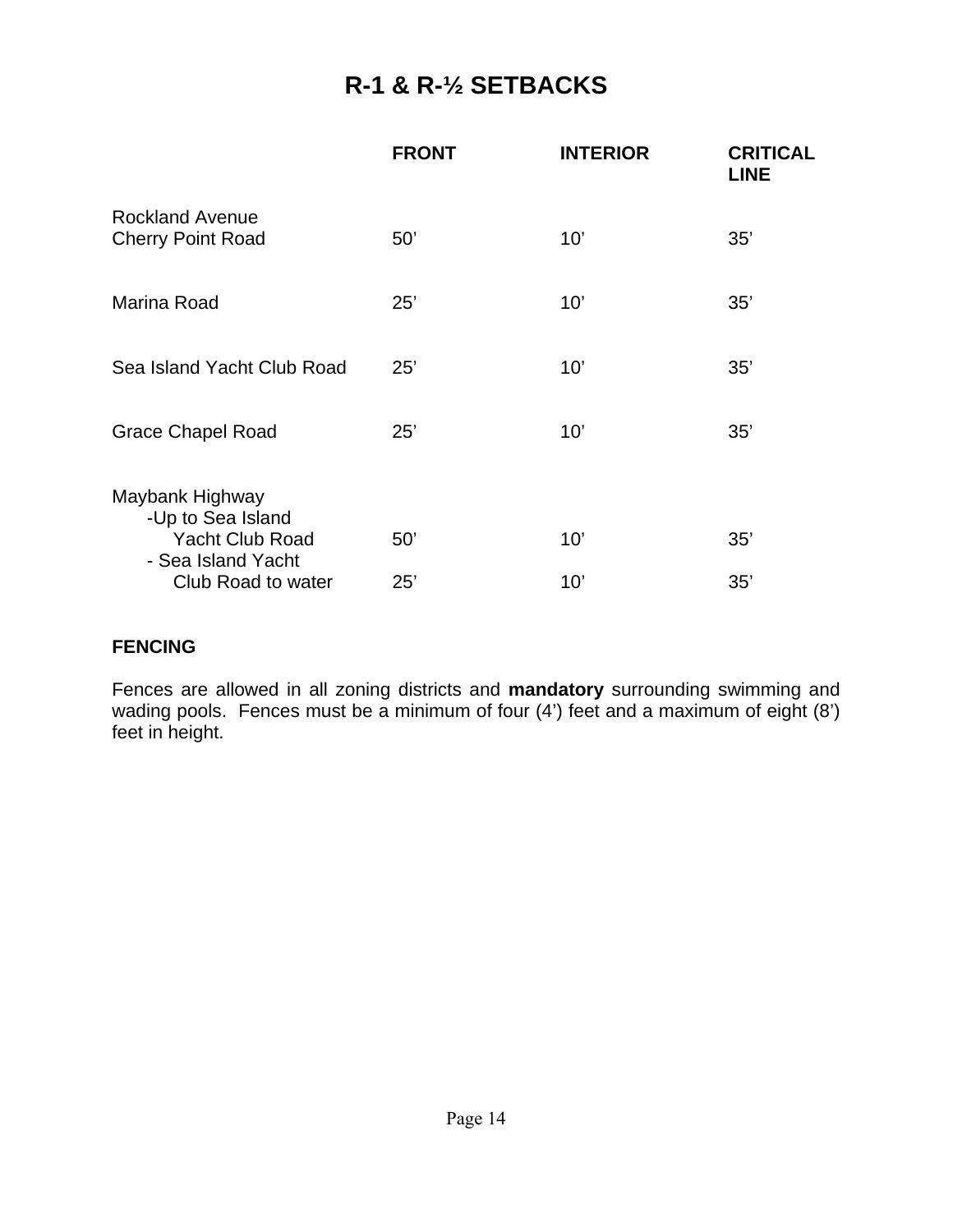# **LAND USE ZONE RC**

- LOT SIZE 1 ACRE MINIMUM
- **LOT SHAPE** RATIO OF 1 TO 5 (1/5)
- **USE** AS LISTED IN *APPENDIX A*
- **DENSITY** 1 UNIT PER LOT; 4 TENANTS PER UNIT
- **STRUCTURES** INDIVIDUAL CONSTRUCTED ON SITE
- **SETBACKS** FRONT: 75' INTERIOR: 10' CRITICAL LINE: 50'
- **HEIGHT** 35'
- **BULK** AS REQUIRED BY USE ABOVE, BUT NOT TO EXCEED 15%
- **BUFFERS** SHALL BE AS DEFINED AND AT LEAST 10' IN WIDTH ADJACENT TO ANY RESIDENTIALLY ZONED PROPERTY ON THE COMMERCIAL PROPERTY. A 10' NATURAL OR LANDSCAPED BUFFER AREA SHALL BE MAINTAINED BETWEEN THE PROPERTY LINE ADJACENT TO THE STREET RIGHT-OF-WAY AND THE COMMERCIAL ACTIVITY, INCLUDING PARKING.
- **TRAFFIC** IMPACT STUDY MAY BE REQUIRED AT THE DISCRETION OF THE PLANNING DIRECTOR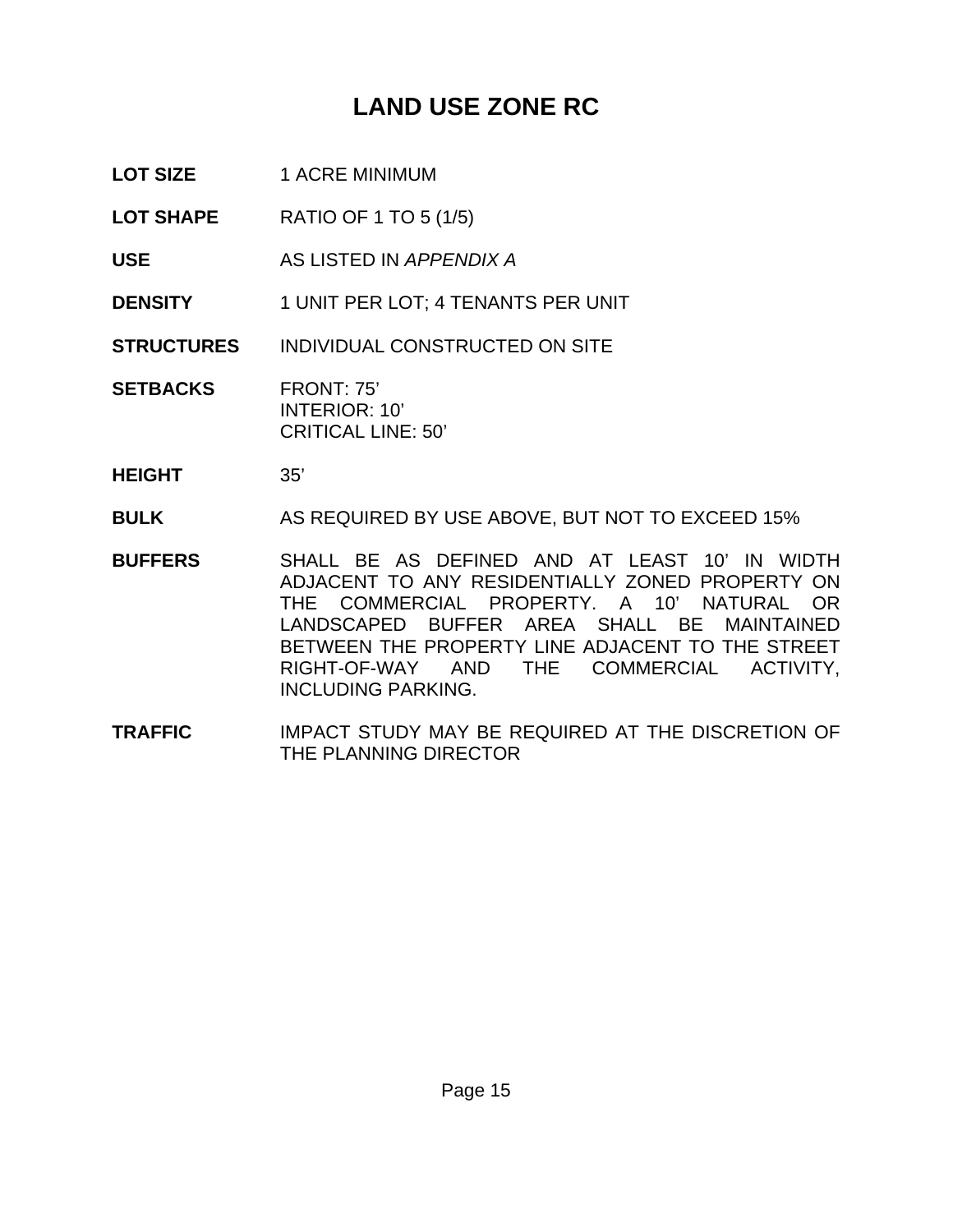# **LAND USE ZONE CH**

- **LOT WIDTH** 150'
- **LOT SHAPE** RATIO OF 1 TO 5 (1/5)
- **USE** SEE *APPENDIX B* ROCKVILLE MARINE, INC. AND MARINE PROPULSION (TMS# 150-0-0175 & 150-0-011) ARE CONSIDERED LEGAL NONCONFORMING USES
- **STRUCTURES** CONSTRUCTED ON SITE
- **SETBACKS** FRONT: 75' INTERIOR: 10' CRITICAL LINE: 50'
- **HEIGHT** 35'
- **BULK** AS REQUIRED BY USE ABOVE, BUT NOT TO EXCEED 15%
- **BUFFERS** SHALL BE AS DEFINED AND AT LEAST 20' IN WIDTH ADJACENT TO ANY RESIDENTIALLY ZONED PROPERTY ON THE COMMERCIAL PROPERTY. BUFFERS SHALL BE LOCATED ALONG THE PERIMETER OF A LOT OR PARCEL. THEY SHALL NOT BE LOCATED ON ANY PORTION OF PUBLIC RIGHT-OF-WAY. WHERE DRAINAGE OR OTHER UTILITY EASEMENTS EXIST ALONG PROPERTY LINES, REQUIRED BUFFERS SHALL BE LOCATED ADJACENT TO THE EASEMENT AND MAY BE REDUCED IN WIDTH BY THE WIDTH OF THE EASEMENT, BUT IN NO CASE SHALL THE BUFFER BE LESS THAN 10'. REQUIRED BUFFERS SHALL BE DEPICTED ON ALL PLATS, PLANS AND PERMIT REQUESTS.

 A 10' NATURAL OR LANDSCAPED BUFFER AREA SHALL BE MAINTAINED BETWEEN THE PROPERTY LINE ADJACENT TO THE STREET RIGHT-OF-WAY AND THE COMMERCIAL ACTIVITY, INCLUDING PARKING.

**TRAFFIC** IMPACT STUDY MAY BE REQUIRED AT THE DISCRETION OF THE PLANNING DIRECTOR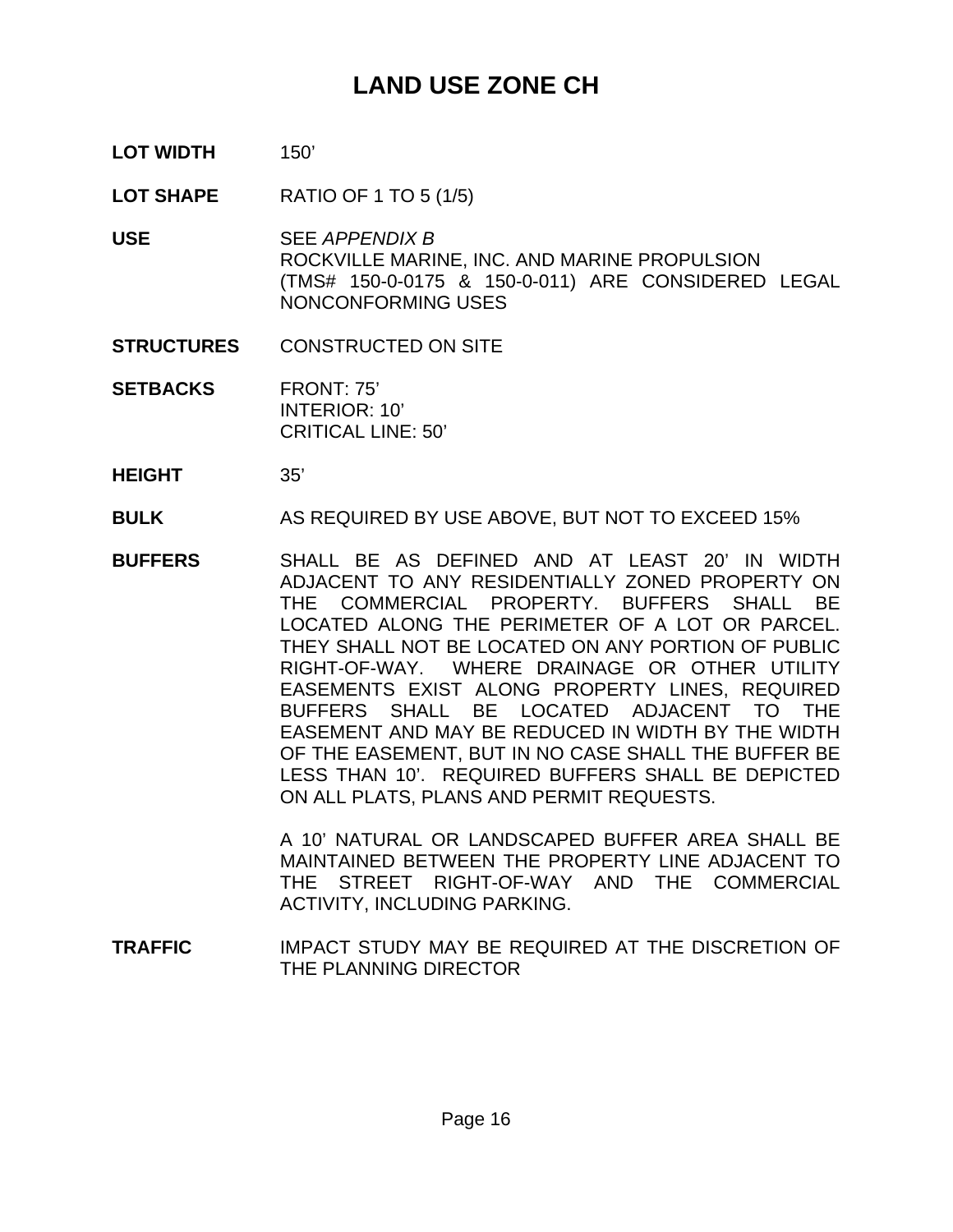### **LAND USE ZONE CH-continued**

## A. REPLACEMENT IN R-1/2 AND R-1 ZONING DISTRICTS

The replacement of manufactured housing units shall be allowed by-right in the R-1/2 and R-1 Districts if documentation has been submitted indicating the preexisting Manufactured Housing Unit has been removed no longer than 30 days prior to the receipt of the application to the Planning Director.

# B. REPLACEMENT IN R-1/2 AND R-1 ZONING DISTRICTS

Manufactured housing units placed in the R-1/2 and R-1 Zoning Districts shall be skirted by: manufactured skirting, or other materials suitable for exterior use, including corrosion-resistant metal, fiberglass/plastic, wood/wood siding (both must be protected from the elements by water resistant solution/substance), decay resistant wood/pressure treated lumber, and masonry concrete. The enclosed crawl space under the manufactured housing unit must be ventilated. Skirting placed on manufactured housing units in any Federal Emergency Management Agency (FEMA) Flood Hazard Boundary Area must comply with any applicable FEMA requirements. Additionally, placement of a manufactured home within the R-1/2 and R-1 Zoning Districts requires approval from the Rockville Design Review Board.

# C. PLACEMENT IN THE R-1/2 AND R-1 ZONING DISTRICT

Placement of manufactured housing units within the R-1/2 Zoning District shall be prohibited unless it meets the replacement requirements as described in A. above. Placement of all other new manufactured homes that do not qualify as replacement units are conditional upon determination by the Planning Director that:

- 1. The area within 200 feet of the parcel proposed for manufactured home placement is characterized either entirely of manufactured homes or a mix of site built and manufactured homes. (The mix shall contain a minimum number of manufactured homes equivalent to twenty-five percent ((25%)) of the number of existing principal residences located on parcels within 200 feet of the subject property);
- 2. If the Planning Director determines that the area is not characterized either entirely of manufactured homes or by a mix of site built and manufactured homes, the use shall fall under the Special Exception procedures of this Ordinance as described under Rockville Board of Zoning Appeals per the provisions of Title 6, Chapter 29 of the Code of Laws of South Carolina.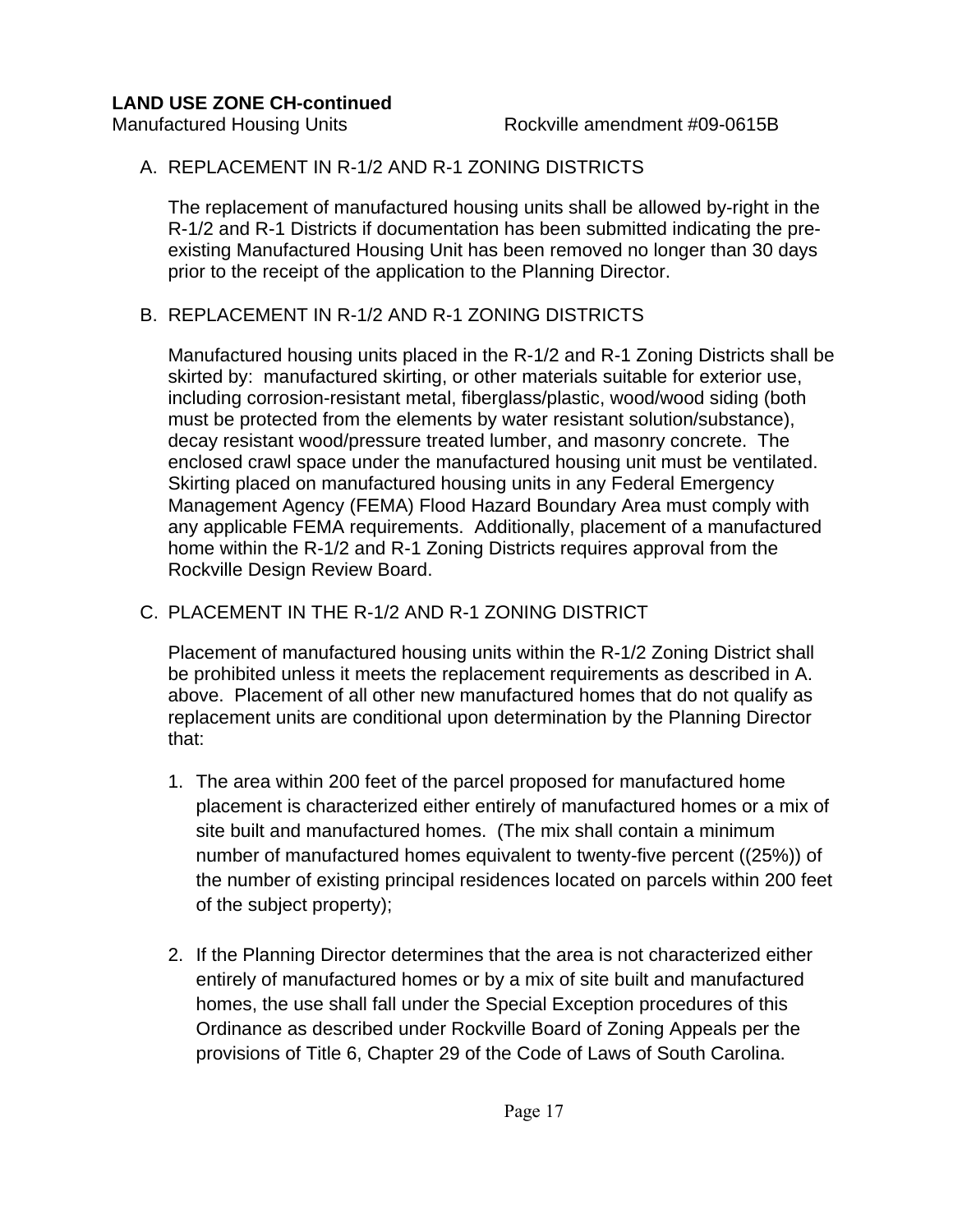# **Planned Development District**

### **Description and Overview**

General Description

 A Planned Development is defined as an area of land to be developed under a single overall plan that incorporates special regulations to allow broad land use and site design flexibility. The Planned Development may include a mix of residential, commercial and industrial activities or may focus on design concept for a specific use category. This district is intended to promote flexibility in site design and in the location of structures, more efficient land use, preservation of natural features and amenities, and innovation design.

#### Overview of Procedures

### Pre-application Conference:

 Before submitting a PD Development Plan for a Planned Development, the applicant shall confer with the Planning Commission and the Planning Director. The purpose of this pre-application conference is to discuss the proposal and the applicable development review and approval procedures.

## PD Development Plan

### Application:

 After the required pre-application conference, a complete application for PD Development Plan approval must be submitted to the Planning Commission in a form established by the Planning Commission. The PD Development Plan application shall include a plan drawn to engineer's scale for the entire are of the proposed Planned Development, including tree preservation.

### Public Hearing Notice:

 Newspaper, Neighbor and Posted Notice of the Town Council's public hearing shall be provided in accordance with the requirements of the code of Laws for South Carolina, Title 6, Chapter 29, Local Government Comprehensive Planning Enabling Act of 1994, as amended.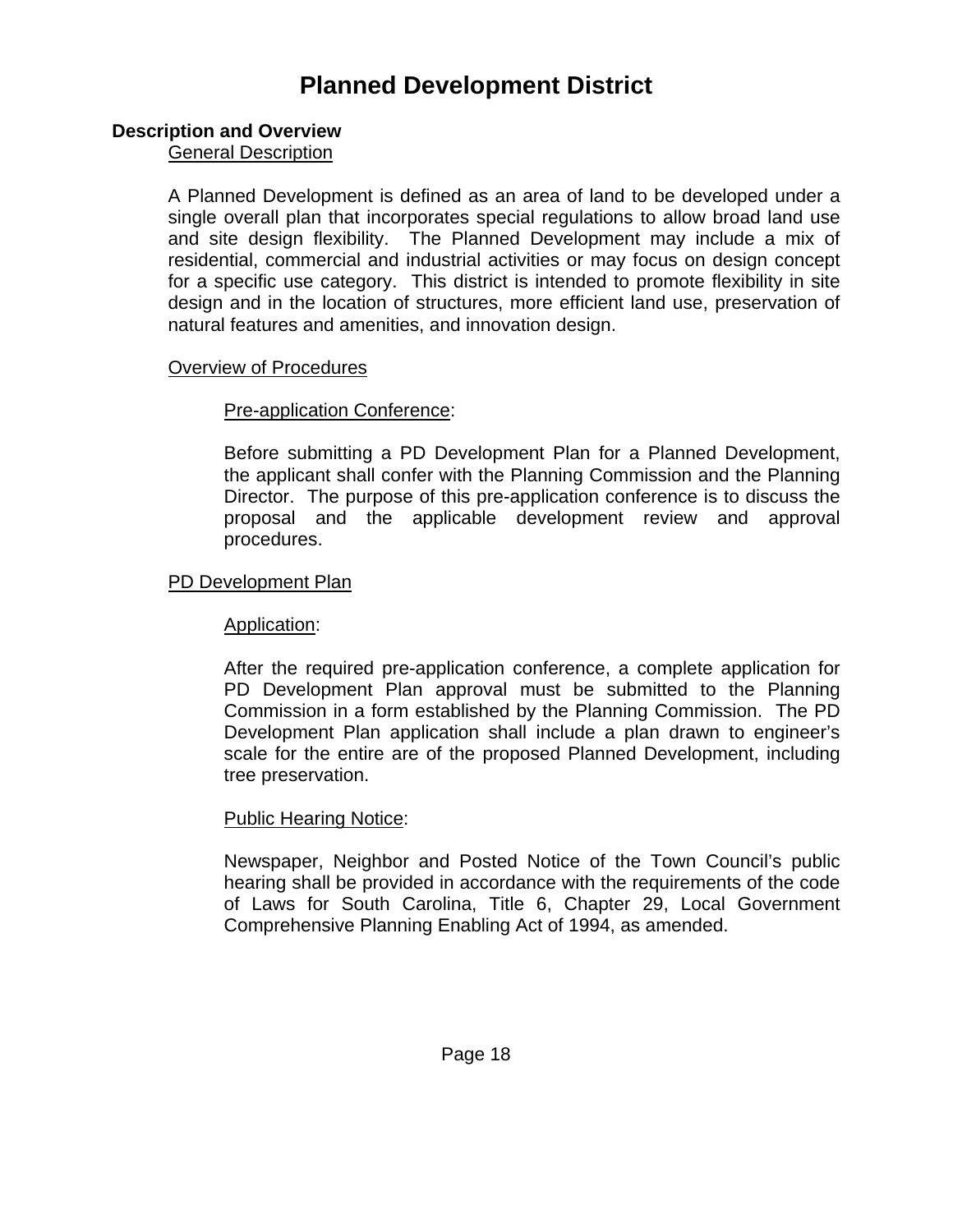# Planning Commission Review and Recommendation:

 The Planning Commission shall review the proposed PD Development Plan, confer with the Planning Director; and by two-thirds vote of the entire membership, adopt a resolution recommending that the Town Council approve or approve with conditions the proposed development plan. If no such resolution is adopted, the Planning Commission shall be deemed to recommend that the proposed development plan be denied. The Planning Commission's recommendation shall be based on the Approval Criteria of this Ordinance. The Planning Commission shall submit its recommendation to the Town Council within forty-five (45) days of the Planning Commission meeting at which the PD Development Plan was introduces.

# Town Council Hearing and Decision:

 After receiving the recommendation of the Planning Commission, the Town Council shall hold at least 1 public hearing and, following the close of the public hearing, act to approve, approve with conditions, or deny the proposed PD Development Plan based on the Approval Criteria of this Ordinance. If the Town Council acts to approve the PD Development Plan, it shall establish required time-frames for development of the entire Planned Development and its individual phases, if any.

# Approval Criteria

 Applications for PD Development Plan approval may be approved only if the Town Council determines that the following criteria are met:

- 1. The PD Development Plan is in the best interests of each of the subject property, the surrounding properties and the Town as a whole;
- 2. The PD Development Plan complies with the PD District standards of this Ordinance;
- 3. The development is consistent with the Comprehensive Plan and other adopted policy documents; and
- 4. The Town and other agencies will be able to provide necessary public services, facilities, and programs to serve the development proposed, at the time the property is developed.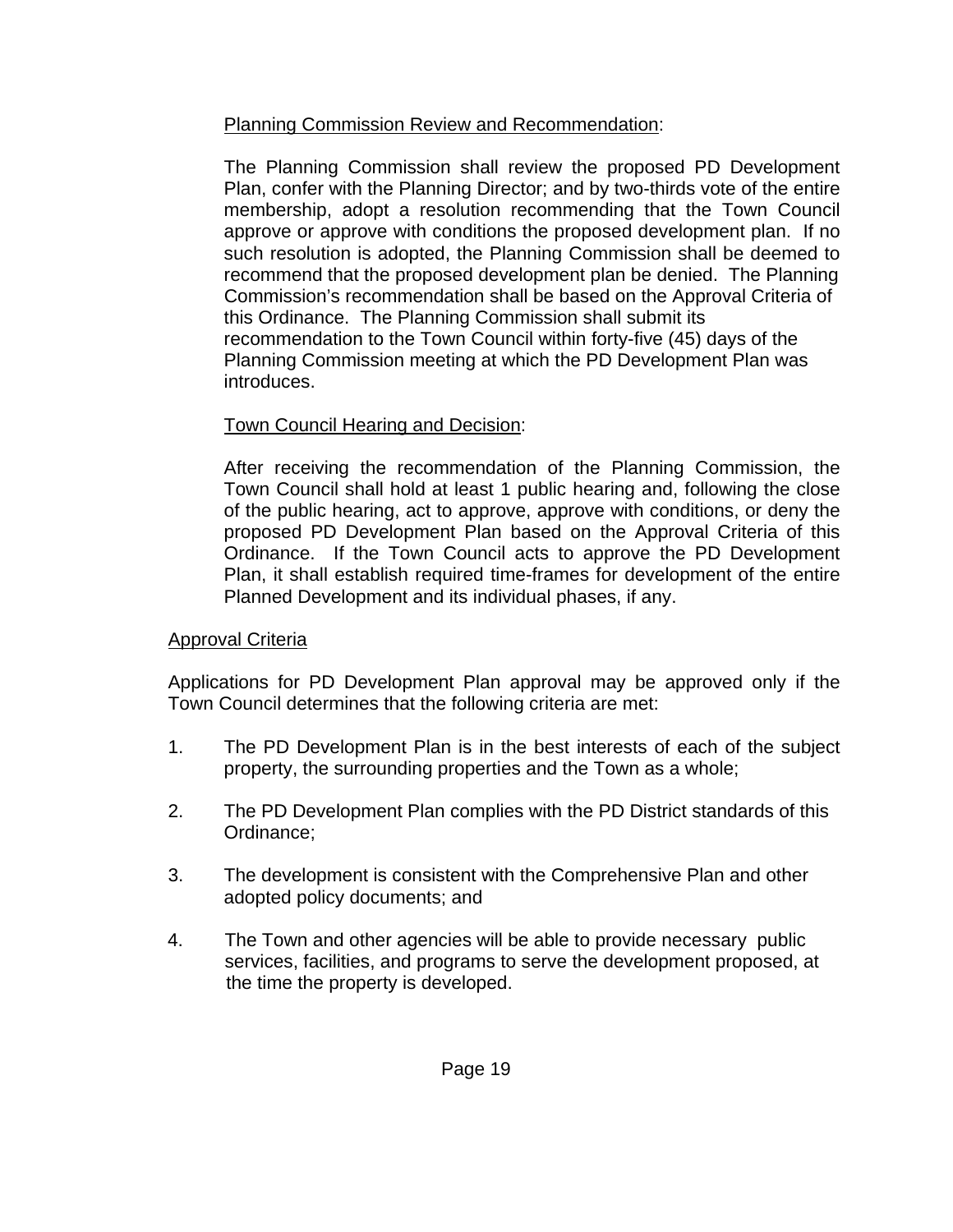## Effect of Approval, Lapse of Approval

 Approval of a PD Development Plan shall confer upon the applicant the right to develop the subject property in accordance with the approved PD Development Plan. The right to develop in accordance with an approved PD Development

 Plan shall lapse and be of no further effect if Zoning Permits for all development shown on the PD Development Plan have not been obtained within the timeframe established by the Council during review and approval of the PD Development Plan. In the event of such lapse of approval, the PD Development Plan and PD Zoning classification shall be of no effect and the property shall be developed solely in accordance with the underlying zoning classification. In the event of lapse of approval pursuant to this subsection, the Planning Commission shall initiate a rezoning application to remove the PD Zoning district designation from the property.

### PD Zoning Amendment

After approval of a PD Development Plan, a Zoning Map Amendment request for PD Zoning may be reviewed and approved. PD Zoning requests shall be processed in accordance with the Zoning Map Amendment procedures of the Code of Law of South Carolina, Title 6, Chapter 29, Local Government Comprehensive Planning Enabling Act of 1994, as amended.

### PD Planned Development District Standards

### Description:

 The PD Planned Development district regulations of this article are intended to encourage innovative land planning and site design that ensures natural resource and environmental protection, high-quality appearance, open space preservation, the provision of amenities and other goals by:

- 1. Reducing or eliminating the flexibility that sometimes results from strict application of zoning standards that were designed primarily for development on individuals;
- 2. Allowing greater freedom in selecting the means to provide access, light, open space and design amenities; and
- 3. Promoting quality design and environmentally sensitive development by allowing development to take advantage of special site characteristics, locations and land use arrangements.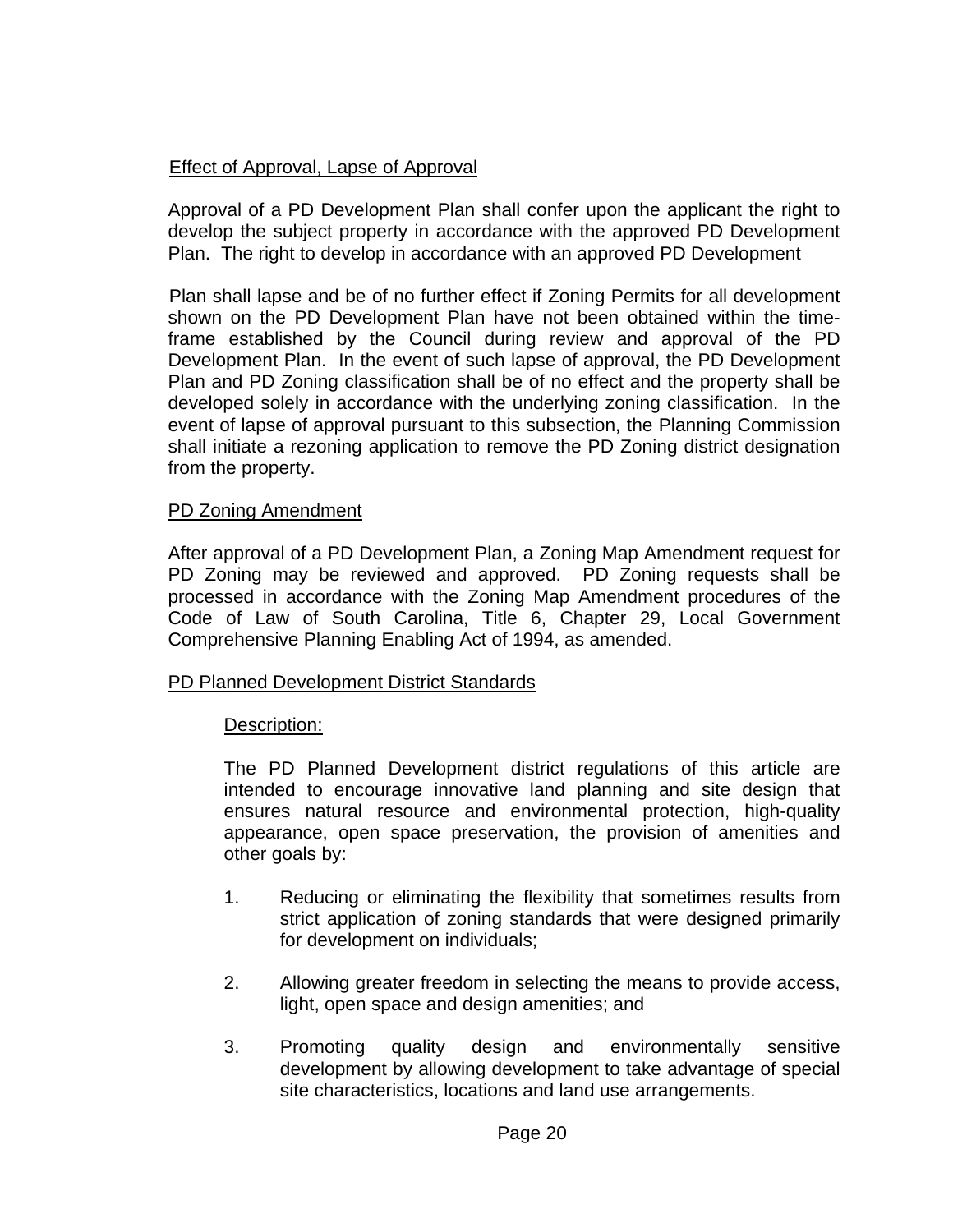## **Intent**

 By following more flexibility than base zoning districts, the PD district is intended to result in improved design, character, and quality of new mixed use developments and preserve natural and scenic features of open space.

## Identification on Zoning Maps:

 Approved Planned Developments shall be indicated on the official zoning map for the Town of Rockville.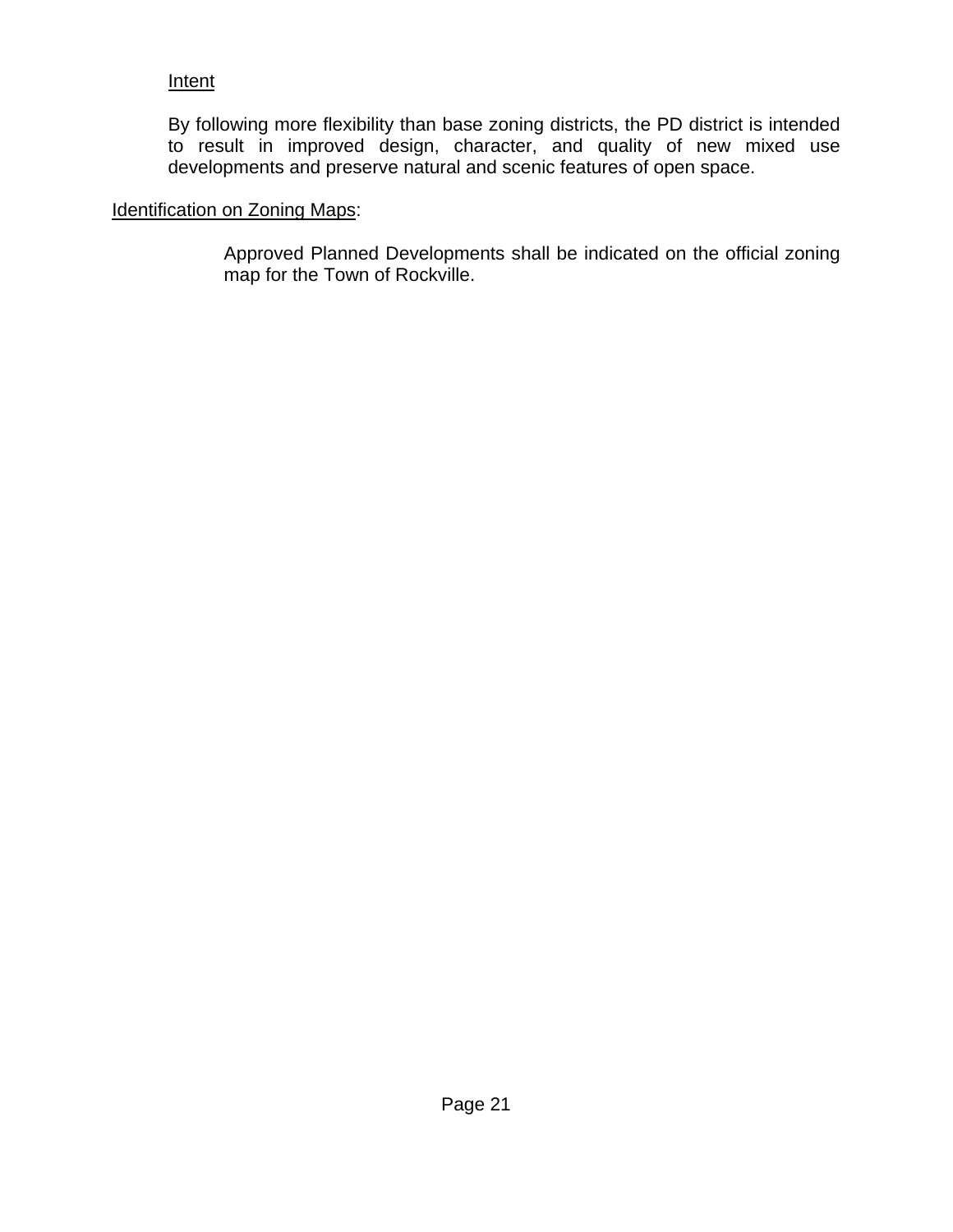# **Home Occupations**

## General

Some types of work can be conducted at home with little or no effect on the surrounding neighborhood. The home occupation regulations of this section are intended to permit residents to engage in home occupations, while ensuring that home occupations will not be a detriment to the character and livability of the surrounding area. The regulations require that home occupations (an accessory use) remain subordinate to the principal residential use of the property and that the viability of the residential use is maintained. Zoning Permits shall be required for all home occupations.

#### Where Allowed

Home occupations that comply with the regulations of this section shall be allowed as an accessory use to any allowed residential principal use.

#### Allowed Uses

The home occupation regulations of this section establish performance standards rather than detailed lists of allowed home occupations. Uses that comply with all of the standards of this section will be allowed as home occupations unless they are specifically prohibited.

#### Prohibited Uses

### 1. Vehicle/Equipment Repair, Rental or Sales

 Any type of repair, rental, sales or assembly of vehicles or equipment with internal combustion engines (such as autos, motorcycles, scooters, snowmobiles, outboard marine engines, lawn mowers, chain saws, and other small engines) or of large appliances (such as washing machines, dryers, and refrigerators) or any other work related to automobiles and their parts is prohibited as a home occupation.

#### 2. Restaurants

 Restaurants and food service establishments are not allowed as home occupations.

#### 3. Employee Dispatch Centers

 Dispatch centers, where employees come to the site to be dispatched to other locations, are not allowed as home occupations.

4. Animal Care or Boarding

 Animal care or boarding facilities (including animal hospitals, kennels, stables and all other types of animal boarding and care facilities) are not allowed as home occupations.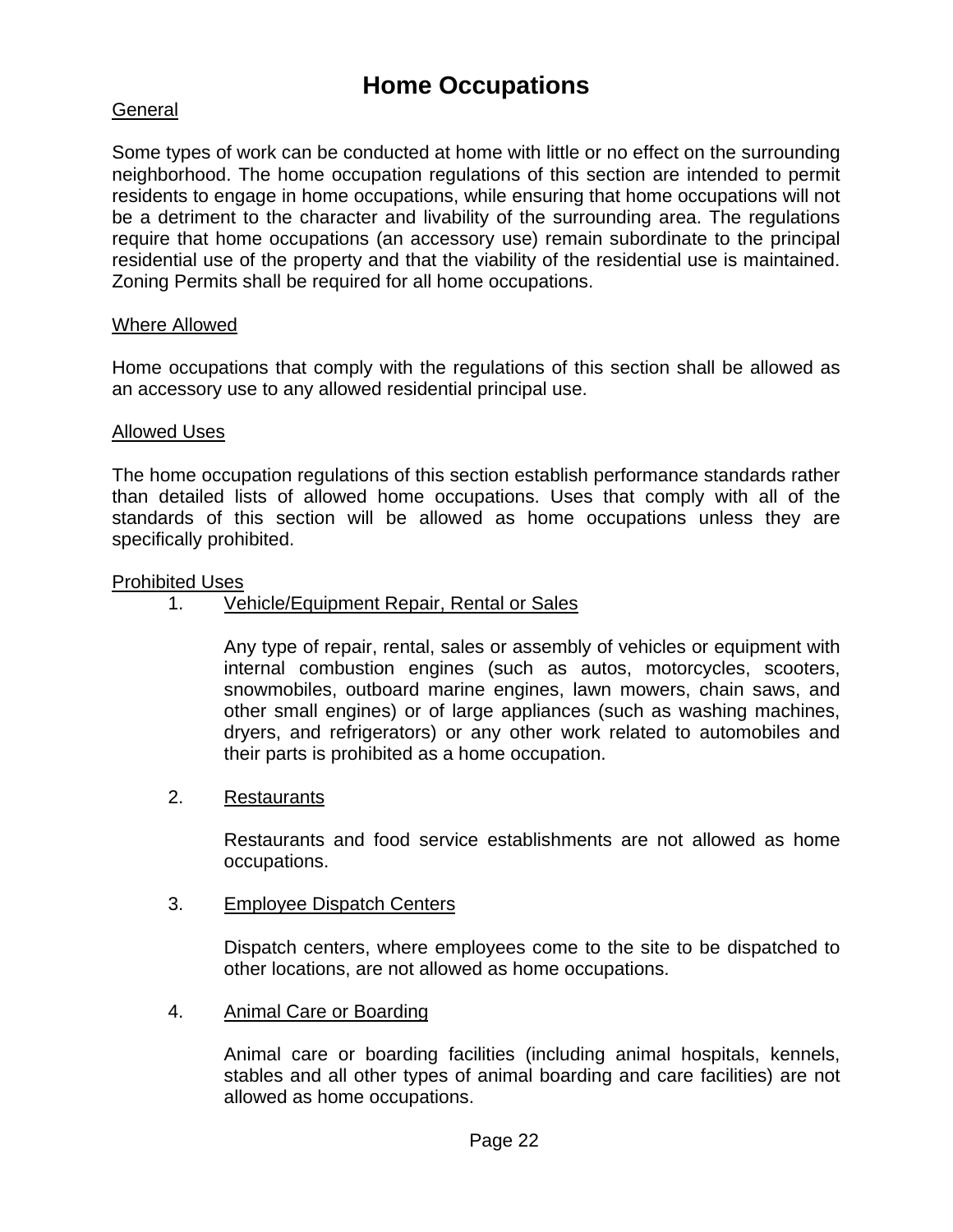## 5. Medical Offices or Clinics

 Medical offices and medical clinics are not allowed as home occupations. This includes doctors' offices, dentists' offices, psychologist's offices, hospitals and all other medical care facilities. The prohibition shall not be interpreted as preventing medical practitioners from seeing patients in their home on an emergency basis.

## 6. Funeral Homes

 Funeral homes and funeral service activities are not allowed as home occupations.

### 7. Barber Shops, Beauty Shops and Nail Salons

 Barber shops, beauty shops, nail salons and other cosmetology services are not allowed as home occupations.

### 8. Dancing Schools

Dancing schools are not allowed as home occupations.

#### 9. Bed and Breakfasts

 Bed and Breakfasts are not allowed as home occupations. Rockville amendment #05-0705.

#### Employees

Home Occupations shall have no more than 1 nonresident employee, exclusive of relatives.

#### Resident Operator

The operator of a home occupation shall be a full-time resident of the dwelling unit.

#### Customers

Customers may visit the site of a home occupation only during the hours of 8 a.m. to 8 p.m. No more that 6 customers or clients may visit the site of a home occupation in any single day and no more than one (1) customer or client may visit the home occupation per hour.

Page 23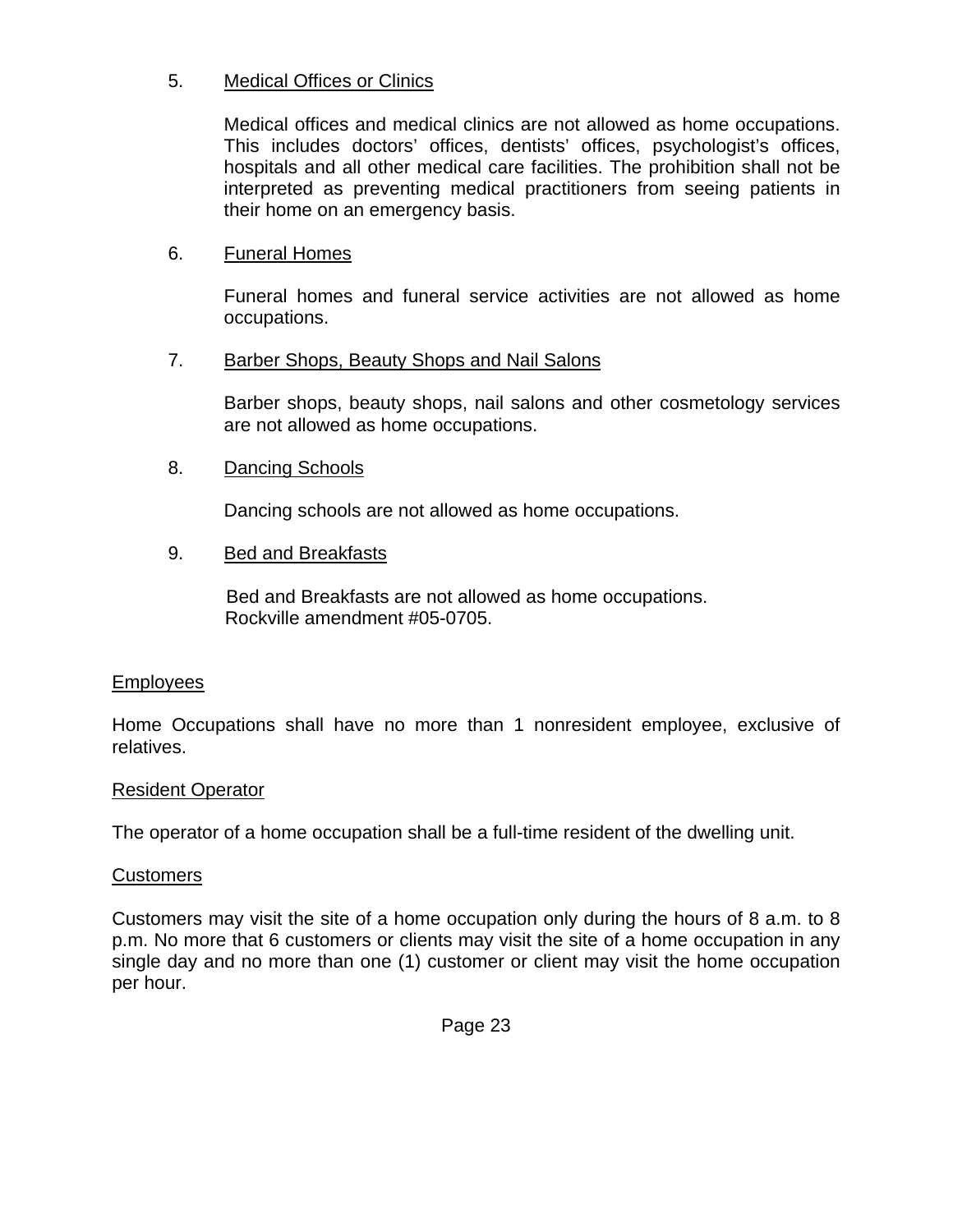### Floor Area

No more than two hundred fifty (250) square feet of the total floor area of the dwelling unit may be used to house a home occupation, or up to one thousand (1,000) square feet of an accessory structure, such as a garage. All activities and storage areas associated with home occupations must be conducted in completely enclosed structures.

#### Exterior Appearance

There shall be no visible evidence of the conduct of a home occupation when viewed from the street right-of-way or from an adjacent lot. Signs for a home occupation are expressly prohibited. There may be no change in the exterior appearance of the dwelling unit that houses a home occupation or the site upon which it is conducted that will make the dwelling appear less residential in nature or function. Examples of such prohibited alterations include construction of parking lots, paving of required setbacks, adding additional entrances to the dwelling unit or adding signs or commercial-like exterior lighting.

#### Operational Impacts

No home occupation or equipment used in conjunction with a home occupation may cause odor, vibration, noise, electrical interference or fluctuation in voltage that is perceptible beyond the lot line of the lot upon which the home occupation is conducted. No hazardous substances may be used or stored in conjunction with a home occupation.

### **Trucks**

No truck or van with a payload rating of more than 1½ ton may be regularly parked at the site of a home occupation with the exception of equipment so parked at the adoption of this ordinance.

#### **Deliveries**

Deliveries or pick-ups of supplies or products associated with home occupations are allowed only between 8 a.m. and 8 p.m.

Page 24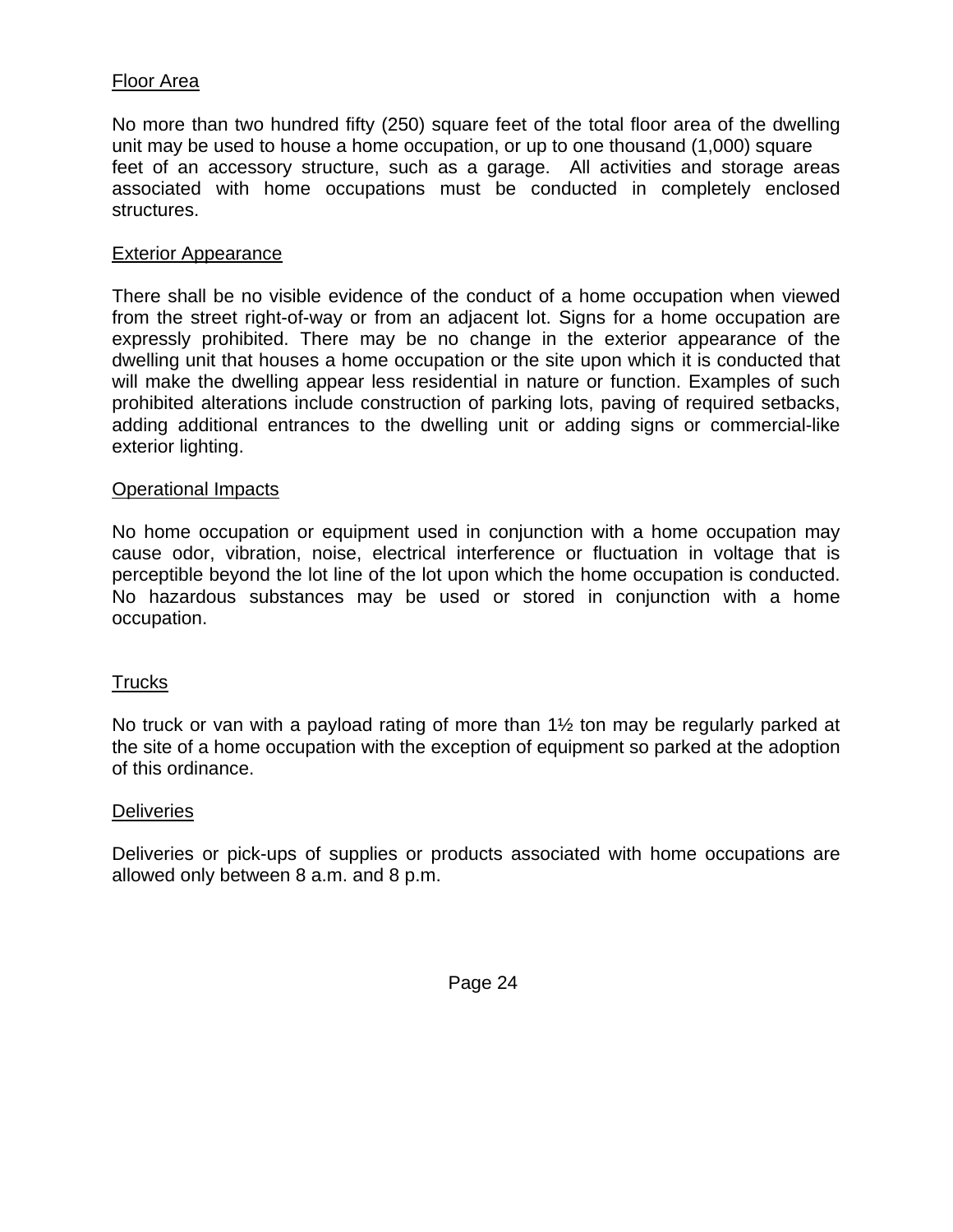# **Signs**

### **General Provisions**

### Purpose

This article provides comprehensive regulations for signage in Town of Rockville designed to promote public safety and welfare by reducing visual clutter along highways, facilitating the efficient transfer of information, and thus enhancing traffic flow and the ability to locate needed goods and services.

## **Administration and Enforcement**

## Non-Commercial Copy

Any sign authorized in this section is allowed to contain noncommercial copy in lieu of any other copy. Noncommercial on-premise signs are permitted in any zoning district provided that such signs comply with the regulations of that district.

### Building and Electrical Code Standards

All permanent signs must meet the structural and installation standards of the Standard Building Code and electrical standards of the National Electrical Code as enforced by the Town of Rockville Building Inspection Services Department.

### Permit Required

No signs, except real estate signs shall be erected unless a sign permit has been issued by the Planning Director.

### Fees

An applicant for a sign permit shall pay such fees as determined necessary for application processing. These fees are due upon submission of an application and shall be determined by Town Council.

### **Permits**

A permanent tag shall be attached to every installed sign. The tag shall remain the property of Town of Rockville and shall not be removed without the Planning Director's approval.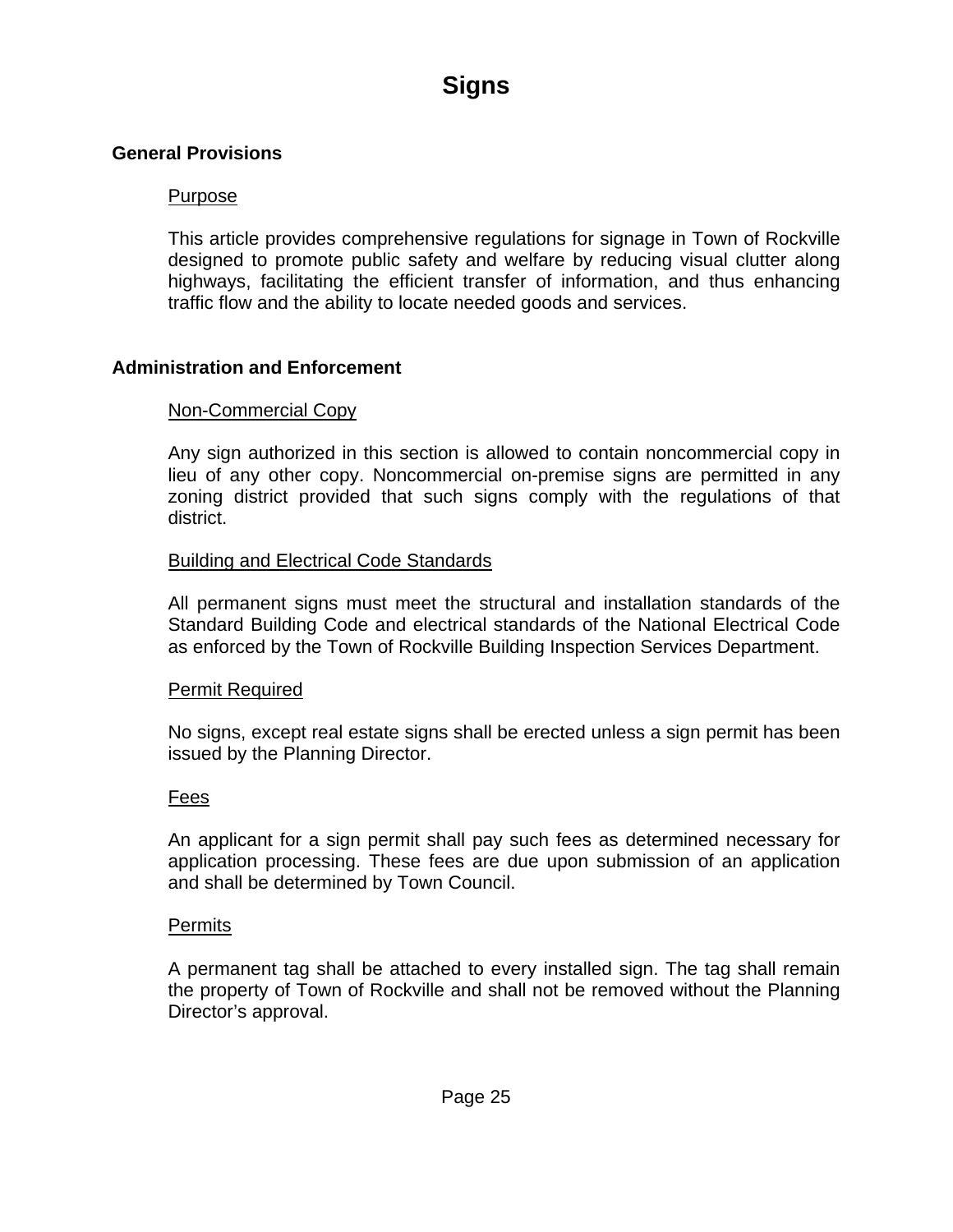## Documentation of Signs

Upon Request, the owner of any existing sign shall provide the Town of Rockville Planning Director with evidence that documents the size, location and date of construction of all existing signs on the premises.

### Prohibited Signs

The following signs shall be prohibited:

- 1. Flashing Sign/Lighted Sign
- 2. Pennants, Streamers, and other Moving Devices
- 3. Signs Imitating Traffic Devices (Signal)
- 4. Signs Imitating Traffic Signs
- 5. Signs in Marshes
- 6. Signs in Right-of-Way
- 7. Snipe Signs
- 8. Vehicle Sign

#### House Numbers

All permanent, free-standing, On-Premise signs shall contain house numbers containing number at least four (4") inches in height. The area devoted to required house numbers shall not be included in the calculation of maximum sign area.

### Signs In Disrepair

Signs in disrepair shall be repaired, renovated, or removed from the premises within sixty (60) days following notice by Planning Director.

#### Abandoned Signs

Signs advertising a person, business, service, event or other activity that is no longer available or other signs that contain inaccurate or outdated information shall be considered abandoned. Remedial action shall be taken within thirty (30) days after a sign becomes abandoned. If no remedial action is taken, the Planning Director shall give notice to the owner of record who shall have thirty (30) days to take remedial action prior to any further enforcement action being pursued. This provision shall apply to all abandoned signs, including those abandoned before April 21, 1999.

### Signs Interfering with Vehicular Vision

1. In the area near the entrance of a driveway, no sign shall obscure the travel vision from three (3') to ten (10') feet above ground level in triangular areas formed by measuring from the point of intersection of any front lot line and driveway, a distance of fifteen (15') feet along the front lot line and driveway and connecting the points to form a triangle.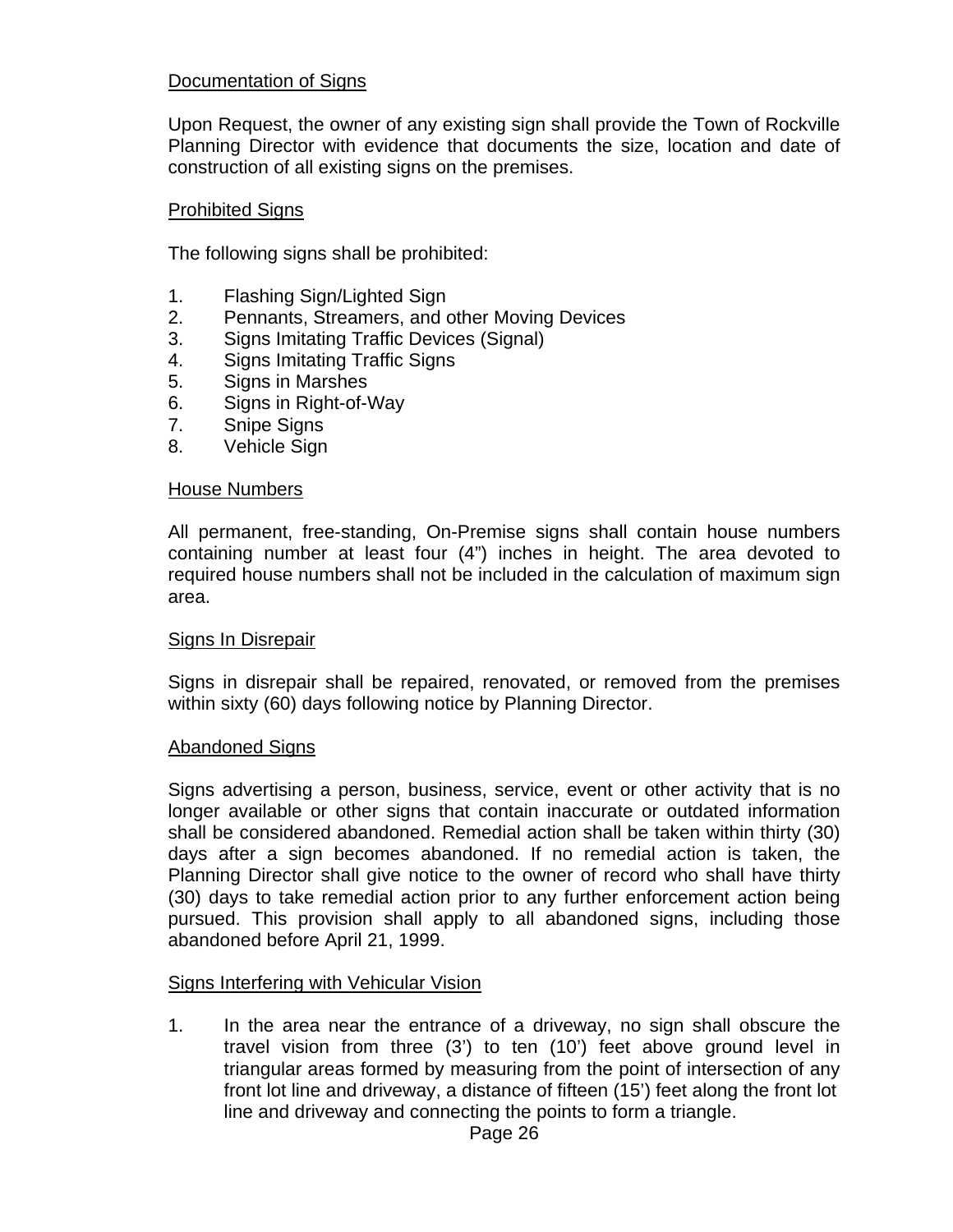2. No sign or structure shall be erected so as to interfere with the vision of vehicles operated along any highway, street, road or driveway, or at any intersection of any street, highway or road with a railroad track. Signs determined by the Planning Director to be in violation shall be removed or relocated immediately upon notice.

# **On-Premise Signs**

# **Free Standing Signs:**

- 1. Maximum size, height, width, length, number of sign faces, number of signs per establishment and required minimum height and setbacks are based upon establishment size and shall conform with *Table 1*.
- 2. A maximum of 1 reader board shall be allowed per zoning lot for single or multi-tenant structures containing office, commercial, or industrial uses if attached to permanent free-standing signs. The area of the reader board shall be included in the site's total sign area allowance.

## Wall/Façade Signs:

- 1. A maximum of 2 signs shall be allowed per wall or facade, with a maximum of 4 per building. Total area of all signs shall not exceed square footage allowed in *Table 2.*
- 2. Maximum size of wall/facade signs is dependent upon building frontage and setback, in accordance with *Table 2*.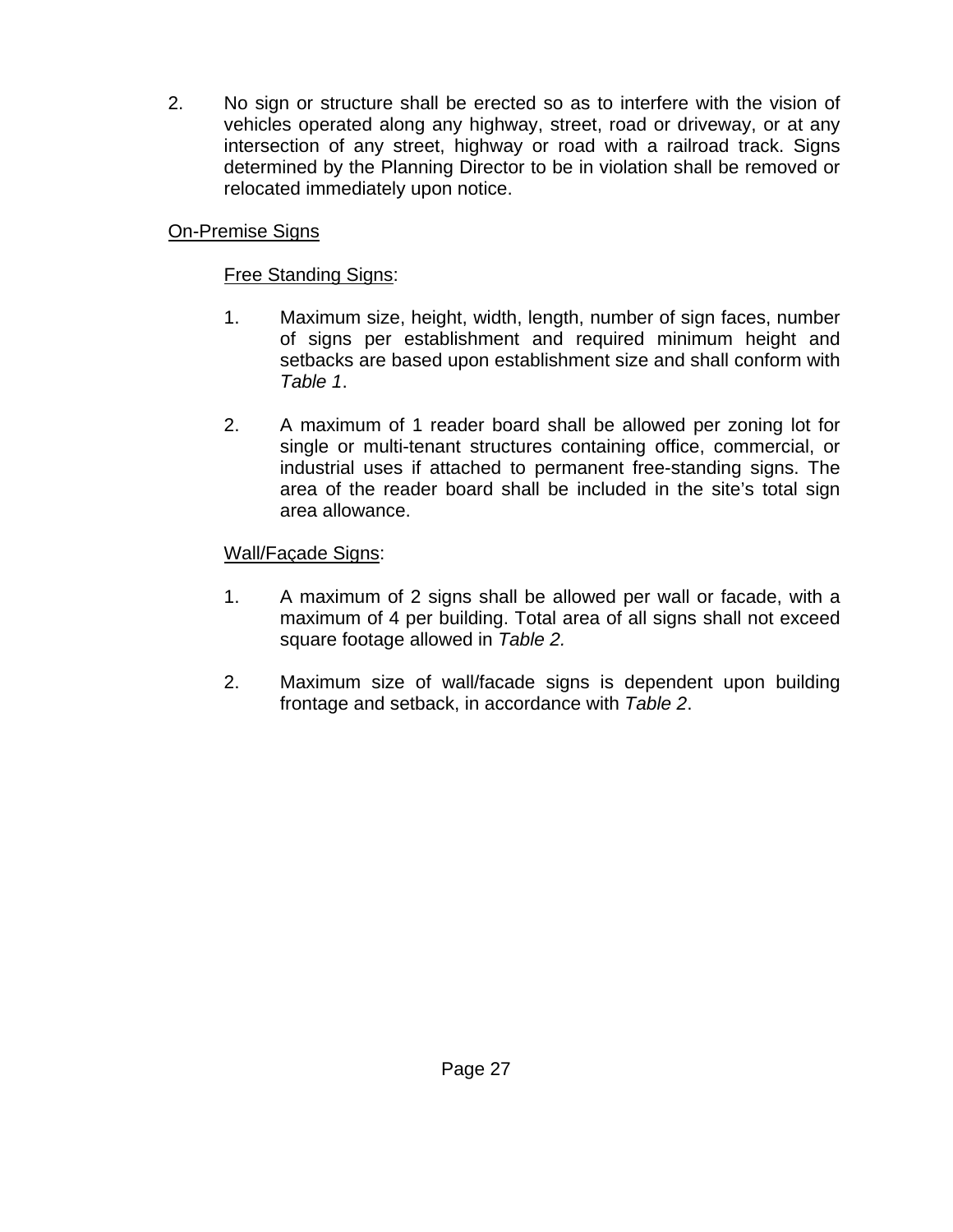#### **TABLE 1 FREE STANDING ON-PREMISE SIGNS**

| <b>ZONING DISTRICT</b>                               |                                      |                      |                                                                                                                                                |
|------------------------------------------------------|--------------------------------------|----------------------|------------------------------------------------------------------------------------------------------------------------------------------------|
| <b>REQUIREMENT</b>                                   | <b>AGRICULTURAL</b>                  | <b>RESIDENTIAL</b>   | NONRESIDENTIAL                                                                                                                                 |
| Maximum Area<br>(sq. ft.)                            | 10 (32 with<br>Special<br>Exception) | 10                   | Bldg. Size (sq. ft.)<br>Sign Size<br>$0 - 2,500$<br>$= 50$<br>$2,500 - 25,000$<br>$= 100$<br>$25,000 - 100,000$<br>$= 150$<br>$100,000+ = 200$ |
| Maximum<br>Height (ft.)                              | 14                                   | 5                    | 20 with minimum setback.<br>Up to 30 with additional setback<br>(Sliding Scale: see below)                                                     |
| Minimum Height<br>(f <sub>t</sub> )                  | None                                 | None                 | None                                                                                                                                           |
| Maximum Width<br>(height of sign<br>with face) (ft.) | N/A                                  | 5                    | Ratio -- longest side: shortest side<br>5:1                                                                                                    |
| Maximum<br>Length (ft.)                              | N/A                                  | 5                    | Ratio -- longest side: shortest side<br>5:1                                                                                                    |
| F Setback<br>(Front/Interior<br>(f <sub>t</sub> )    | 10/10                                | 10/10                | 5/10                                                                                                                                           |
| Maximum No.<br>Sign Faces                            | 2 per sign                           | 2 per sign           | 2 per sign                                                                                                                                     |
| Maximum No.<br>Signs Per<br><b>Business</b><br>(1)   | 1 per major<br>frontage              | 1 per major frontage | 1 per major road frontage                                                                                                                      |

(1) When a parcel abuts more than 1 road, signs will be allowed on the higher road classification only.

#### **TABLE 2 WALL/FACADE SIGNS**

| <b>BUILDING LENGTH</b><br><b>FACING STREET*</b> | SETBACK**       | MAXIMUM SIZE (SQ. FT.)    |
|-------------------------------------------------|-----------------|---------------------------|
| 50 feet or less                                 | $ 0 - 99$ ft.   | 50                        |
|                                                 | 100 - 399 ft.   | 100                       |
|                                                 | 400 or more ft. | 150                       |
| More than 50 feet                               | $ 0 - 99$ ft.   | Bldg. Frontage x 1 15%    |
|                                                 | 100 - 399 ft.   | Bldg. Frontage x 2 OR of  |
|                                                 | 400 or more ft. | Bldg. Frontage x 3 facade |

\*Use smaller of 2 sizes

\*\*Setback measured from midpoint of structure facing street or driveway.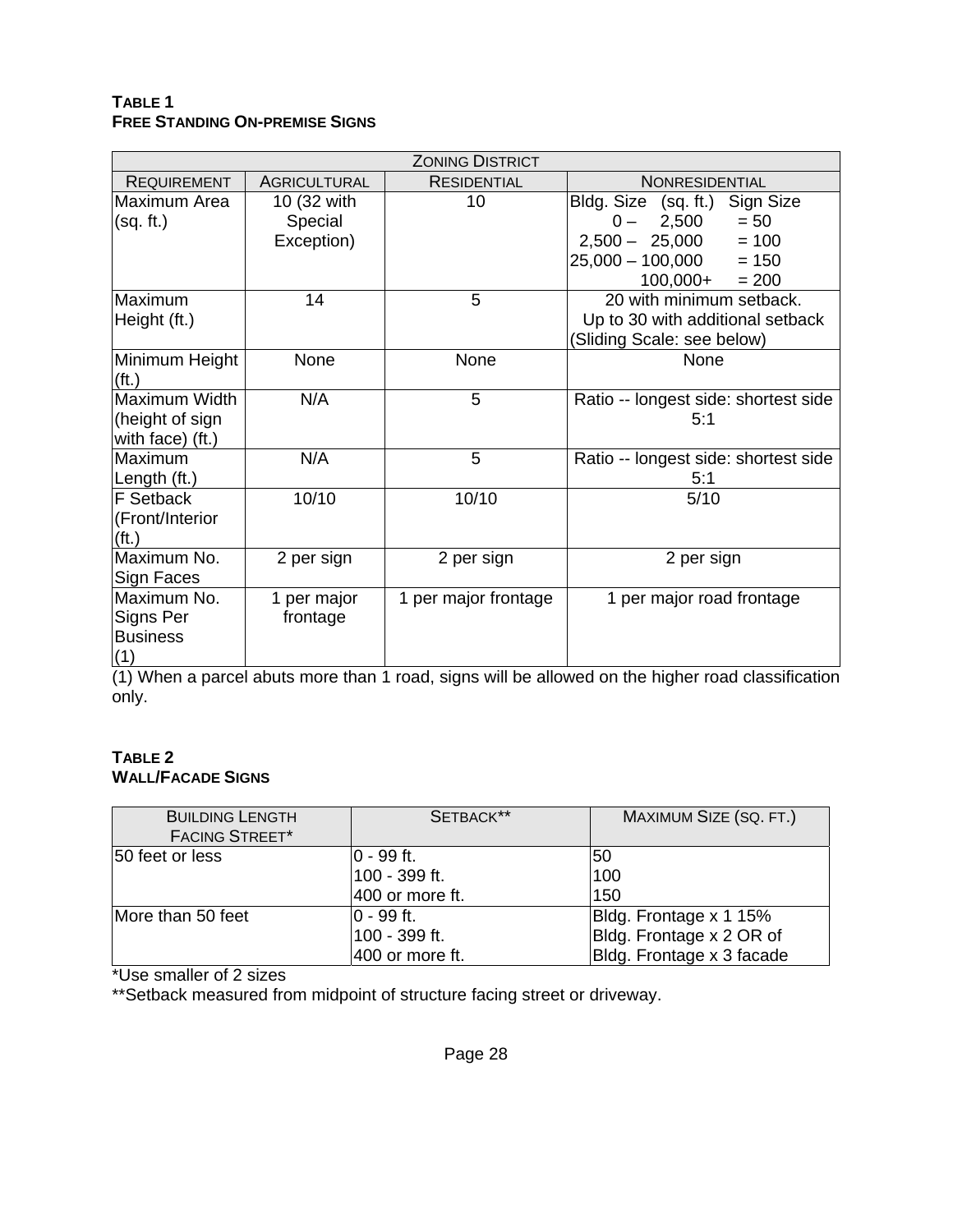## Special Signs

## Size, Number and Height:

Maximum size, number, and height of special signs shall conform with *Table 3.*

## Temporary Signs

## Size, Number and Height:

Maximum size, number and height of temporary signs shall conform with *Table 3*.

## Types

Commercial and non-commercial temporary signs of the following varieties are permitted:

- 1. Banners.
- 2. Portable signs: Permitted in accordance with standards of the National Electrical Code and anchoring provisions of the Standard Building Code.

## Duration

- 1. Non-Commercial temporary signs shall be allowed for a maximum of thirty (30) days per event.
- 2. Commercial signs temporary shall be allowed for a maximum of thirty (30) days, starting with the opening of a business.

### Real Estate Signs

- 1. Maximum size, number and height of real estate signs shall conform with *Table 3*.
- 2. Signs shall face a maximum of 2 directions, and may be mounted back-to-back or V'ed.
- 3. Where signs are V'ed, the space between panels shall not exceed three (3') feet at the point at which panels are closest, and the interior angle formed by signs shall not exceed 60 degrees. For purposes of these requirements, V'ed signs shall be counted as 1 sign.
- 4. Where signs face two (2) directions, whether back-to-back or V'ed, both signs must be the same standard size.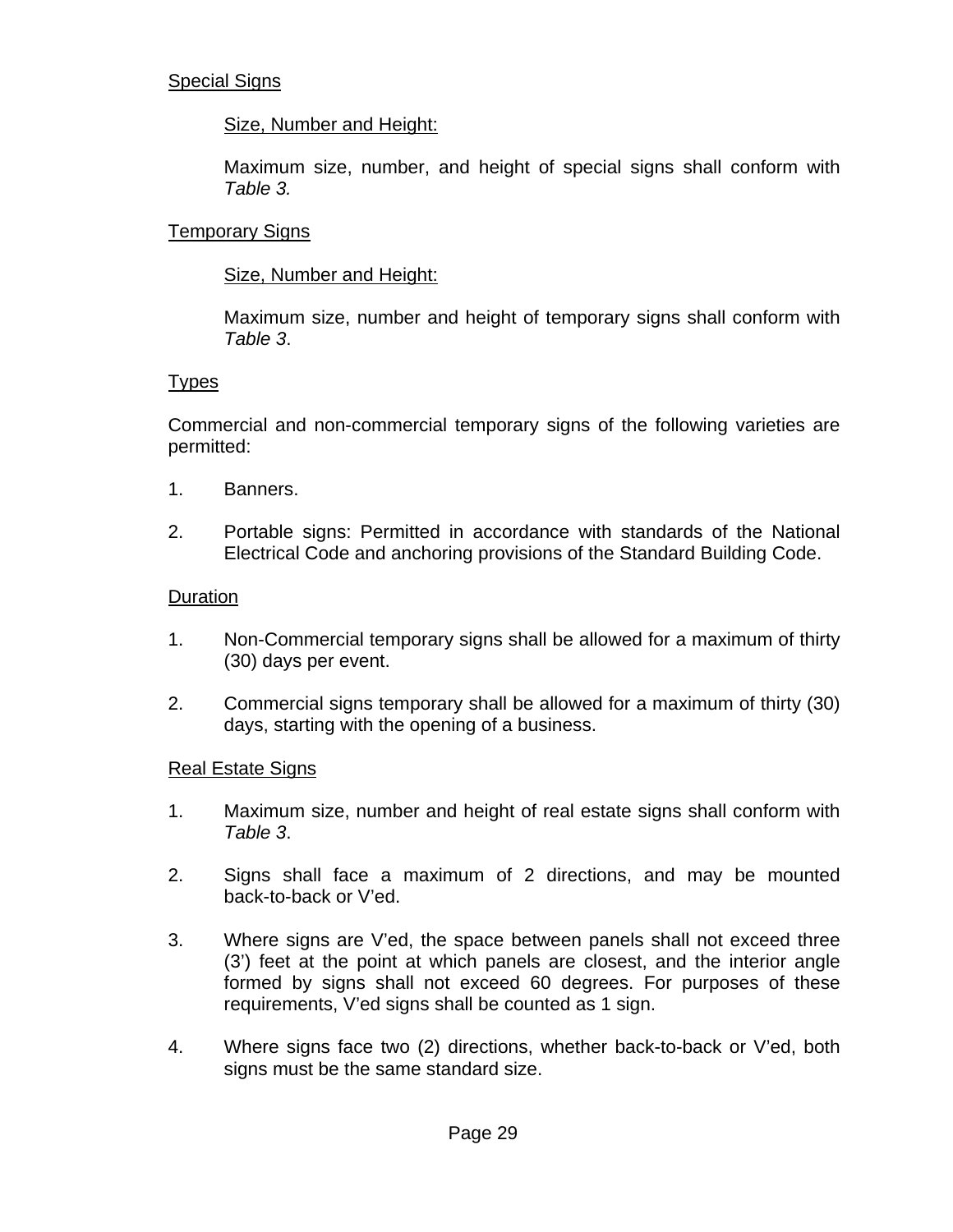## Flags used as Signs

- 1. A permit shall be required for the installation of all flag poles or flag display devices erected on lots zoned for multi-family, office, commercial, or industrial use or occupied by a multi-family, office, commercial, or industrial use.
- 2. Applicants must submit with the permit application a scaled site plan giving the location of all flag poles and complete dimensional and installation engineering data.
- 3. Applicants must provide documentation of minimum clearance from electric, telephone or cable TV lines as certified by the proper utility prior to issuance of permit, or installation.
- 4. Maximum size and number of flags used as signs, and height of flag poles shall conform with *Table 3*.
- 5. The American flag and the flag of the State of South Carolina are exempt from the provisions for maximum size of flags and maximum size of flagpoles in *Table 3*, and no permit shall be required for flags or flagpoles.

#### **TABLE 3 SPECIAL SIGNS**

| <b>TYPE</b>              | <b>MAXIMUM SIZE</b> | <b>MAXIMUM NUMBER</b>    | <b>MINIMUM SETBACK</b>         |
|--------------------------|---------------------|--------------------------|--------------------------------|
|                          |                     |                          | <b>MAXIMUM HEIGHT</b>          |
| <b>Real Estate</b>       | "For Sale"          | "For Sale"               | "For Sale" 6 ft.               |
|                          | (Residential)       | (Residential) 2          | (Residential)                  |
|                          | 8 sq. ft.           |                          |                                |
|                          |                     | 1 per frontage           | Other                          |
|                          | Other               |                          | (Non-Residential)              |
|                          | (Nonresidential)    | Other                    | (see text)                     |
|                          | 48 sq. ft.          | (Nonresidential)         |                                |
|                          |                     | 1 per 1,000 ft. Frontage | Max. Height: 15 ft.            |
|                          |                     |                          |                                |
|                          |                     | Maximum: 3 per lot       |                                |
| Subdivision/Multi-Family | 32 sq. ft.          | 2 per entrance           | Minimum setback: 5 ft.         |
| I.D. Signs               |                     |                          | Maximum height: 15 ft.         |
| Directional              | 3 sq. ft.           | Unlimited                | 4 ft.                          |
| Temporary                | 40 sq. ft.          | 1 per lot per event      | Minimum setback: 5 ft.         |
|                          |                     |                          | Maximum height: 15 ft.         |
| Flags                    | 60 sq. ft.          | 3 per zoning lot         | 35 ft. or 15 ft. above highest |
|                          |                     |                          | point of roof                  |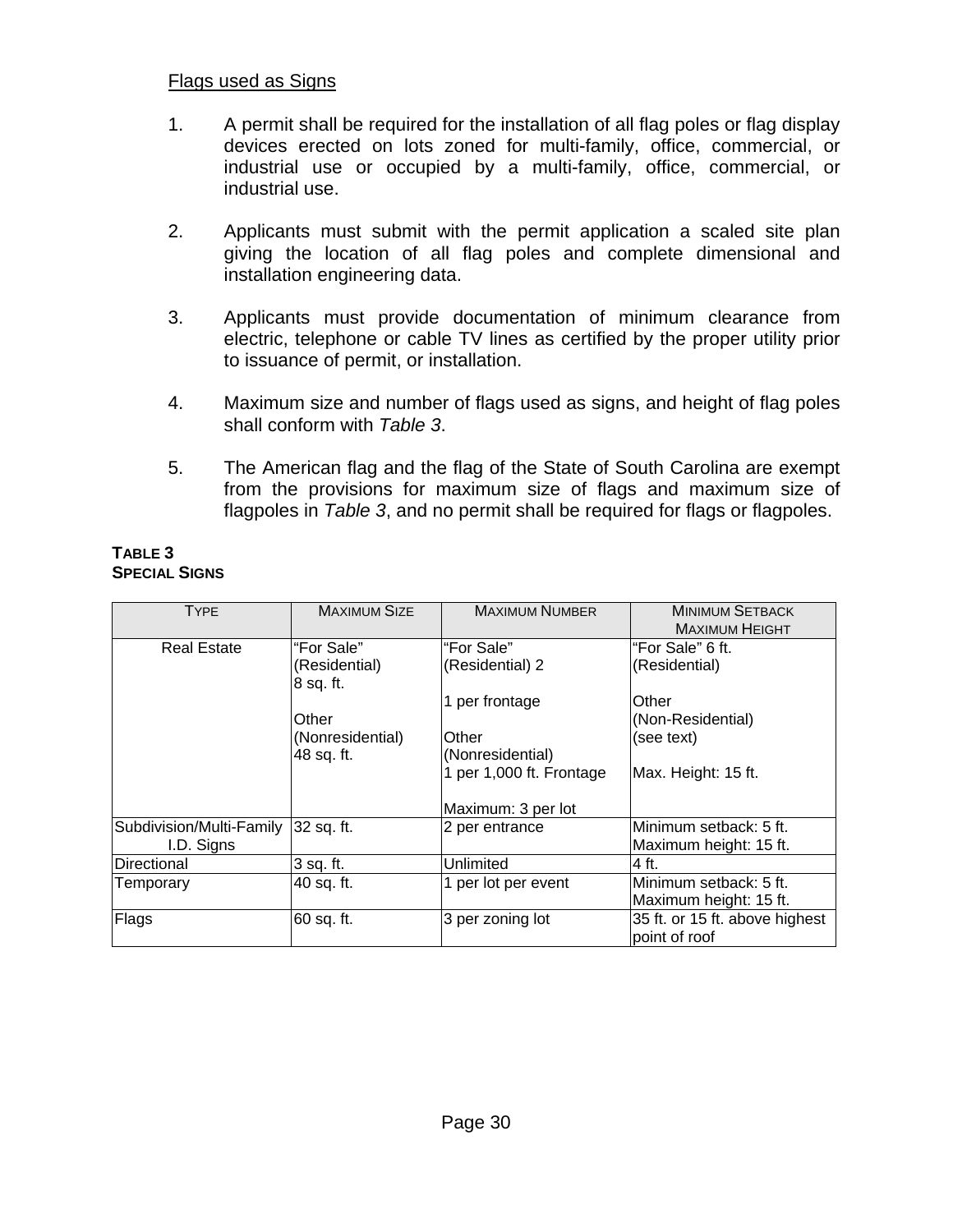# Tree Protection and Preservation

## **General**

### **Findings**

Trees are an essential natural resource, an invaluable economic resource, and a priceless aesthetic resource. Trees play a critical role in purifying air and water, providing wildlife habitat, and enhancing natural drainage of storm water and sediment control. They also help conserve energy by providing shade and shield against noise and glare. Trees promote commerce and tourism by buffering different land uses and beautifying the landscape.

#### Purpose

The Tree Protection and Preservation regulations of this article are intended to enhance the health, safety and welfare of the Rockville citizens.

#### **Applicability and Exemptions**

1. Applicability

 The provisions of this article in their entirety shall apply to residential zoned property in Rockville, except as otherwise expressly exempt.

- 2. The provisions of this article in their entirety shall apply to all Grand Trees and any reference to tree or trees in this article.
- 3. Definition of Protected Trees. Rockville amendment #07-0820B.
	- A. All Live Oak species of trees 8" or greater DBH on parcels located within the Town of Rockville shall be protected.
	- B. All other oak species shall be protected as Grand Trees (trees 18" or greater DBH) except Water Oaks which will be evaluated on a case by case basis.

 These trees are subject to protections, removal, mitigation, and violations section of the tree ordinance.

- 4. Exemptions
	- A. This article shall not restrict public utilities and electric suppliers from maintaining safe clearance around existing utility lines, and existing easements in accordance with applicable state laws. Siting and construction of future gas, telephone, communications, electrical line or other easements shall not be exempt from the provisions of this article.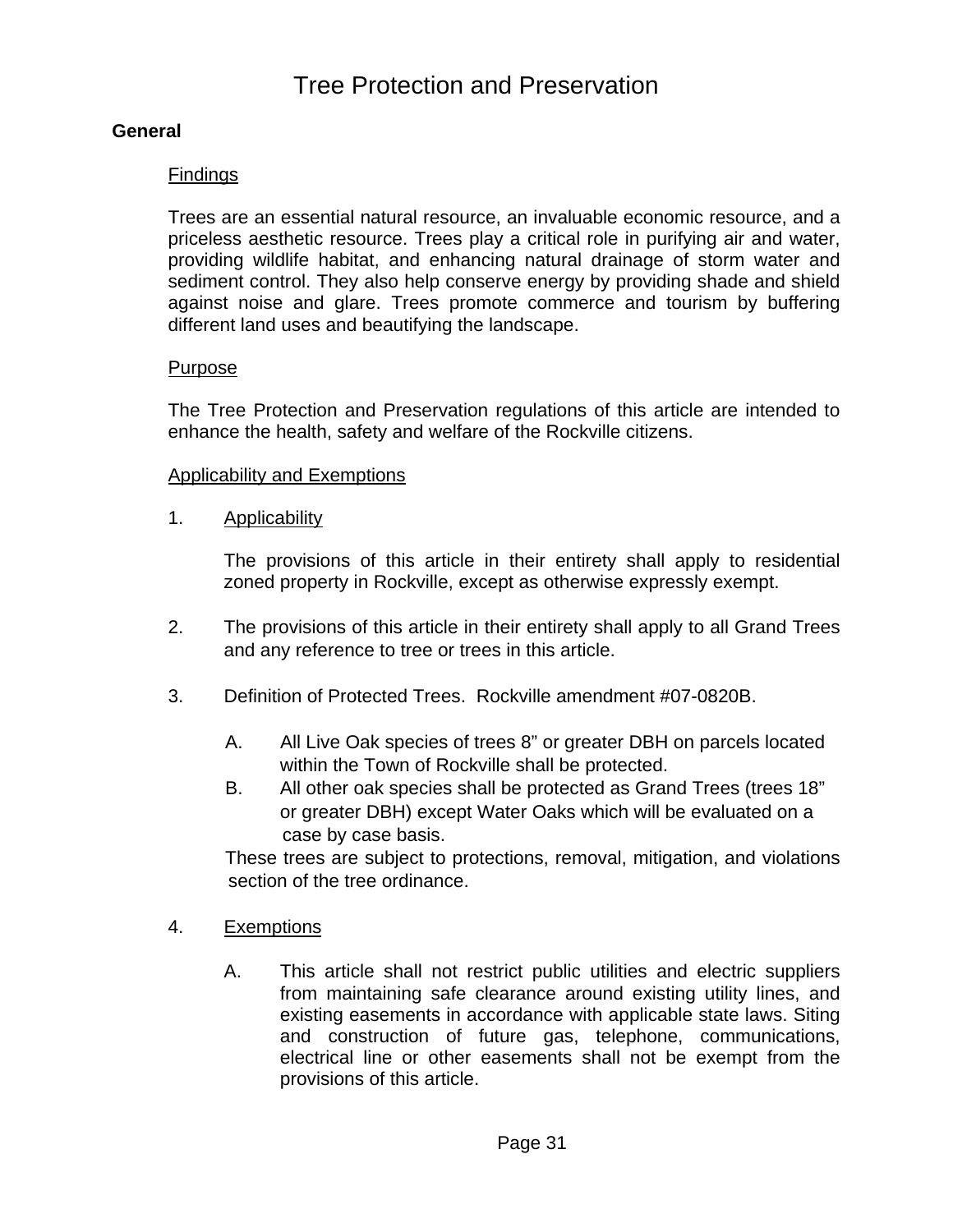- B. All Water Oaks shall be evaluated by staff on a case by case basis and may be exempt from protection and preservation. Any Water Oak 24" or greater DBH must still be permitted for removal by the County's Landscape Architect regardless of its condition. Additionally, the applicant may be required to hire an arborist or forester to confirm the species of the tree.
- C. All pine species shall be exempt from tree protection and preservation.

## Definition of "Tree Removal"

For the purpose of this article, the term "tree removal" shall include, but not be limited to damage inflicted to the root system by machinery, girdling, storage of materials and soil compaction, changing the natural grade above or below the root system or around the trunk; damage inflicted on the tree permitting fungus infection or pest infestation; excessive pruning; excessive thinning; paving with concrete, asphalt or other impervious material within such proximity as to be harmful to the tree; or any act of malicious damage to a tree. Excessive pruning or thinning shall be pruning or thinning that exceeds more than twenty-five (25%) percent of the leaf surface on both the lateral branch and the overall foliage of a mature tree that is pruned within a growing season. Additionally, one-half of the foliage of a mature tree is to remain evenly distributed in the lower two thirds of the crown and individual limbs upon completion of any pruning.

### **Measurements**

*Diameter Breast Height* – Diameter Breast Height is used for measuring all trees greater than 18" caliper. The Diameter Breast Height (DBH) of a tree is the total diameter, in inches, of a tree trunk or trunks measured four and one-half (4½') feet above existing grade (at the base of the tree). In measuring DBH, the circumference of the tree shall be measured with a standard diameter tape, and the circumference shall be divided by 3.14. If a tree trunk splits at ground level and do not share a common base, then each trunk shall be measured as a separate tree. If a multi-trunk tree splits below the 4.5 foot mark, all trunks shall be measured separately and count as one tree.

## **Administration**

## Zoning Permit Required

### Tree Removal:

 Removal of grand trees is prohibited prior to the issuance of a Zoning Permit by the Planning Director. Zoning Permits will be issued only after a tree plan is approved by the Planning Director, as outlined below.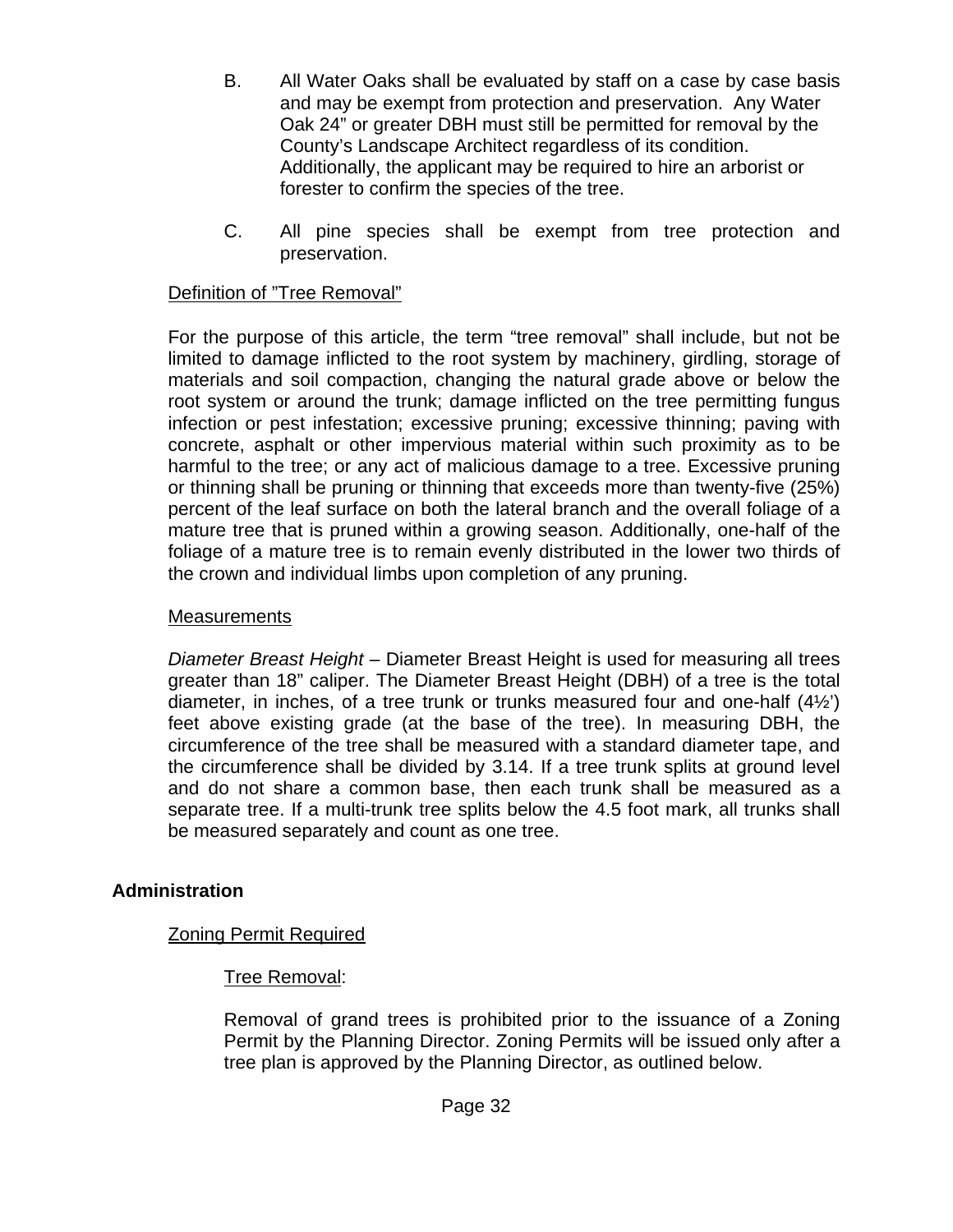### **General**

Tree plans of the same scale as, and superimposed on a development site plan or preliminary plat shall include location, number, size (DBH or caliper), and species with a scaled graphic representation of each Grand Tree, canopy size and shape, and the trunk location. All tree surveys shall include the name, address, signature, and seal of a licensed surveyor, landscape architect, or civil engineer registered in the State of South Carolina. The survey shall include grand trees including dead and damaged trees. The licensed professional shall be responsible for the accuracy of information provided shall be included on the tree survey.

### Non-Residential

 All non-residential zoned development in the town of Rockville shall follow the Charleston County Zoning and Land Development, Tree Protection and Preservation ordinance.

#### Other Required Surveys

 A plan outlining the manner in which trees are to be protected during development (tree barricades, fencing, etc.)

#### Inspections and Final Approval

The Planning Director shall periodically visit development sites prior to completion to monitor compliance with the tree barricade plan approved for a project.

#### Emergency Provisions

In the event that a tree poses a serious and imminent threat to public safety due to death, disease or damage resulting from emergencies including, but not limited to fires, flooding, storms, natural disasters, negligence, the Planning Director may waive requirements of this article. Written findings must later be issued, outlining the threat to public safety which initiated the removal. The Planning Director may require replacement of trees that are removed where it is determined that death or disease resulted from negligence.

#### Variances

#### See Grand Tree Removal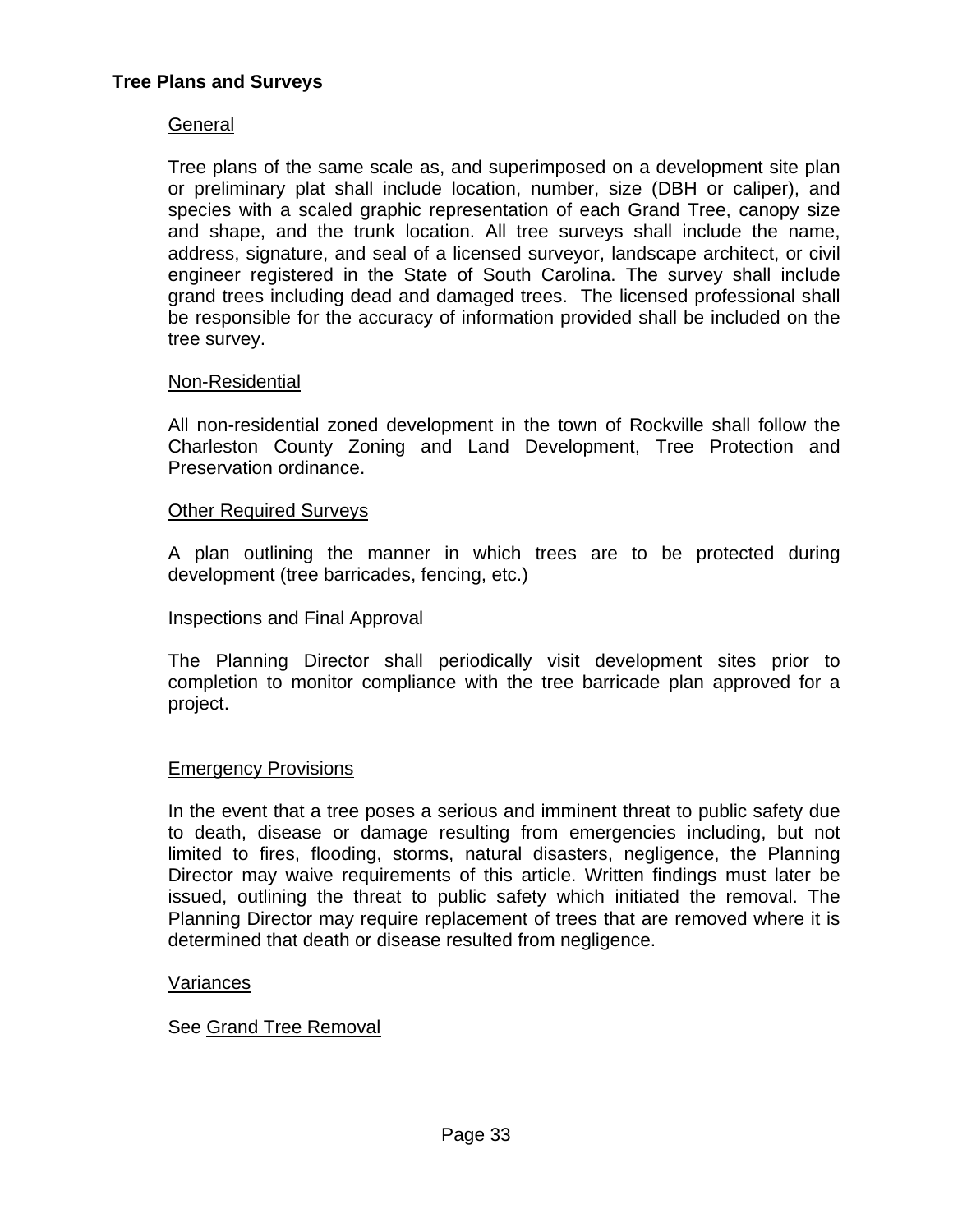## General

Grand Trees are prohibited from removal and are to be protected per this Chapter during development and construction, unless specifically permitted to be removed by this Chapter.

## Pre-Construction Planning Conference

Prior to commencement of development activities, a pre-construction planning conference for tree preservation may be required on-site with the Planning Director's representative, the applicants, and any parties deemed appropriate for the purpose of determining if there is a need for additional tree protection techniques and for designating placement of tree barricades, construction employee parking.

## Tree Protection During Development and Construction

Protective barricades shall be placed around all required trees in or near development areas, as approved by the Planning Director, prior to the start of development activities. These barricades, constructed of wood or plastic fencing or other approved materials shall be erected and placed beneath the canopy drip line or one and five tenths (1.5') feet times the diameter breast height of the tree. Other protective devices or construction techniques may be used as approved by the Planning Director. The barricades shall remain in place until development activities are complete. The area within the protective barricade shall remain free of all building materials, dirt, fill, or other construction debris, vehicles, and development activities.

## Partial Exception for Limited Clearing

Limited clearing and grubbing may be authorized by the Planning Director prior to the installation of protective tree barricades on sites that exhibit unusually heavy undergrowth where access to the interior of the site and its protected trees would be otherwise highly impractical. If permitted, this clearing shall be done by hand with hand tools or gas powered push type or walk behind equipment designed for brush and undergrowth clearing. Under no circumstances will metal tracked bulldozers, loaders, or similar rider/operator types of equipment be allowed on the site until the protective barricades are erected and a zoning permit is issued.

## Separation of Trees from Pavement, Grading and Structures

Paved areas shall be separated from trees by a minimum distance of the drip line or one and five tenths (1.5') feet times the diameter breast height or as modified by the Planning Director as deemed necessary to protect the root system of the tree. Paved areas shall not constitute more than twenty-five (25%) percent of the protected area beneath a tree. Any paving, grading, trenching, or filling within the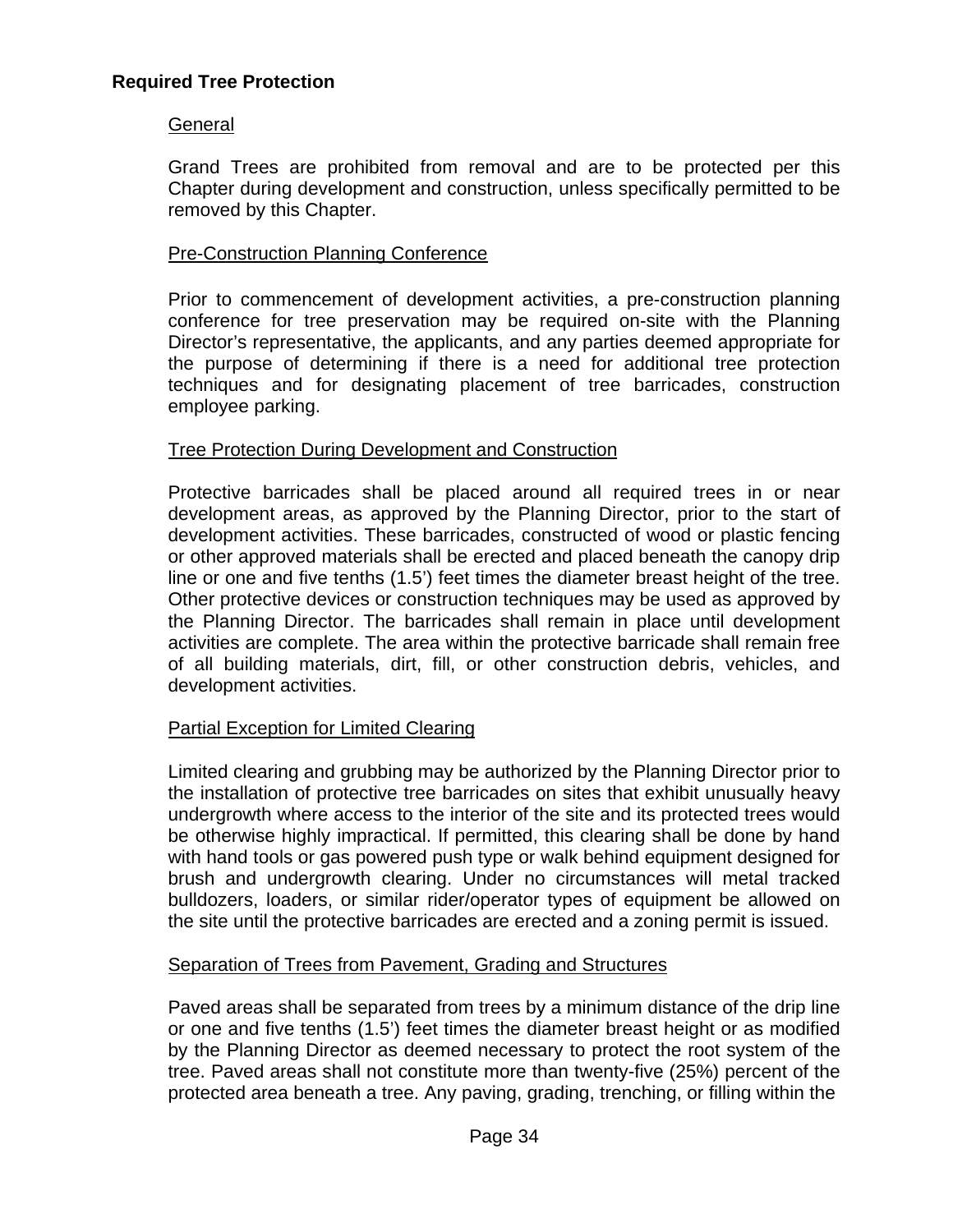remaining seventy-five (75%) percent of the protected area must be approved by the Planning Director and may require specific construction techniques be used in order to preserve the health of the tree. When grading and construction within the protected area of a tree has been approved, all damaged roots shall be severed clean and inspected by the County Landscape Architect or Inspector prior to the receipt of a Zoning Permit.

## **Grand Tree Removal**

### General

Healthy grand trees may be removed only where approved by the Board of Zoning Appeals and shall be replaced according to a schedule determined by the Board. The Planning Director will make recommendations to the Board concerning the number, species, diameter breast height or caliper, and placement of such trees. The Board of Zoning Appeals is empowered to require trees of larger caliper as determined appropriate for site-specific conditions and the circumstances, lawful or illegal, under which removal occurred.

### Permitted Removal

Permits for Grand Tree removal may be approved administratively where trees are diseased, dead, or dying, and pose and imminent danger to public health and safety as determined by the Planning Director.

### **Violations and Tree Replacement**

### General

Where Grand Trees have been removed in violation of this Ordinance or where removal is necessitated at any time due to acts of negligence, trees shall be recommended to be replaced in accordance with a replacement schedule recommended by the Planning Director. The replacement schedule shall establish the number, species, caliper, and location of replacement trees and at a minimum shall require:

- 1. That the combined caliper of replacement trees is equal to or greater than 3 times the caliper of the Grand Tree removed;
- 2. Individual replacement of trees are of the largest transplantable caliper available or equal to the loss of diameter breast height inches; and
- 3. Where Grand Tree removal is necessitated by emergencies as defined in this article, or death and disease of trees to natural causes, as determined by the Planning Director, replacement will not be required.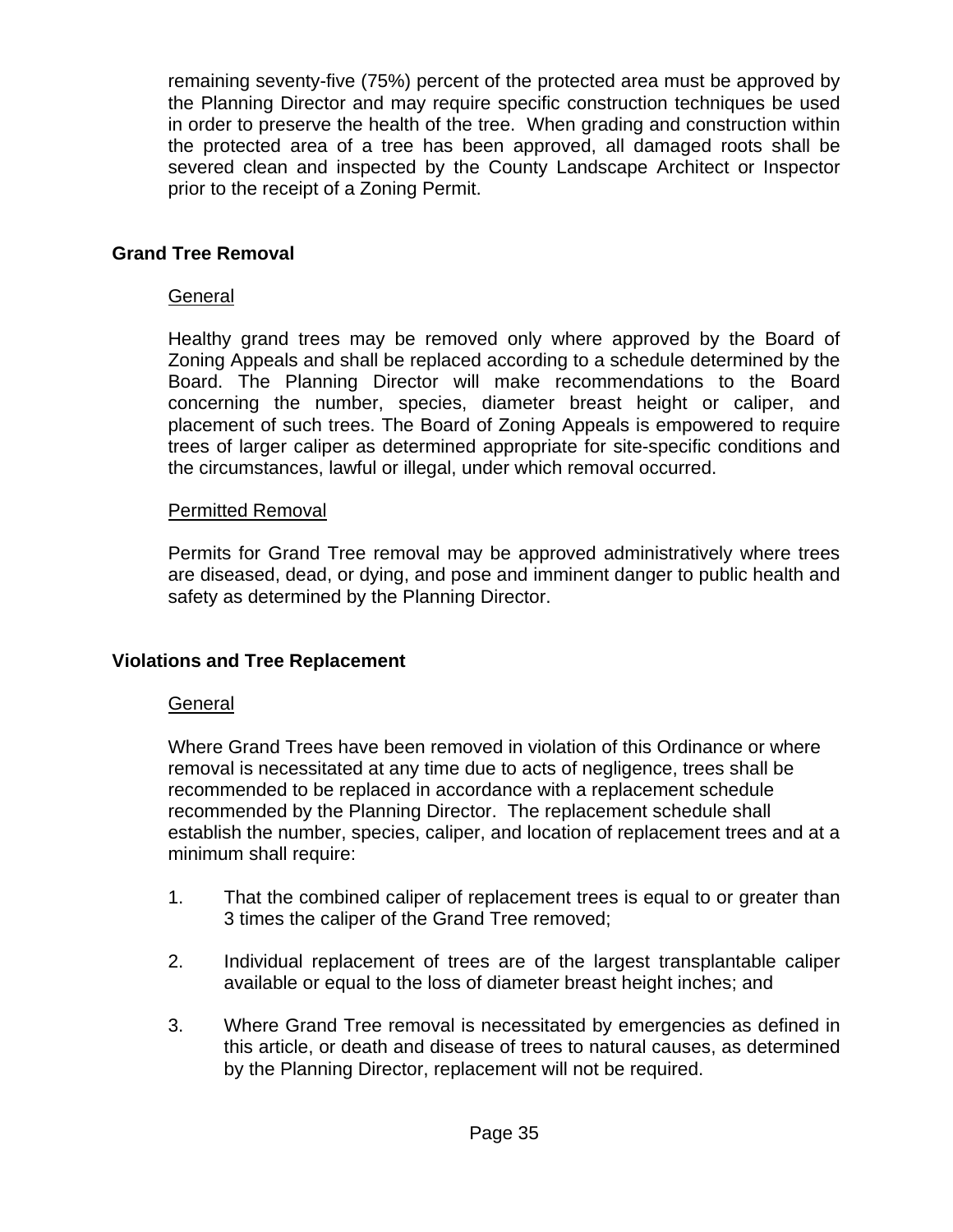## Tree Fund

The Tree Fund is a fund established to receive monies exacted from tree removal violation fines to include, but not be limited to, removal, damage, destruction, or as defined in this Chapter, and as a form of mitigation when planting of the required trees is determined to be detrimental to the overall health of existing trees or impractical for the intended site design. The Planning Director shall impose a Tree Mitigation fee based on the current market retail value of 2"-3" caliper trees installed to the American Association of Nurserymen Standards. If the applicant disagrees with the amount of the Tree Mitigation fee imposed, they may file appeal with the Board of Zoning Appeals. All Tree Mitigation fees collected shall be paid to the Town Treasurer and placed in an account established for public beautification.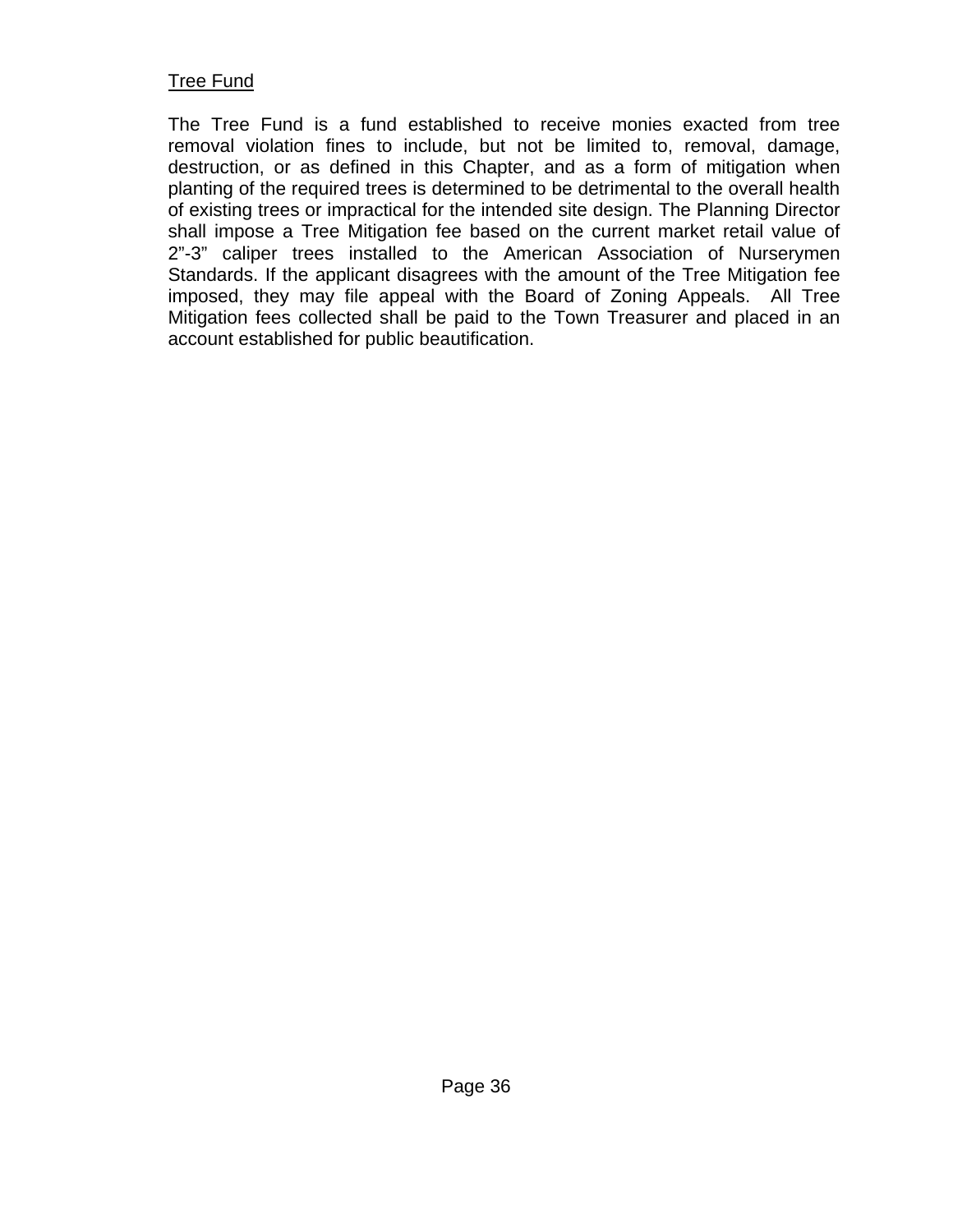# **VIOLATIONS, PENALTIES AND ENFORCEMENT**

1. No activity regulated by this Ordinance shall be undertaken except in full compliance with the express provisions of this Ordinance.

2. No activity that is the subject of any permit or approval issued pursuant to the provisions of this Ordinance shall be undertaken except in full compliance with the subject permit or approval, including any attached conditions.

3. The commencement or continuation of any activity regulated by this Ordinance that is not in compliance with the express provisions of this Ordinance, or that is not in compliance with the express provisions of any permit or approval, including any attached conditions, shall be violation of this Ordinance, and subject to enforcement under the terms of this chapter and South Carolina law.

# **Violations**

All of the following constitute violations of this Ordinance:

- to use or attempt to use land or a building in any way not consistent with the requirements of this Ordinance;
- to erect or attempt to erect a building or other structure in any way not consistent with the requirements of this Ordinance;
- to engage or attempt to engage in the development or subdivision of land in any way not consistent with the requirements of this Ordinance;
- to transfer title to any lots or parts of a development unless the subdivision has received all approvals required under this Ordinance and an approved plan or plat, if required, has been filed with the Rockville Planning Commission;
- to submit for recording with a Town office any subdivision plat that has not been approved in accordance with the requirements of this Ordinance;
- to install or use a sign in a way not consistent with the requirements of this Ordinance;
- to engage in the use of a building or land, the use or installation of a sign, the subdivision or development of land or any other activity requiring one (1) or more approvals or permits under this Ordinance without obtaining all such required approvals or permits;
- to engage in the use of a building or land, the use or installation of a sign, the subdivision or development of land or any other activity requiring one (1) or more approvals or permits under this Ordinance in any way inconsistent with any such approval or permit and any conditions imposed;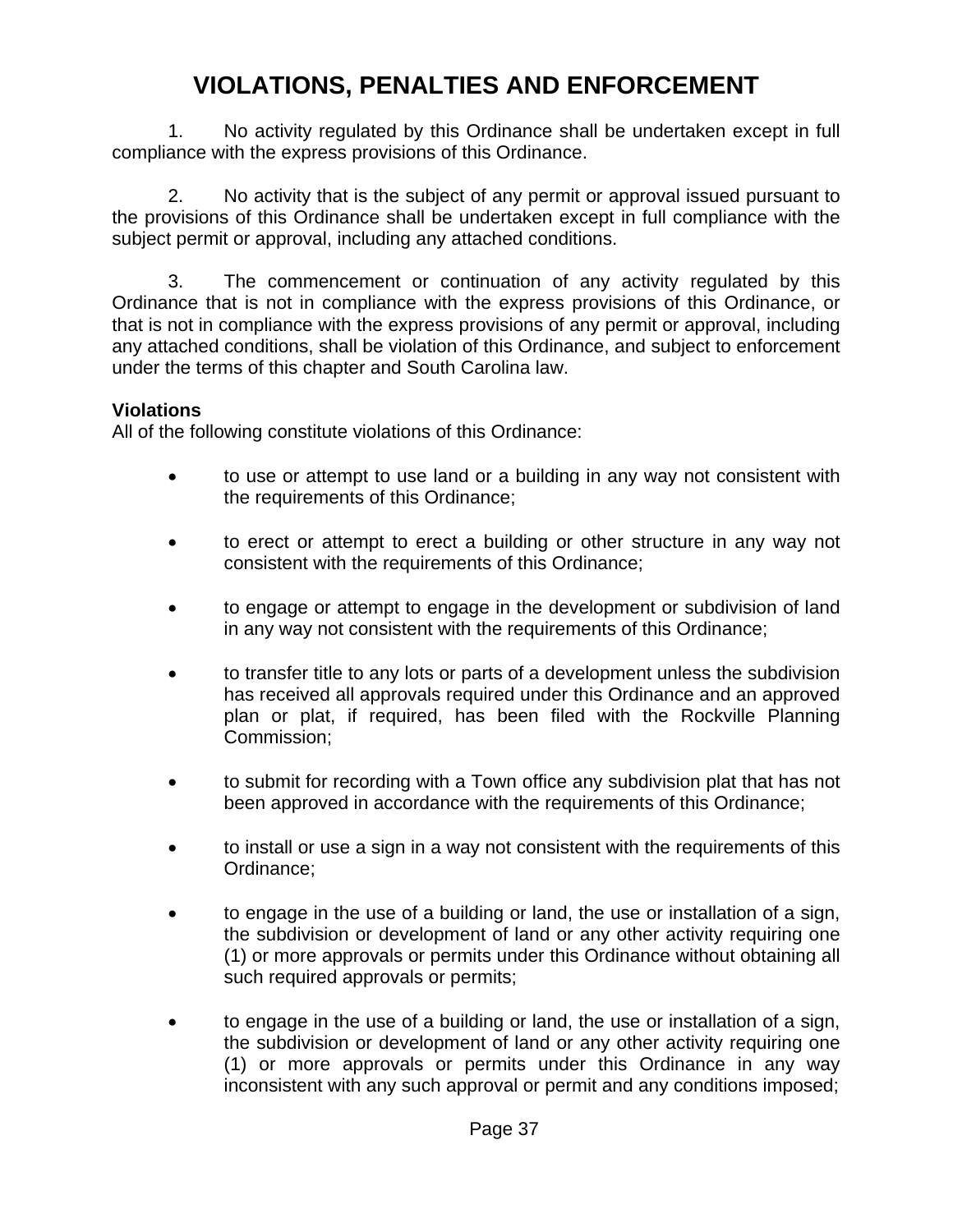- to violate the terms of any approval or permit granted under this Ordinance or any condition imposed on such approval or permit;
- to obscure or obstruct any notice required to be posted or otherwise given under this Ordinance;
- to violate any lawful order issued by any person or entity under this Ordinance; or
- to continue any violation as defined above, with each day of continued violation to be considered a separate violation for purposes of computing cumulative civil or criminal penalties.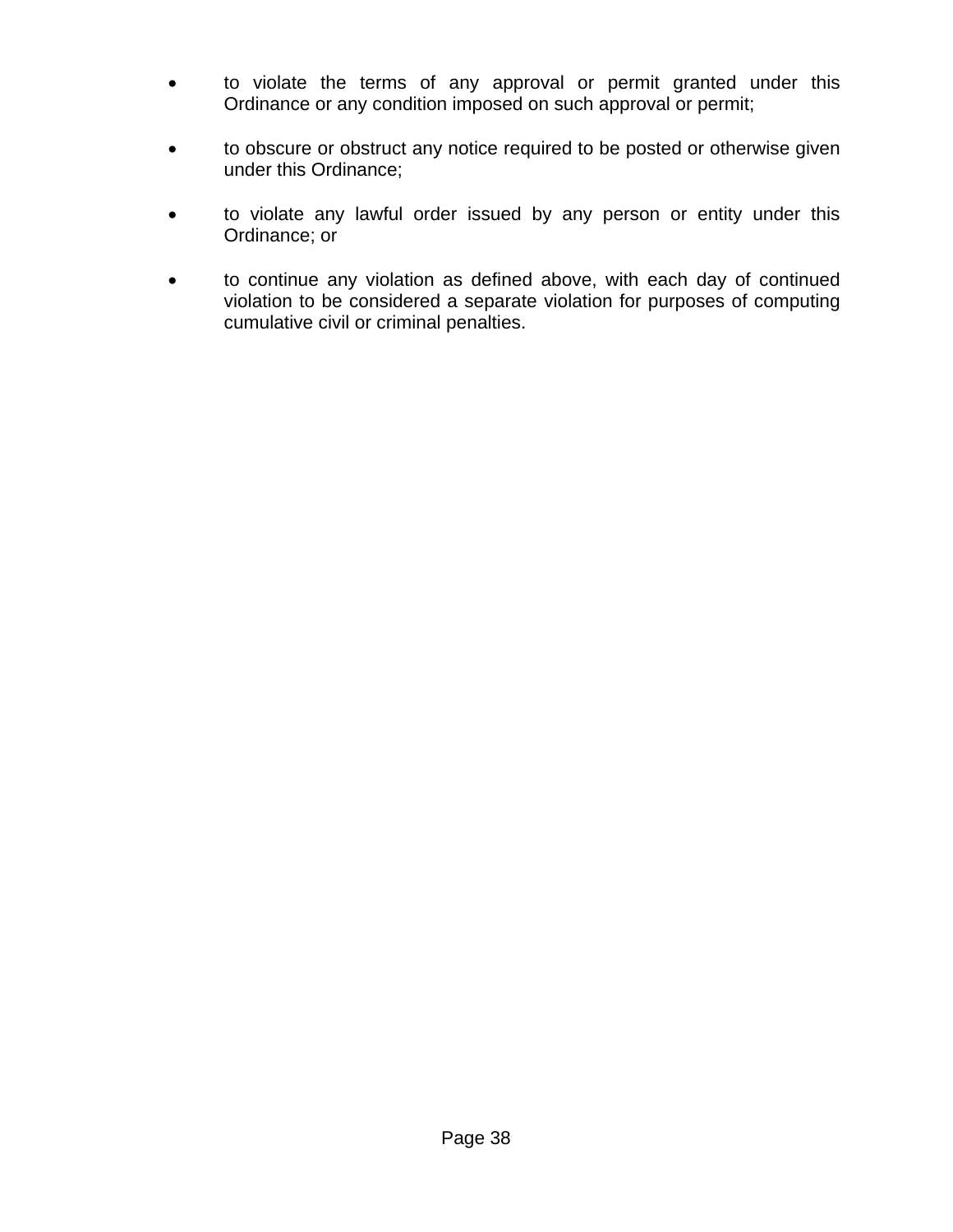**Enforcement Responsibility, Complaints.** Rockville amendment #07-0820A.

## **Responsibility**

The responsibility for the enforcement of this Ordinance is delegated to the Rockville Code Enforcement Officer appointed by the Town Council. The Code Enforcement Officer shall notify in writing the person responsible for such violations, setting forth the nature of the violation and the action necessary to correct it.

#### **Notice**

If the Rockville Code Enforcement Officer may find that any of the provisions of this Ordinance are being or have been violated, the Code Enforcement Officer shall notify in writing the person responsible for such violation, setting forth the nature of the violation and the action necessary to correct it.

#### **Complaints**

Whenever a violation of this Ordinance occurs, or is alleged to have occurred, any person may file a signed written complaint with the Rockville Town Council. Such complaint shall state fully the causes and basis thereof.

The Rockville Code Enforcement Officer shall properly record such complaint, immediately investigate to determine the validity of the charge, and take whatever action is determined by the Rockville Planning Commission to be necessary to assure compliance with this Ordinance.

# Authority

The Rockville Code Enforcement Officer shall have the authority to enter upon the premises subject to this Ordinance for the purpose of enforcing the provisions of this Ordinance.

# **Remedies and Enforcement Powers**

On behalf of the Town, the Rockville Code Enforcement Officer may take any one (1) or more of the following actions as a remedy for any violation of this Ordinance:

- withholding any approvals or permits required by this Ordinance or order other officials to withhold such approvals or permits;
- issuing stop orders against any work undertaken by an entity not having a proper approval or permit required by this Ordinance;
- issuing stop orders against any actions in violation of this Ordinance;
- bringing an action for an injunction (or, in appropriate cases, for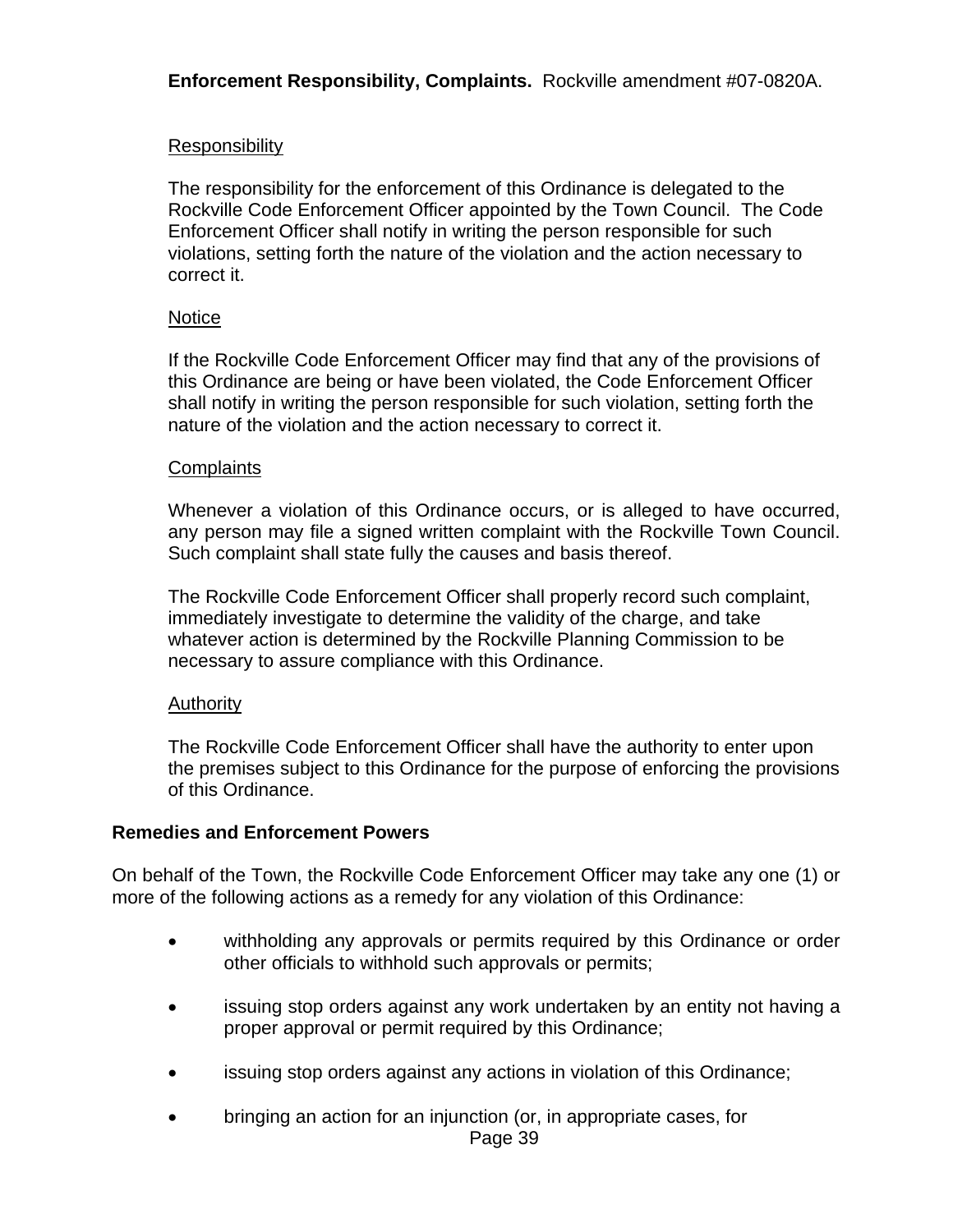mandamus) to prevent the violation and/or to prevent the occupancy or use of any site or structure involved in the violation;

- bringing an action for injunction or mandamus to abate a violation;
- issuing and personally serving on the violator an ordinance summons for violations observed first-hand; or
- pursuing prosecution of a violation of this Ordinance as a misdemeanor.

#### **Tree Protection and Preservation Violations**

In addition to the provisions listed in Remedies and Enforcement Powers (see above), the following shall apply:

#### Trees Removed Without Permits

#### General:

If sites are cleared of protected trees prior to obtaining a permit (a violation), trees shall be replaced in accordance with a replacement schedule recommended by the Charleston County Planning Department. The County Planning Department s replacement schedule shall specify the number, species, caliper and location of replacement trees, according to the following minimum criteria:

- combined caliper of which equals or exceeds eighty (80") inches per acre, and
- one-half of individual replacement trees which are four (4") inches or greater caliper.

#### Grand Trees:

Where Grand Trees have been removed in violation of this article or where removal is necessitated at any time due to acts of negligence, trees shall be replaced in accordance with a replacement schedule recommended by the Charleston County Planning Department. The replacement schedule shall establish the number, species, Diameter Breast Height (DBH), and location of replacement trees, and at a minimum shall require:

- 1. that the combined caliper of replacement trees is equal to or greater than three (3) times the caliper of the Grand Tree removed; or
- 2. individual replacement trees are of the largest transplantable caliper available or equal to the loss of DBH inches.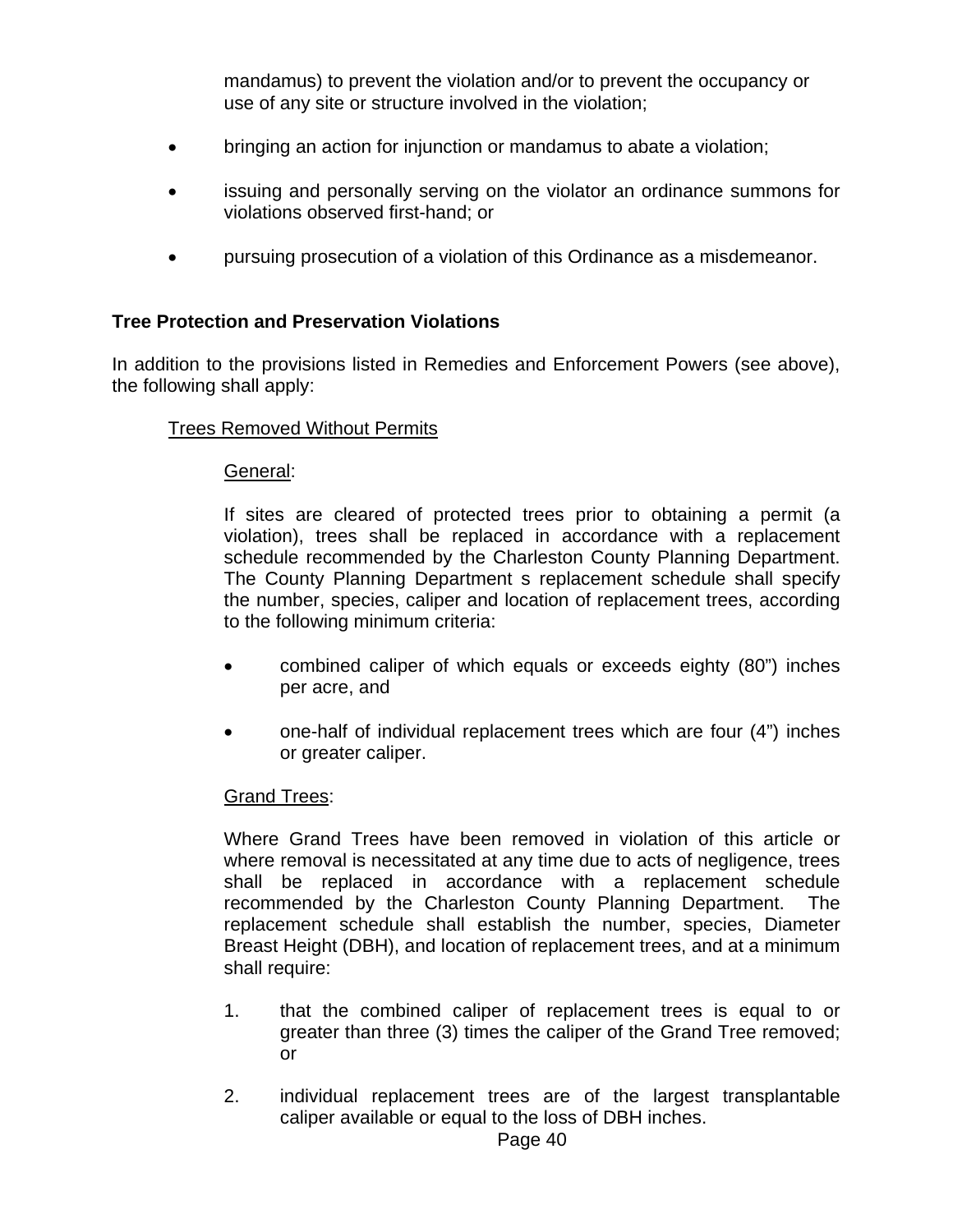Where Grand Tree removal is necessitated by emergencies or death and disease of trees due to natural causes, as determined by the Rockville Planning Commission, replacement will not be required.

### **Recovery from Tree Violations**

Any person, firm, organization, society, association, corporation, or any agent or representative thereof who commits, participates, or assists in a violation of the Tree Protection and Preservation standards may each be found guilty of a separate offense and suffer the penalties herein provided. Each unauthorized removal, destruction or failure to replace a tree shall constitute a separate offense.

Failure to pay all or any part of the Tree Fund mitigation fee within thirty (30) days of the fee s imposition is a violation of the Tree Fund provision of this Ordinance. Failure to pay fees may result in a collection action in the same manner as prescribed by law for the collection of other fees. Failure to pay the mitigation fee may also result in a criminal proceeding. If a matter is brought in criminal court, upon conviction, maximum penalty is Five Hundred and No/100 (\$500.00) Dollars per violation and/or thirty (30) days imprisonment, and restitution of the Tree Fund mitigation fee.

Should violations be noted during the course of a project or at final inspection, the Rockville Code Enforcement Officer shall take appropriate actions, including, but not limited to the following:

- requiring replacement of illegally removed trees and vegetative buffer;
- requiring replacement of required trees and vegetative buffer that are damaged, diseased, dying or dead;
- requiring protection of trees and vegetative buffer during construction;
- revoking Zoning Permits; and
- denying Certificates of Occupancy.

Nothing herein shall prevent the Town from taking such other lawful action as is necessary to prevent or remedy any violations.

#### **Sign Violations**

#### Signs Subject to Impoundments

In addition to other remedies and enforcement powers of this chapter, The Rockville Code Enforcement Officer shall have the authority to remove and hold any of the following types and signs or sign structures:

 Any prohibited sign is subject to impoundment without notice to the owner.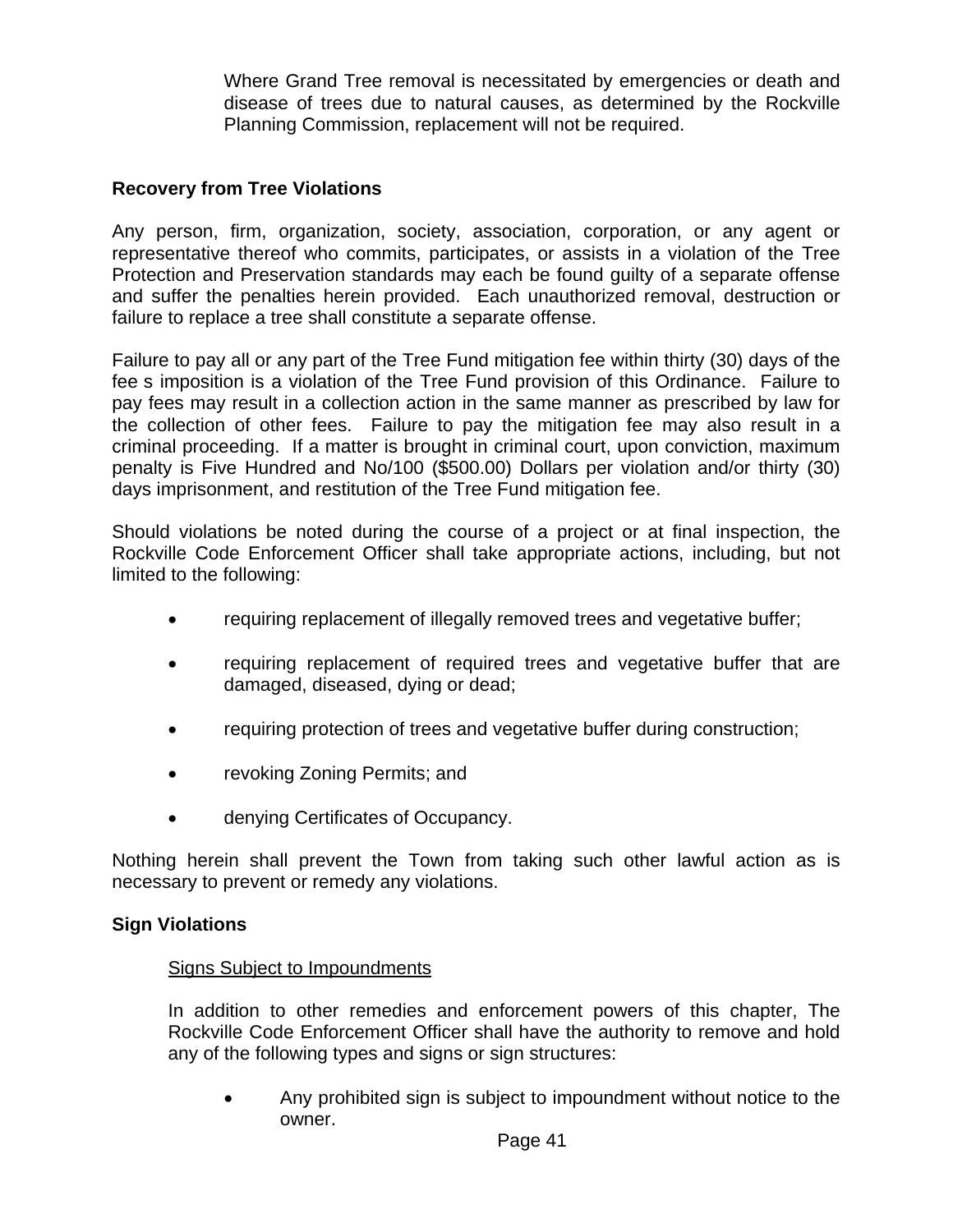Any sign that is installed or used in any way that is not consistent with the requirements of this Ordinance, provided that notice has been given and no action has been taken by the owner within the specified time frame.

# Recovery of Impounded Signs

The owner of an impounded sign structure may recover same upon the payment of Fifty and No/100 (\$50.00) Dollars for each sign plus the costs of removal. In the event it is not claimed within ten (10) days from the date of impoundment, the Rockville Code Enforcement Officer shall have authority to dispose of such sign or sign structure without compensation to the owner.

# **Violations Continue**

Any violation of the previous Zoning Ordinance or Subdivision Ordinance will continue to be a violation under this Ordinance and be subject to penalties and enforcement under this chapter, unless the use, development, construction, or other activity complies with all applicable provisions of this Ordinance, in which case enforcement action shall cease, except to the extent of collecting penalties for violations that occurred before April 17, 2000. Any prior lack of enforcement shall not constitute any degree of recognition, approval or other entitlement.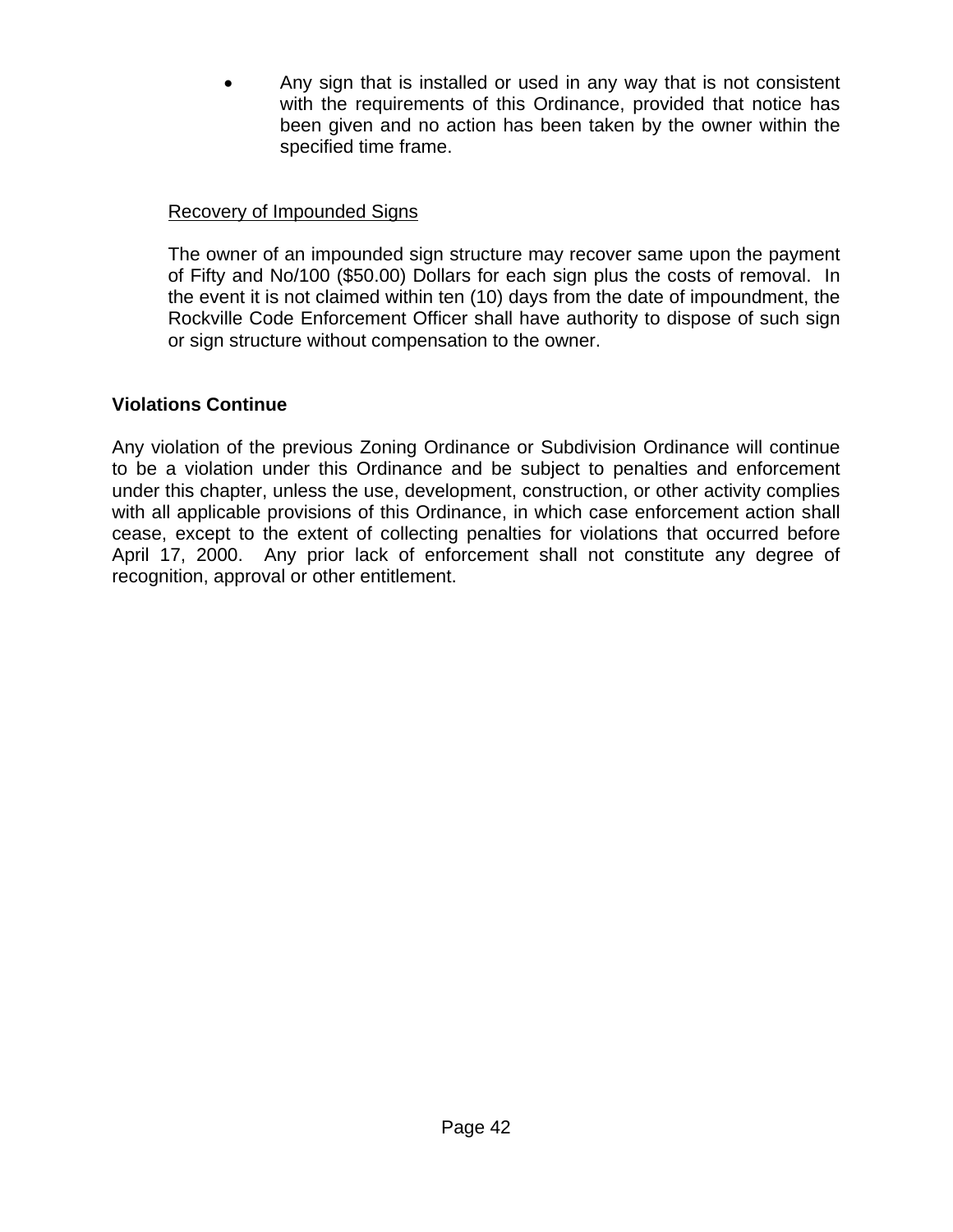# **Subdivision Regulations**

# **General**

### **Applicability**

Unless expressly exempted, no subdivision shall be made, platted, or recorded for any purpose nor shall parcels resulting from such subdivisions be sold or offered for sale, unless such subdivision meets all applicable standards of this Ordinance and has been approved in accordance with the procedures

- 1. All lots shown on plats whether subdivided or not, shall have the Planning Commission Stamp of either approval or exemption on said plat; the Register of Mesne Conveyance shall not record any plat without such stamp. The plat for an individual lot exempted by virtue of pre-existence must be accompanied by a surveyor's statement on the plat that the lot is a single, individual lot, and not newly created.
- 2. Parcels that were recorded by deed or plat prior to the adoption of Charleston County's original Subdivision Regulations on January 1, 1955, will receive automatic approval under a Grandfather's Clause, providing the parcel involved is still in the same size and shape as when recorded prior to 1955 and is properly platted in accordance with present standards. The recorded information must be provided and attested to by the surveyor or attorney involved.

#### Standard Specifications for Road and Drainage Systems

The regulations and standards of this chapter are intended to supplement the County's *Standard Specifications for Road and Drainage Systems.* In the event of conflict, the County's *Standard Specifications for Road and Drainage Systems* shall control.

#### **Exemptions**

#### Procedures

The following shall be exempt from the Subdivision Plat Procedures, if the Planning Staff determines that all other applicable requirements of this Ordinance have been met.

- 1. The combination or re-combination of portions of previously platted and recorded lots where the total number of lots is not increased and all lots or residual parcels thus created comply with all applicable requirements of this Ordinance.
- 2. The public acquisition of land for right-of-way or drainage easements.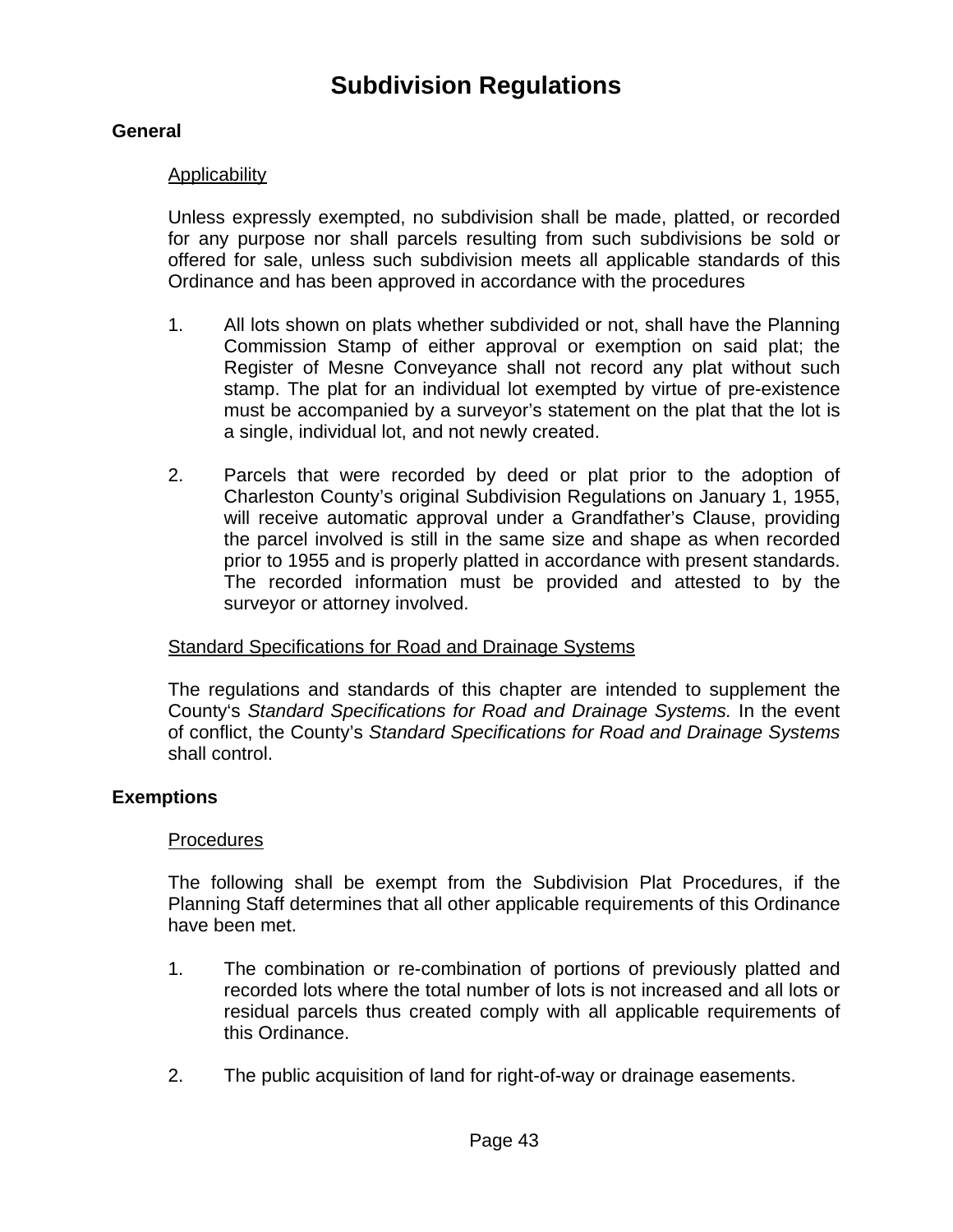- 3. When contiguous properties are to be divided for the purpose of exchanging or trading parcels of land**.**
- 4. Where a parcel of land is proposed to be used as the site for a utility substation, power line easements or right-of-way, pumping station, pressure regulating station, electricity regulating substation, gas pressure control station, or similar facilities.
- 5. Where properly platted lots or parcels are created and approved by judicial action.

#### Standards

Lots created and recorded prior to August 15, 1971, shall be exempt from compliance with the design standards of this chapter, provided that the subject property:

- 1.Was or is surveyed and platted in accordance with prescribed standards;
- 2. Has the approval of the Charleston County Health Department; and
- 3. Contains no drainage ways or easements needed to drain surrounding properties, as determined by the Public Works Director.

#### **Subdivision Plat Procedures**

#### Relationship to Development Review Procedures

The "General" procedural requirements and standards shall apply to the subdivision plat procedures of this section.

#### Minor vs. Major Subdivision

#### Minor Subdivision:

A minor subdivision is division of any tract of land in one ownership, into 5 or fewer lots, provided that:

- 1. No street right-of-way dedications are involved;
- 2. No utility or drainage easements are necessary;
- 3. The lots meet Health Department requirements for the installation of a conventional or modified individual sewage disposal system; and
- 4. No new or residual parcels will be created that do not comply with all applicable requirements of this Ordinance**.**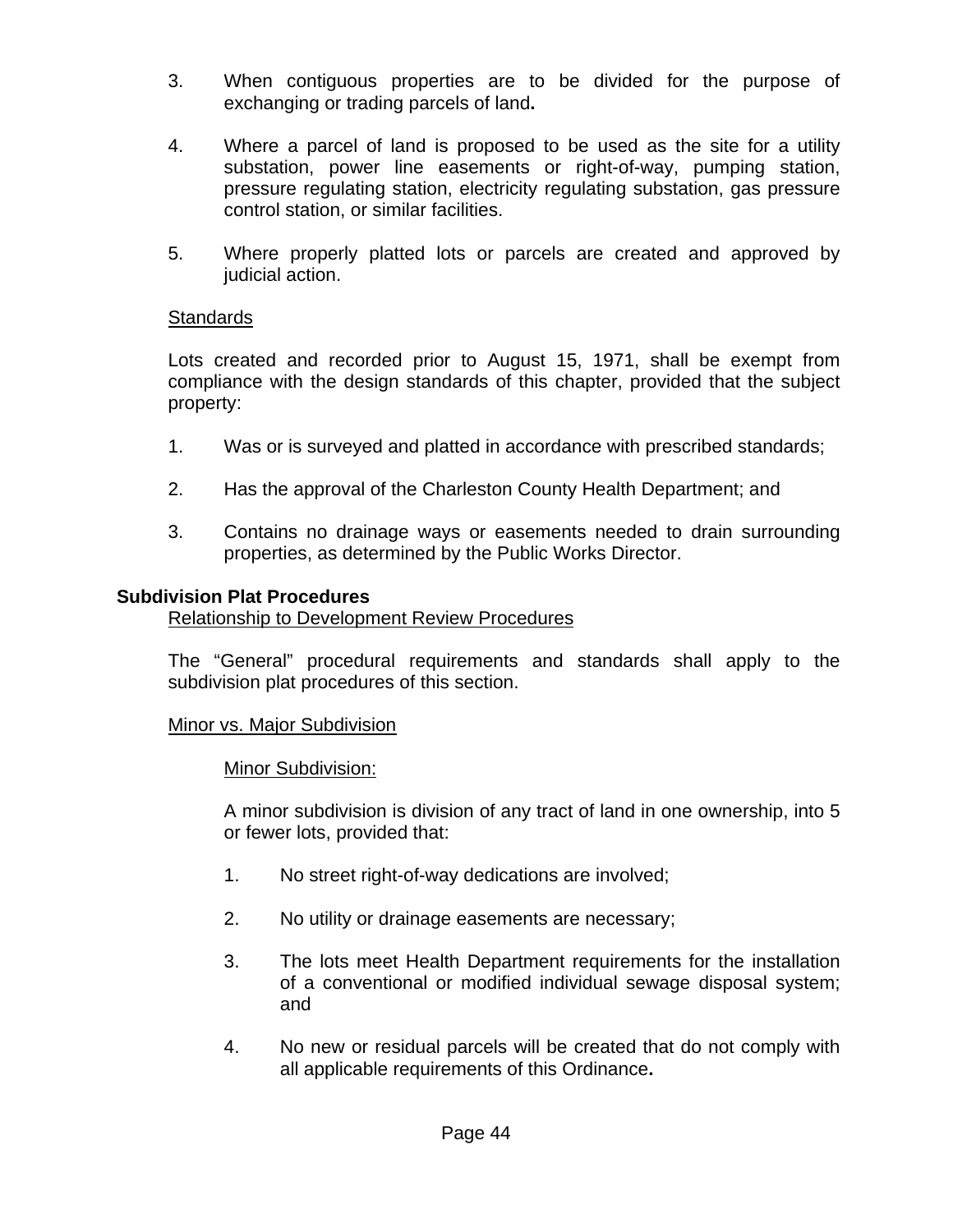### Major Subdivision:

Any land division that is not a Minor Subdivision shall be processed as a "Major Subdivision."

#### Overview of Review and Approval Process

#### Minor Subdivisions:

There is 1 required step in the Minor Subdivision process: Final Plat review and approval. Applicants for minor subdivision are strongly encouraged to schedule and attend a Pre-application Conference prior to filing a minor subdivision**.** 

#### Major Subdivisions:

Applicants for major subdivision are required to schedule and attend a Pre-application Conference prior to filing a subdivision application. After the pre-application conference, there 2 required steps in the process**:** (1) Preliminary Plat review and approval; and (2) Final Plat review and approval. Each step of the process shall be completed before initiating the next step.

#### Pre-application Conference

Pre-application Conferences offer an opportunity to familiarize applicants with applicable procedures, submittal requirements, development standards, and other pertinent matters before finalizing the development proposal or laying out the proposed subdivision. Applicants shall be responsible for scheduling preapplication conferences with the Planning Director who shall be responsible for

#### **COMMENTARY**

 $\dot{\theta}$ APPROVAL FROM OTHER LOCAL, STATE OR FEDERAL AGENCIES MAY BE NECESSARY IN THE DEVELOPMENT OF LAND IN TOWN OF ROCKVILLE, PARTICULARLY IN REGARD TO ENVIRONMENTAL CONCERNS. PRE-APPLICATION CONFERENCES SHOULD BE HELD WITH THESE AGENCIES, INCLUDING THE SOUTH CAROLINA DEPARTMENT OF HEALTH AND ENVIRONMENTAL CONTROL COASTAL RESOURCE MANAGEMENT, U.S. ARMY CORPS OF ENGINEERS AND THE U.S. FISH & WILDLIFE SERVICE.

contacting the Public Works Department and other affected agencies.

#### Application:

Minor Subdivisions

Pre-application conference applications for minor subdivisions shall be submitted to the Planning Department on forms available in the Planning Department. Pre-application Conferences are not mandatory for minor subdivisions.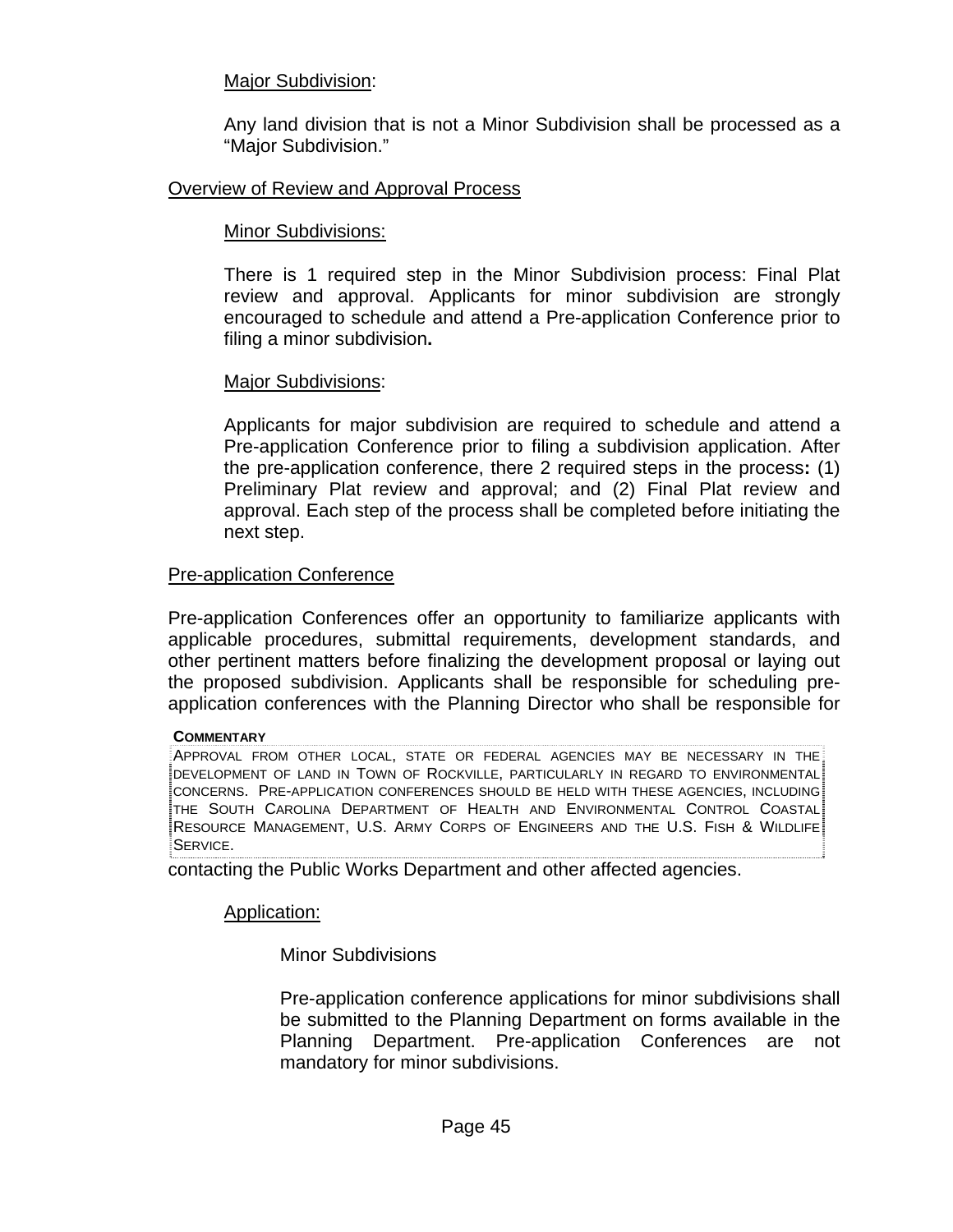### Major Subdivisions

Pre-application conference applications for major subdivisions shall be submitted to the Planning Department and include the following:

- A.A completed application form (available in the Planning Department);
- B.A Plat of Survey of the subject property, if available, or a Tax Map that identifies the subject property; and
- C.A Concept Plan that includes the following information:
	- (1) the proposed means of access to a public road;
	- (2) surrounding land uses;
	- (3) all adjacent roads;
	- (4) a preliminary map and analysis of natural resources present on the subject property and surrounding property; and
	- (5) a conceptual layout of the proposed subdivision, which shall be overlaid on the preliminary natural resources map and which shall show streets, lots, parks and other facilities located to protect natural resource areas.

### Preliminary Plat

Applicability:

 Preliminary Plats shall be required for all Major Subdivisions**.** Application:

- 1.Applications for Preliminary Plat approval shall be submitted to Planning Department on forms available in the Planning Department. Ten copies of the Preliminary Plat shall be filed with the application.
- 2.Preliminary Plats shall be drawn to scale no smaller than 1" = 100'. Where large areas are being platted, they may be drawn on 1 or more sheets, twenty-two (22") inches by thirty-four (34") inches in size. For small areas being platted, a scale of  $1" = 50'$  shall be used.
- 3.Even though a sub-divider intends to subdivide only a portion of a parcel or tract of land initially, the Preliminary Plat shall show a proposed street and lot layout, drainage plan and other requirements for the entire parcel or tract of land in which such portion is contained**.**
- 4.The following information shall be required on each plat: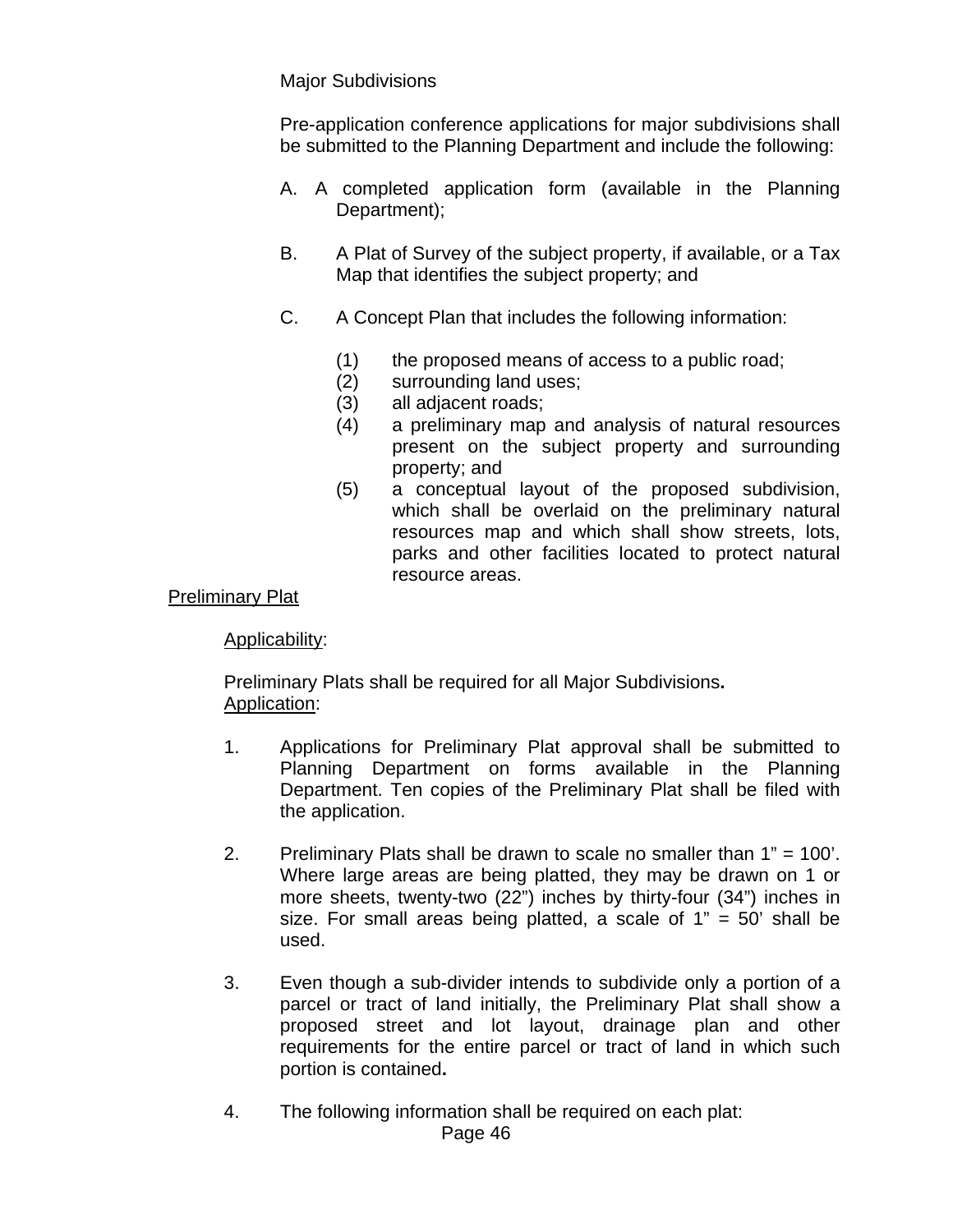- A.The courses and distances of the perimeter of the land involved shall be shown with the courses marked to show which are actual field observations and which are computed.
- B. References to a known point or points such as street intersections and railroad crossings shall be shown.
- C.The total acreage of the land involved in the subdivision and the acreage above the Office of Coastal Resource Management Critical Line. Date of critical line certification shall be indicated. (Aerial photography may not be used to determine OCRM critical line location)
- D. The names of adjacent land owners and streets where known or available shall be given (with the tax parcel numbers) and all intersecting boundaries or property lines shall be shown.
- E.Proposed divisions to be created shall be shown, including the right-of-way widths, roadway widths, and names of streets; the locations of proposed utility installations and utility easements; lot lines, dimensions and angles; sites reserved or dedicated for public uses; and sites for apartments, civic/institutional, commercial and industrial uses.
- F.The title, scale (including graphic scale), north arrow (magnetic, grid, or true), date, name of sub-divider and the name of engineer or surveyor with South Carolina Registration Number shall be shown.
- G.All existing physical features of the land, including contours, drainage ditches, roads and wooded areas shall be shown. The contour interval shall be 1 foot, unless otherwise approved in advance of submission by the Public Works Director. All contour information shall be based on mean sea level datum and shall be accurate within ½ foot. The Bench Mark, with its description, and the datum used for the survey shall be clearly noted on the plat.
- H.General drainage features, including proposed drainage easements and detention/retention basins. Proposed cuts and fills shall be shown. Also the proposed direction of drainage on each street, ditch and lot shall be indicated by the use of arrows and proposed street names.
- I.The location of required landscape buffers, which shall not be located within drainage easements unless expressly approved by the Public Works Director.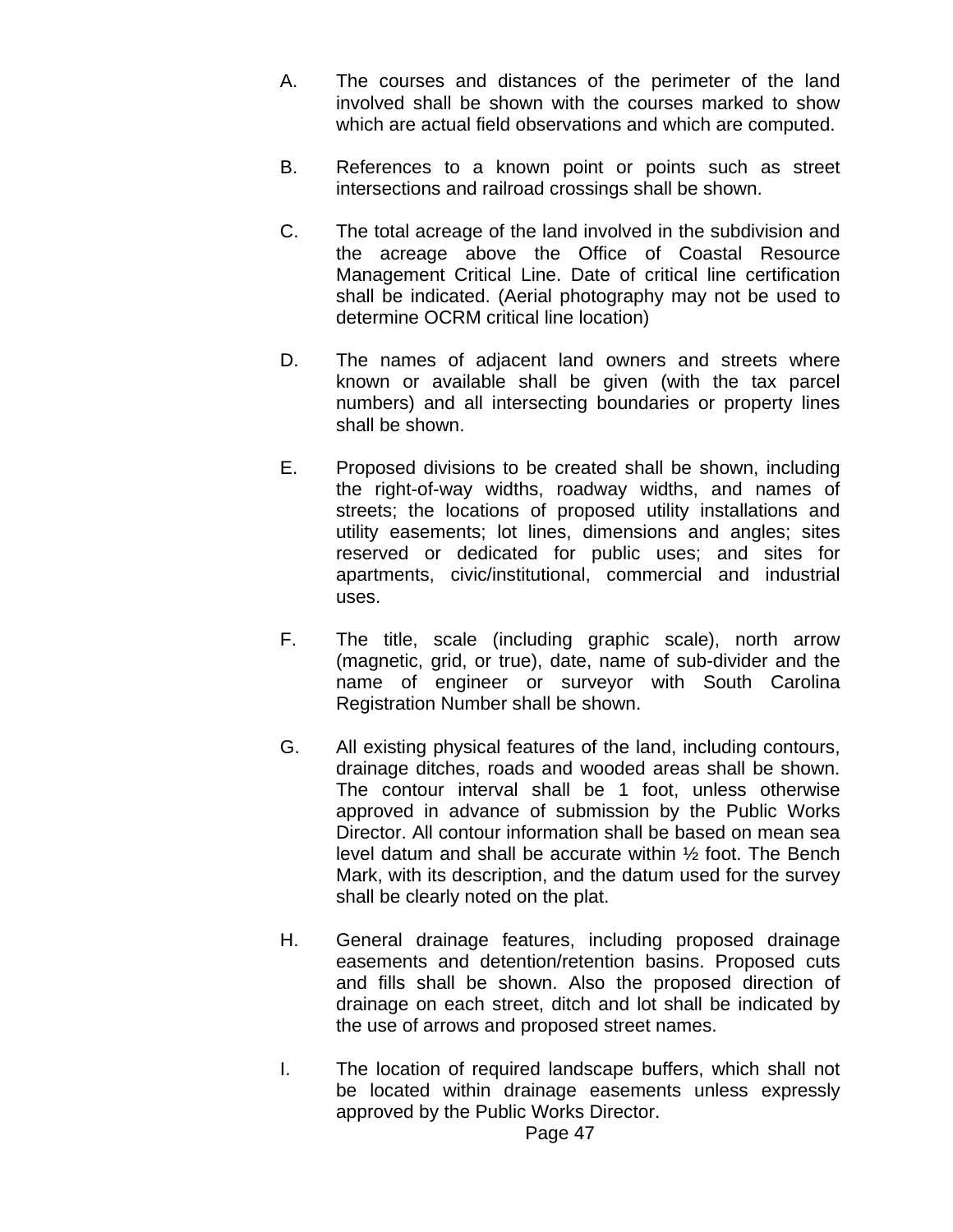- J.Jurisdictional wetlands, with the date of certification**.**
- K.The notarized signature of the owner or their agent and a statement indicating ownership of the property and the plat shows their intent to subdivide the property.

# 5.Accompanying Data

- A.The Preliminary Plat shall be accompanied by a statement as to the availability of and specific indication of the distance to and location of the nearest public water supply and public sanitary sewers.
- B.The Preliminary Plat shall be accompanied by a statement indicating what provisions are to be made for water supply and sewage disposal.
- 6. Sight Lines for Inspection

Sight lines shall be cut a maximum of two hundred (200') feet apart for the purpose of making the topographic survey and to allow visual inspection of the property after application has been made for approval of the Preliminary Plat.

# Planning Director Review and Report

The Planning Director shall compile a staff report (which includes the comments and recommendations of the Public Works Department and other affected agencies) that reviews the Preliminary Plat application in light of all applicable requirements of this Ordinance. This report shall be forwarded to the Planning Commission.

# Planning Commission Review and Decision

Within the sixty (60) days of receipt of a complete application, the Planning Commission shall review the proposed Preliminary Plat and act to approve, approve with conditions or deny the Preliminary Plat, based on whether it complies with all applicable requirements of this Ordinance.

#### **COMMENTARY**

FOR THE PURPOSE OF PRELIMINARY PLAT APPLICATIONS, A COMPLETE APPLICATION MEANS ONE THAT  $\,{}^{1}_{\,{}^{2}}$ INCLUDES ALL REQUIRED INFORMATION AND FEES AND THAT ADDRESSES THE FINDINGS OF THE $\,{}^{1}_{\,{}^{2}}$ INSPECTION REPORT AND HAS RECEIVED ALL APPROVALS FROM OTHER AGENCIES THAT ARE A  $\overline{\text{}}$ PREREQUISITE TO PRELIMINARY PLAT APPROVAL.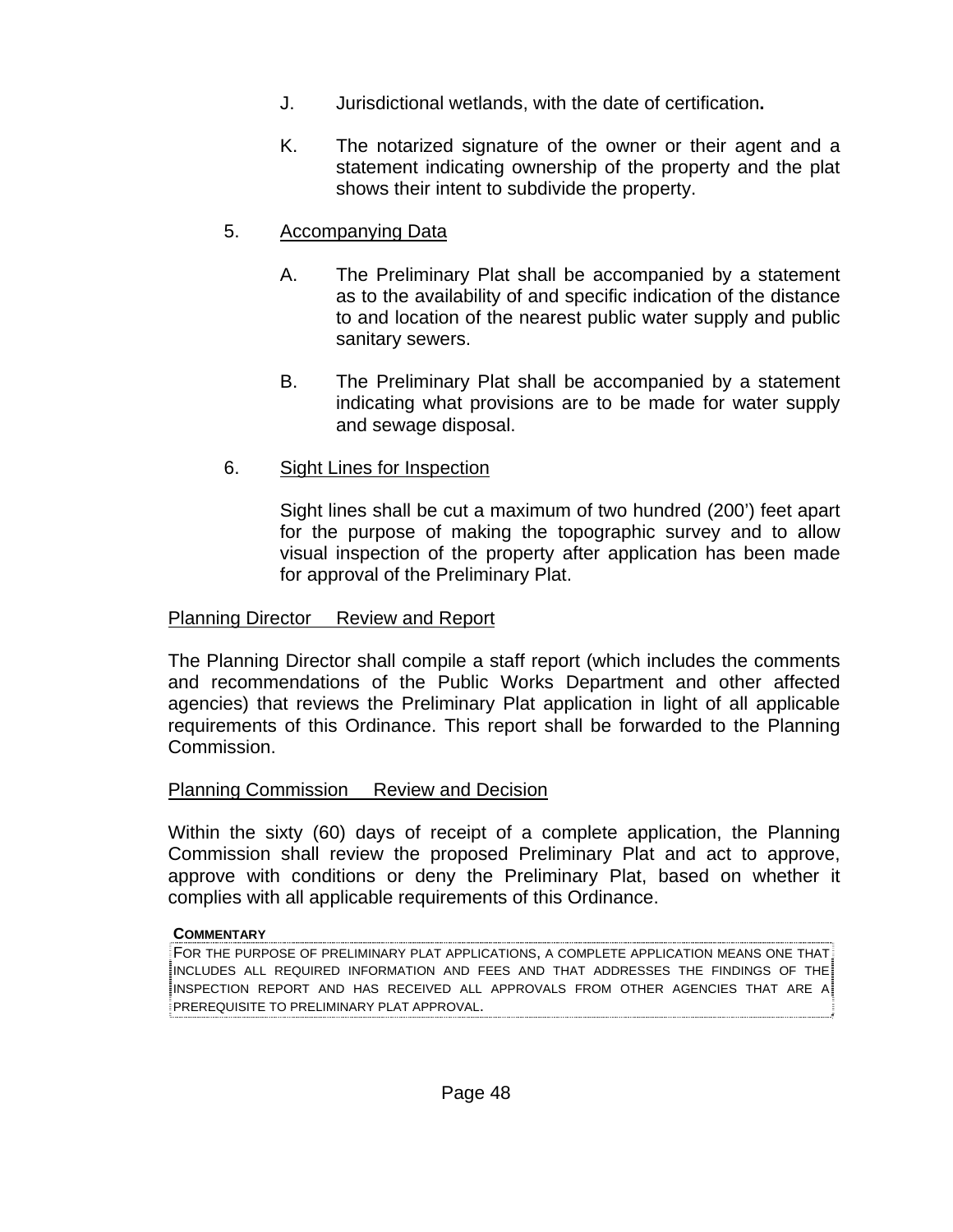Approval of a Preliminary Plat shall constitute general acceptance of the overall planning concepts for the proposed subdivision and is a prerequisite for the filing of a Final Plat application.

# Lapse of Preliminary Plat Approval

An approved Preliminary Plat shall lapse and be of no further force and effect if a Final Plat for the subdivision (or a phase of the subdivision) has not been approved within two (2) years of the date of approval of the Preliminary Plat. If the subdivision is to be developed in phases, a phasing plan shall be approved as part of the Preliminary Plat approval.

# Appeals

Any person with a substantial interest in a Preliminary Plat decision of the Planning Commission or any officer, board, or bureau of the county may appeal the Planning Commission decision to the Circuit Court of Charleston County. Appellants shall file with the Court Clerk a written petition plainly and fully setting forth how such decision is contrary to law. Such appeal shall be filed within thirty (30) days of the date of the Planning Commission's decision.

# Construction Plans

After approval of a Preliminary Plat and before commencing any work within the proposed subdivision (including land clearing and grading), road plans and profiles and a detailed drainage plan prepared by an engineer registered in the state of South Carolina shall be submitted to the Public Works Director for review and approval in accordance with the County's *Standard Specifications for Road and Drainage Systems.*

# Inspections

- 1.Subdivision plats that are submitted for review are field inspected by Planning and Public Works staff to ensure compliance with any applicable Ordinance requirements and county standards**.**
- 2.When no public sewer is provided to the proposed lot, a representative of South Carolina Department of Health and Environmental Control will visit the site and test the soil for minimum septic system requirements.
- 3.Where subdivision streets and/or drainageways are being constructed, a Public Works Department inspector will make periodic visits to the site at no cost to the developer to ensure construction compliance with Countyapproved road and drainage plans. Public Works Department's certification that all roads and drainage systems have been constructed in compliance with the plans is required prior to final approval of the development. This approval is necessary for both public and private developments.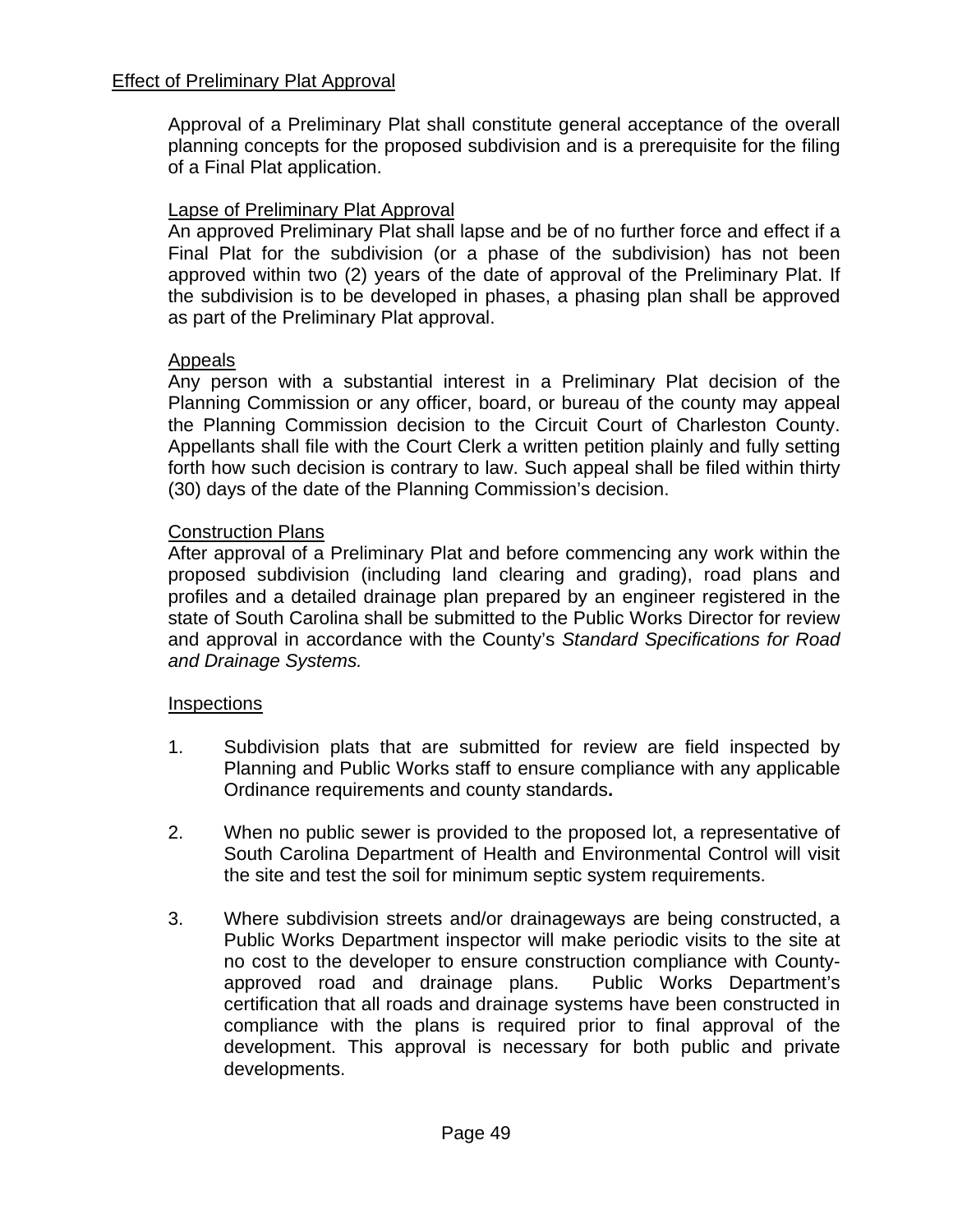### Conditional Plat Approval:

Prior to approval of a Final Plat, the developer shall install all required public improvements or post an approved financial guarantee of performance and maintenance, in accordance with the requirements. If financial guarantees are posted, decision-making bodies shall be authorized to grant conditional plat approval, with final approval contingent upon completion and acceptance of all required improvements. After conditional plat approval is granted, the sales of subdivision lots shall be permitted and building permits may be granted, but no Certificates of Occupancy shall be issued until all required improvements have been installed and accepted.

#### Applicability:

Final Plats shall be required for all Minor and Major Subdivisions**.** 

#### Application:

- 1.Applications for Final Plat approval shall be submitted to Planning Department on forms available in the Planning Department. Ten copies of the Final Plat shall be filed with the application**.**
- 2.Certification from the design engineer that the subdivision's road and drainage infrastructure has been constructed in accordance with the approved plans.
- 3.The Final Plat shall be drawn in ink on a material specified by the Register of Mesne Conveyance recording, on sheets twenty-two (22") inches by thirty-four (34") inches in size, and at a scale of  $1" =$ 100' or larger. Where necessary the plat may be on several sheets accompanied by an index sheet or key map insert showing the entire subdivision.
- 4.The Final Plat shall show the following**:** 
	- A. All information required on the Preliminary Plat, with the exception of topographic data.
	- B. All property lines with accurate bearings or deflection angles. If a control traverse is run between any 2 points on any property lines, then it shall be noted. For property lines which are curves or are in part curves, the arc length shall be shown. Also, in dashed lines, the chord length from property corner to property corner along the curve shall be shown with appropriate bearings and angles.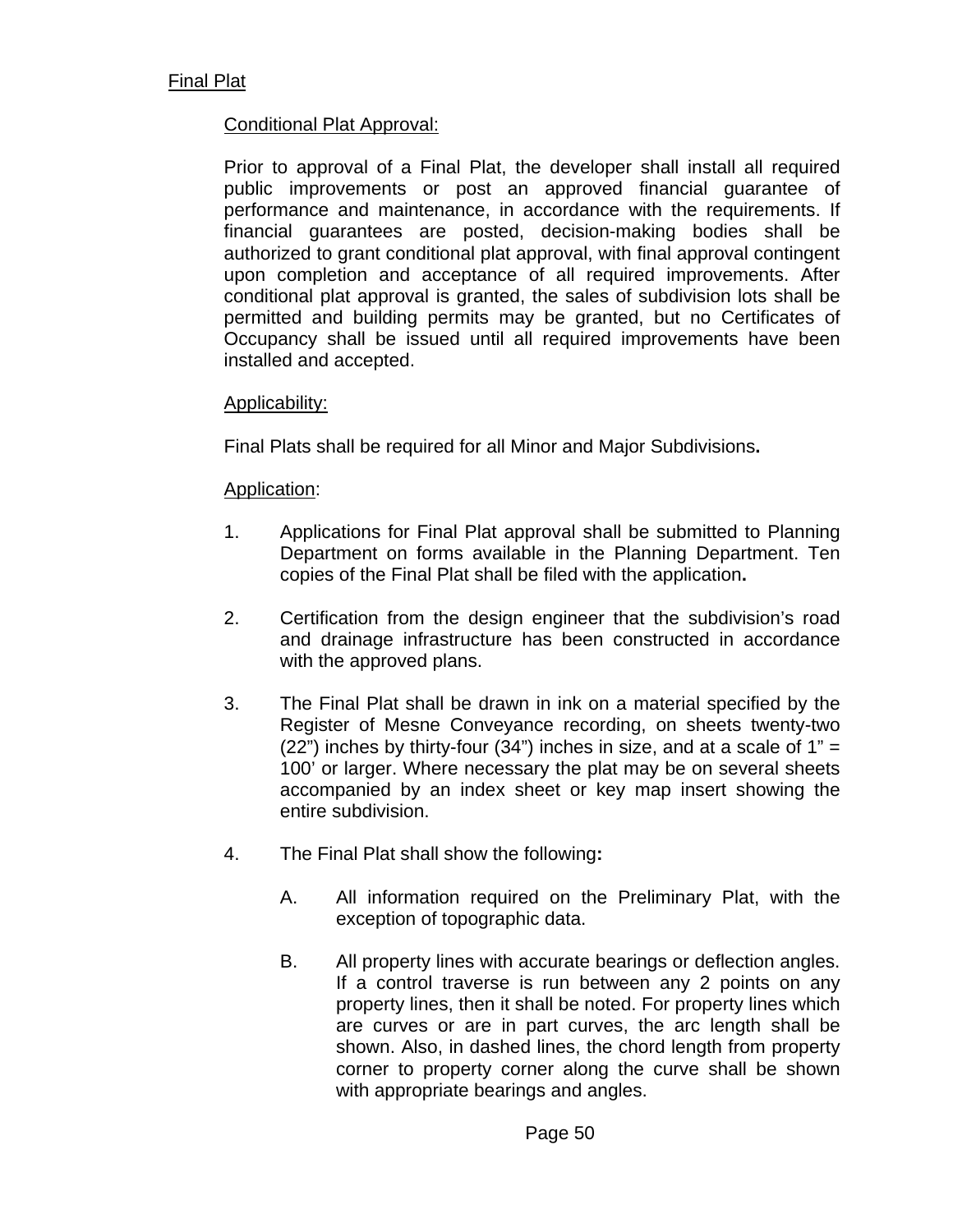C. Curve data for all curves consisting of the following:

 The Delta angle, the degree of the curve, the tangent distance, the length of curve, the radius, and an indication of whether the arc method or chord method was used.

- D. The location of all points of curvature and tangency.
- E. The location of points of intersection where circular curves are not used.
- F. Block and lot numbers suitably arranged by simple system.
- G. Certificates:
	- (1) A surveyor's certificate as to accuracy of survey and plat. "I, name of surveyor, a registered surveyor of the State of South Carolina do hereby certify that I have surveyed the property shown hereon, that this plat shows the true dimensions of the property and that all necessary markers have been installed and the precision is 1: " (state actual precision). The unadjusted field measurement of lots and blocks shall be accurate within the standards set forth in the minimum Standards Manual of the South Carolina Board of Engineering Examiners.
	- (2) A statement of dedication by the property owner of streets, right-of-ways, easements, and any other sites for public use. If any change in ownership is made subsequent to the submission of the plat and prior to the granting of final approval, the statement of dedication shall be corrected accordingly.
	- (3) The signature and seal of the registered land surveyor in accordance with the current Minimum Standard Manual for the Practice of Land Surveying in South Carolina.
- H. All easements shall include their width and centerline.
- I. The Office of Coastal Resource Management Critical Line.
- J. The U.S. Army Corps of Engineers' jurisdictional line.
- 5. Accompanying Data
	- A. A certificate of title or a sworn affidavit establishing the ownership of the land to be recorded. If any change in Page 51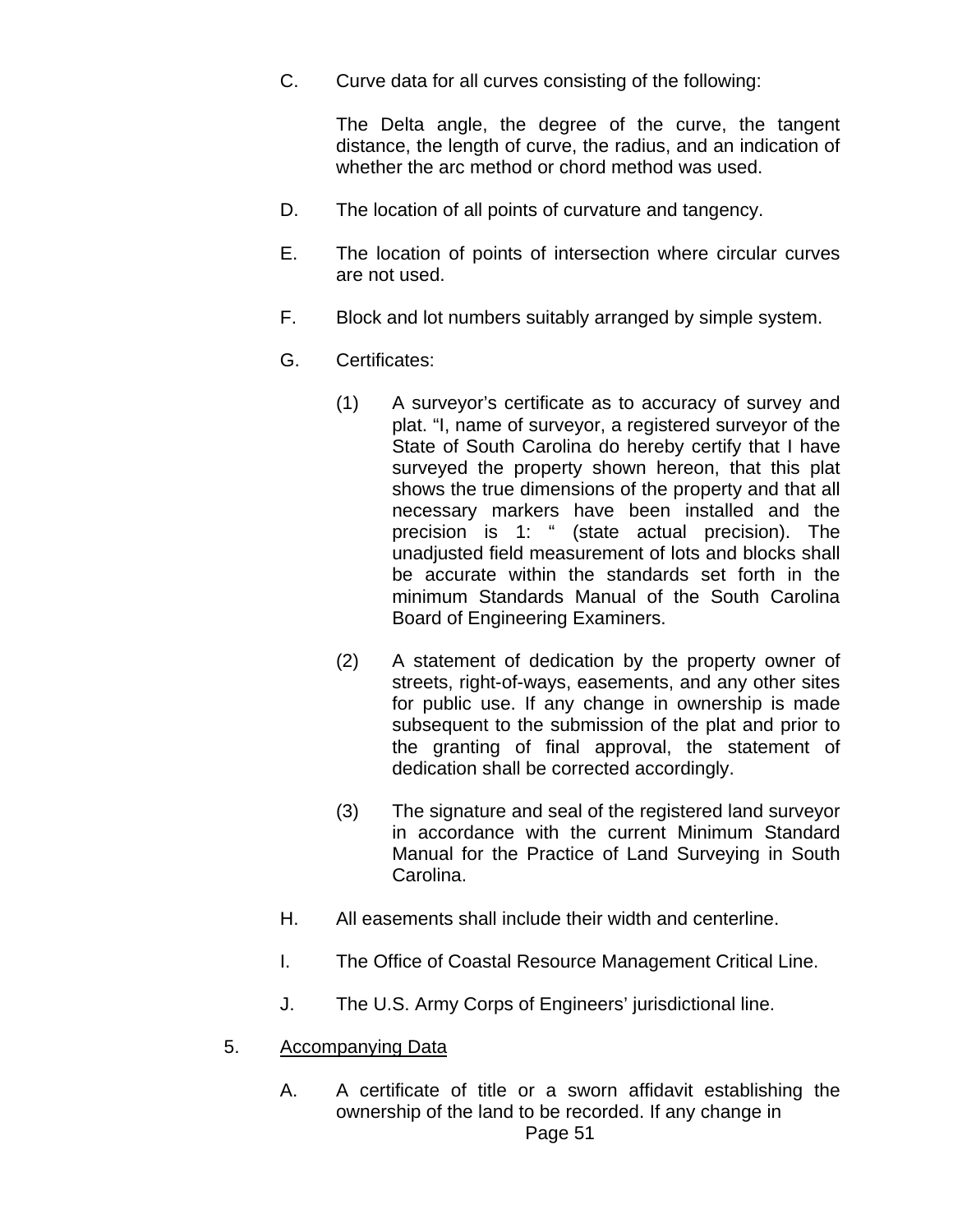ownership occurs subsequent to the date of the certificate to title or affidavit and prior to the granting of final approval, a new certificate of title or sworn affidavit establishing the ownership of the land shall be submitted to the decisionmaking body.

- B. In subdivisions where existing public water and public sewer systems have been extended and/or a new system installed, a certification of inspection from the South Carolina Department of Health and Environmental Control shall be submitted.
- 6. Certification of Approval

When Planning Commission or Council has approved the plat, a certificate noting such approval and carrying the signature of the Director of Planning and the Chairman the Planning Commission, shall be placed on the original drawing of said plat.

- 7. Statements on Plat
	- A. The Planning Commission reserves the right to require the following statements to be placed upon the plat if the proposed roads and drainage have not been constructed in conformance with standards and specifications of the County's *Standard Specifications for Road and Drainage Systems*
		- (1) "The approval of this plat does not obligate the Town of Rockville in any way to accept for maintenance any of the roads or easements shown hereon."
		- (2) "WARNING! Approval of this plat does not indicate approval nor adjudicate title of the access or right-of-way shown hereon."
	- B. The Planning Commission reserves the right to require additional statements to be placed upon the plat if the proposed subdivision does not meet all requirements of the Subdivision Regulations. These notes shall be included in the approval of the final plat.
	- 8. Where road rights-of-way or drainage easements are being dedicated whether public or private, a certificate of ownership prepared by a licensed attorney and establishing the complete and actual ownership of the property to be dedicated shall be submitted.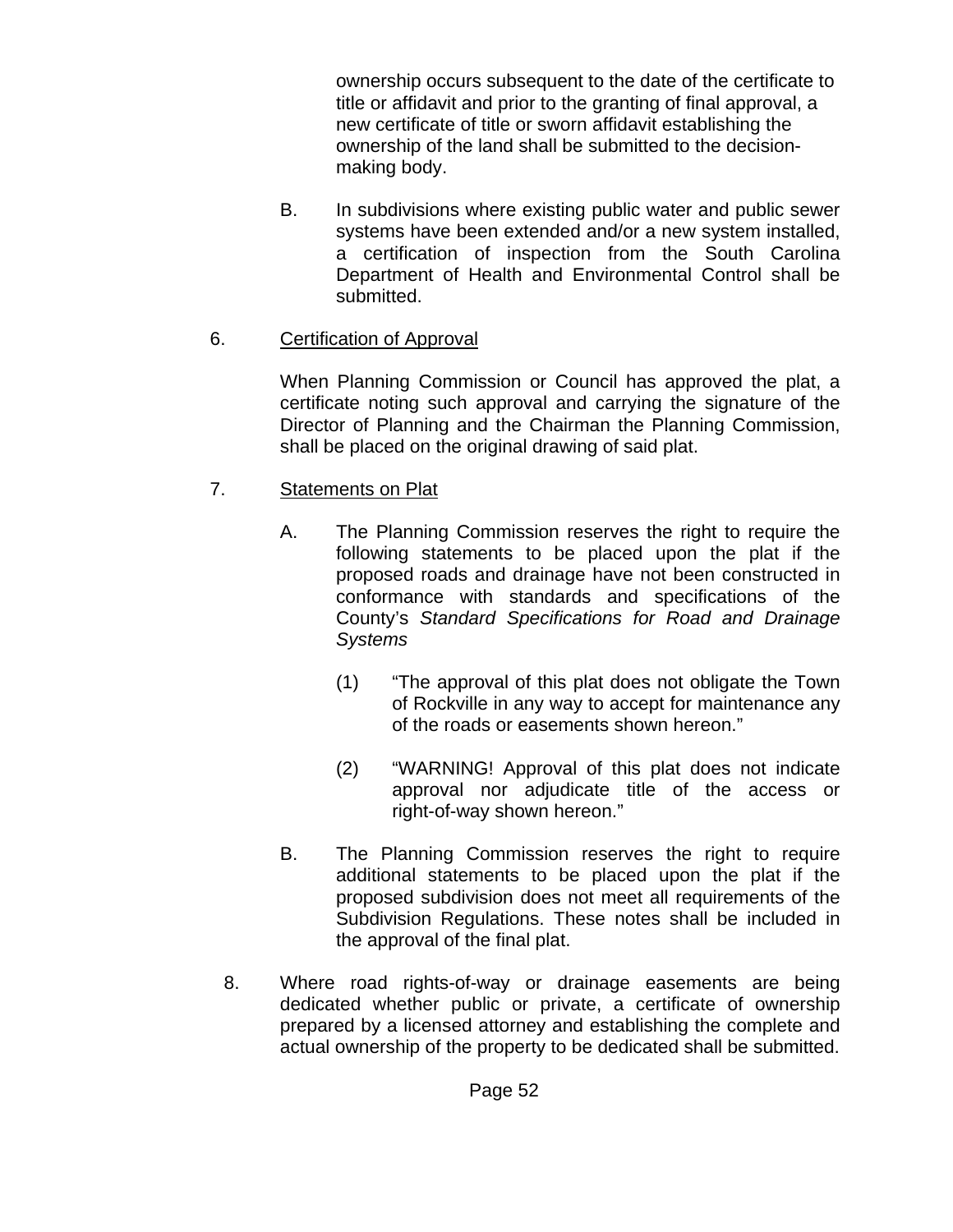### Planning Director Review and Decision

Within the forty-five (45) days of receipt of a complete Final Plat application, the Planning Director shall review the proposed Final Plat and the reports for the Public Works Department and other affected agencies and act to approve, approve with conditions or deny the Final Plat, based on whether it complies with the approved Preliminary Plat and all applicable requirements of this Ordinance.

#### Acceptance of Dedications

Approval of a Final Plat shall not constitute acceptance of any public improvements. Such acceptance will require County Council acceptance of dedication. Once approved, a Certificate of Dedication Acceptance shall be attached to copies of the approved plat, which shall be provided to the developer.

#### Recording

Approved Final Plats shall be recorded by the Planning Director with the Register of Mesne Conveyance within thirty (30) days of final approval.

#### Appeals

#### Appeals of Planning Director's Decision:

Any person with a substantial interest in a Final Plat decision of the Planning Director may appeal the decision to the Planning Commission by filing an appeal with the Planning Director within thirty (30) days of the date of the decision.

#### Appeal Powers

In exercising the appeal power, the Planning Commission may reverse or affirm wholly or partly or may modify the decision being appealed. If the Planning Commission determines that it is necessary to obtain additional evidence in order to resolve the matter, it may remand the matter to the Planning Director, with directions to obtain such evidence and to reconsider the decision in light of such evidence.

#### Consideration of Evidence

The Planning Commission shall consider only the same application, plans, and related project materials that were the subject of the original decision and only the issues raised by the appeal.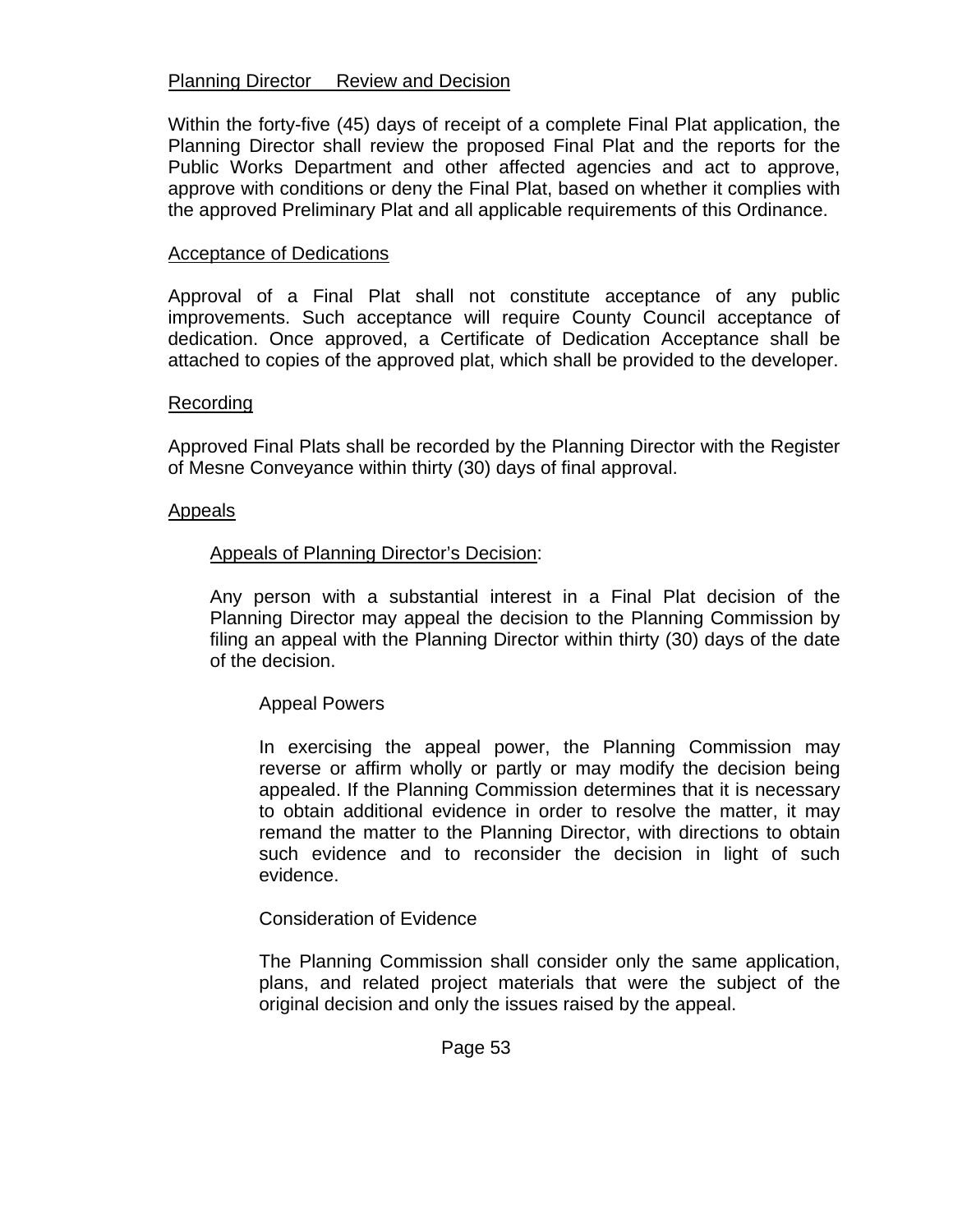Burden of Persuasion or Error

In acting on the appeal, the Planning Commission shall grant to the Planning Director's decision a presumption of correctness, placing the burden of persuasion of error on the appellant.

# Approval Criteria

An appeal shall be sustained only if the Planning Commission finds that the Planning Director erred.

# Appeals of Planning Commission's Decision:

Any person with a substantial interest in a Final Plat (appeal) decision of the Planning Commission may appeal the Planning Commission decision to the Circuit Court of Charleston County. Appellants shall file with the Court Clerk a written petition plainly and fully setting forth how such decision is contrary to law. Such appeal shall be filed within thirty (30) days of the date of the Planning Commission's decision.

# **Lots**

Size

- 1. Lots shall comply with the lot size standards of the underlying zoning district and all other applicable standards of this Ordinance.
- 2. Depth of residential lots shall not exceed 2.5 times width, except in the case of attached dwellings or in cases where the additional depth is provided for the purpose of providing separation from existing major streets or railroads, non-access reservations, easements, or marshes. The depth-width ratio shall not apply in cases where the width of a lot exceeds three hundred (300') feet for its entire depth.

# Access

1. Double-frontage lots shall be avoided except where essential to provide separation of residential development from major roadways or to overcome specific disadvantages of topography and orientation. An easement with a minimum width of ten (10') feet may be required to restrict access from the major street or other area.

#### **COMMENTARY**

```
LOTS WITH ACCESS ON A STREET AND ALLEY SHALL NOT BE CONSIDERED DOUBLE-
FRONTAGE LOTS.
```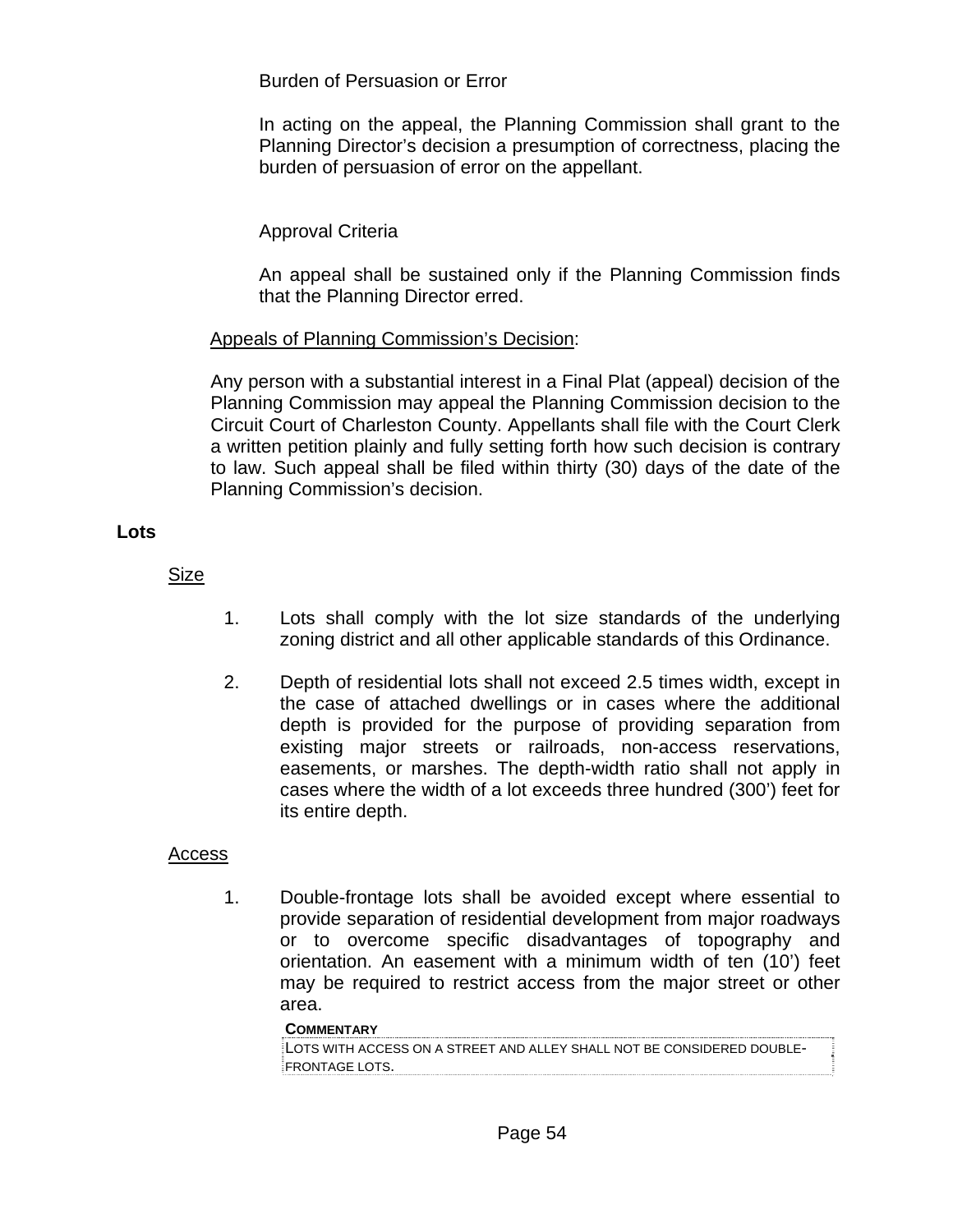2. All lots shall be provided with access by means of streets that have been constructed in conformance with the standards and specifications of this Ordinance.

### Flag Lots

Flag lots may be allowed in subdivisions established pursuant to the standards of this Ordinance.

#### Permitted Use of Flag Lots:

- 1. A flag lot may be utilized to facilitate subdivision of a long narrow parcel that has sufficient area but insufficient width to be otherwise subdivided.
- 2. A flag lot may be used to eliminate multiple access points to collector or arterial roads.
- 3. A flag lot may be used when the buildable area of a parcel is restricted due to the presence of a natural resource or the irregular shape of a parcel.

#### Prohibited Use of Flag Lots:

- 1. Flag lots shall not be used to avoid the development of streets otherwise required by this Ordinance when the effect of such flag lots would be to increase the number of access points (driveways) on a publicly dedicated road right-of-way.
- 2. Flag lots may be denied when an adjoining parcel also has sufficient area but insufficient width to otherwise be subdivided. In such cases, in lieu of platting a flag lot, a half-width road right-ofway may be required to be platted along the common property line to facilitate the platting of a full width road right-of-way when the adjoining property is subdivided.

#### **Standards for Flag Lots:**

- 1. Flag lots shall take direct access to streets that comply with the standards of this Ordinance.
- 2. The area within the flagpole portion of a flag lot shall not be counted as lot area for the purpose of meeting the minimum lot area requirements of this Ordinance.
- 3. As a condition of approval of a flag lot, decision-making bodies may require an access easement to be placed on the flag lot to allow the adjoining parcel to share access to the road.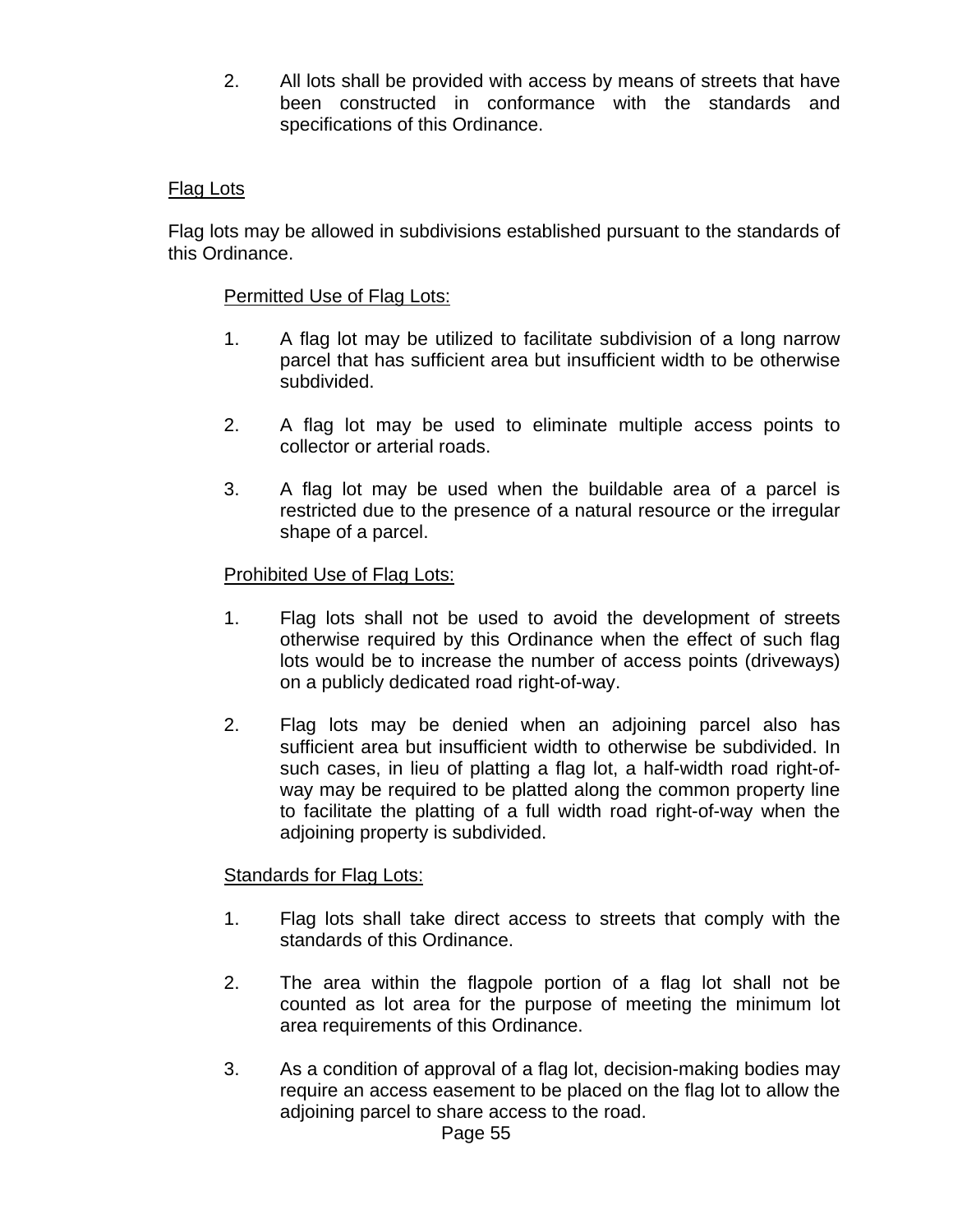#### **Sidewalks**

#### Where Required:

Concrete sidewalks shall be required on at least one side of all streets in subdivisions located within the Suburban Area.

#### Width; Setback from Curb:

Sidewalks shall be at least four (4') feet in width and setback at least three (3') feet from the back of curb, or, where not curbs are present, at least four (4') feet from the pavement edge.

#### Construction:

Construction details for sidewalks shall be in accordance with the *Standard Specifications for Road and Drainage Systems*.

#### **Streets**

 Principles and Philosophy: Design Philosophy

Streets are the links that provide the basis for safe, efficient and economical access to commercial, industrial and residential areas. Safe residential streets are attained by specifying street geometries that discourage excessive speed and emphasize access. Residential streets should therefore promote:

- 1. Safe and efficient movement of vehicular and pedestrian traffic; and
- 2. Cost-effectiveness, that takes into consideration both initial construction and future maintenance costs.

#### **Principles**

Streets and roads shall be designed to:

- 1. Provide safe, smooth, efficient vehicular flow;
- 2. Provide acceptable sight distance visibility;
- 3. Provide good roadway foundation and sub-grade drainage;
- 4. Provide acceptable environmental features;
- 5. Provide space for utilities, if necessary;
- 6. Provide drainage for adjacent properties, when practical;
- 7. Consider a community or subdivision master plan;
- 8. Follow natural contours and preserve natural features;
- 9. Minimize traffic speed, volume and congestion; and
- 10. Minimize the amount of paved area as a means of reducing stormwater runoff.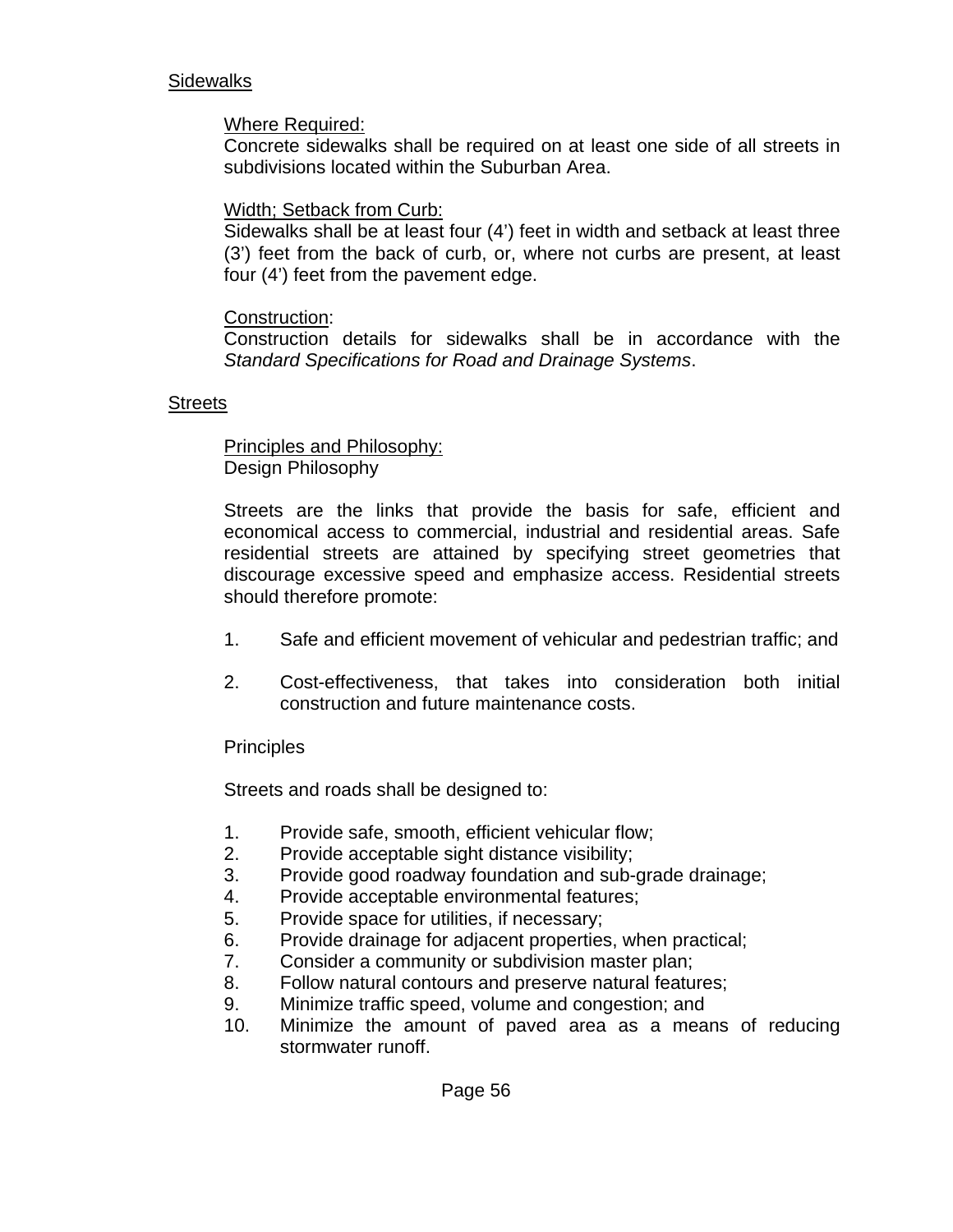# Street and Road Classifications:

# Collector Street

Collector streets (Maybank Highway in the Town of Rockville) serve as the principal traffic arteries within residential and commercial areas. Collector streets carry relatively high traffic volumes from arterial streets to lower classification streets.

# Sub-collector Street

Sub-collector streets provide passage to access streets and convey traffic to collector streets. Sub-collectors provide access to residential lots and also carry some through traffic to lower classification streets. Sub-collector streets may provide access to 25 to 100 dwelling units (lots).

# Access Street

Access Streets are designed to conduct traffic to up to 25 dwelling units and sub-collector streets.

# Rural Road Standards

Rural roads are located in low-density areas away from commercial shopping areas. Rural roads are more informal and should blend into the surrounding landscape. Rural access roads usually carry less traffic than urban streets and may have a surface constructed of rock, pavement or an alternative surface approved by the Public Works Director. Earth roads may be allowed for cul-desacs with a length of one thousand five hundred (1,500') feet or less. Additionally, earth roads may be allowed within open space developments if: (1) adequate drainage can be provided, (2) soil conditions can accommodate the weight of a pumper truck and (3) a maintenance bond is provided to ensure continuing maintenance of the road.

 Ingress/Egress Easements are allowed for access for a maximum of five (5) lots. The landowner/developer shall determine the location of easement(s) and the type of access to be provided. The location of the easement(s) shall be clearly depicted and labeled on submitted plats or plans. The landowner/developer is responsible for informing prospective property owners, whether solicited or unsolicited, of all conditions and responsibilities, or lack thereof, that have been placed on the property. Further, the Town of Rockville is neither obligated nor responsible for private ingress/egress maintenance. Rockville amendment #05- 1121.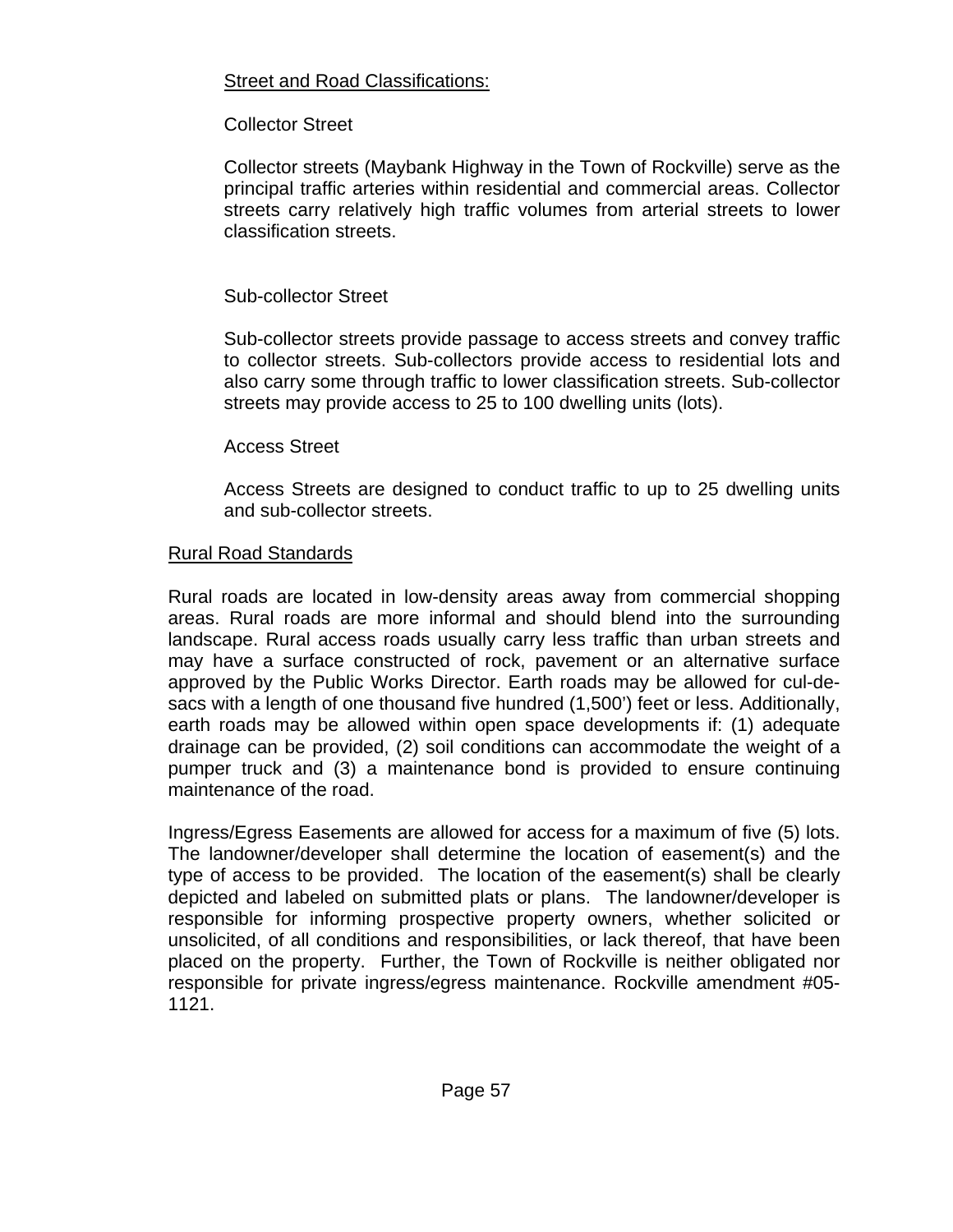#### **RURAL ROAD STANDARDS**

| <b>STANDARD</b>                                                  | <b>SUBCOLLECTOR</b> | <b>ACCESS</b>                             | EARTH ROADS(1)                               |
|------------------------------------------------------------------|---------------------|-------------------------------------------|----------------------------------------------|
| Minimum Finish Grade Street Centerline<br>Elevation (feet) (MSL) | 6.5                 | 6.5                                       | 6.5                                          |
| Minimum Lane Width (feet)                                        | 10                  | 10                                        | 10                                           |
| Minimum Right-of-Way Width (feet) (2)                            | 50                  | 50                                        | 50                                           |
| Construction                                                     | rock or paved       | rock, paved or<br>approved<br>alternative | earth                                        |
| Maximum Cul-de-Sac Length (feet)                                 | 1,000               | 1,500                                     | 300 (1,500 in<br>open space<br>developments) |
| Minimum Cul-de-Sac Pavement Radius (feet)                        | 40                  | 40                                        | 30                                           |
| Minimum Cul-de-Sac Right-of-Way<br>Radius (feet)                 | 50                  | 50                                        | 40                                           |
| Minimum Centerline Grade (%)                                     | 0.4                 | 0.4                                       | 0.4                                          |
| Maximum Centerline Grade (%)                                     | 8                   | 8                                         | 8                                            |
| Minimum Sight Distance (feet)                                    | 250                 | 200                                       | 200                                          |
| Minimum Design Speed (MPH)                                       | 30                  | 25                                        | 20                                           |
| Minimum Vertical Clearance (feet at<br>pavement edge)            | 15                  | 15                                        | 15                                           |
| Minimum Intersection Radius (feet) (back<br>edge or road)        | 25                  | 20                                        | 20                                           |
| Minimum Intersection Offset (feet)                               | 125                 | 125                                       | 125                                          |
| Minimum Intersection Angle (degrees)                             | 90                  | 90                                        | 90                                           |

Note: Earth roads in new subdivision developments are currently not accepted by Charleston County for public maintenance. Rock roads may be accepted for public maintenance.

- (1) Applicable to earth roads serving 5 or fewer lots or located within open space developments.
- (2) The minimum allowable road right-of-way width shall be the required width of traveled way (pavement), plus safety space (shoulders), plus drainage and utilities areas. Variations of, but not exceptions to stated minimum requirements may be approved by Planning/Public Works staff.

#### Centerline Radius of Horizontal Curves

- 1. Centerline radius for horizontal curves is dependent upon many factors including type and condition of roadway surface, horizontal and vertical sight distances, design speed and degree of curvature.
- 2. The roadway designer is required to utilize appropriate design techniques as outlined in American Association of State Highway and Transportation Officials (AASHTO) Design Publications in the design of horizontal and vertical curvature of Charleston County roads.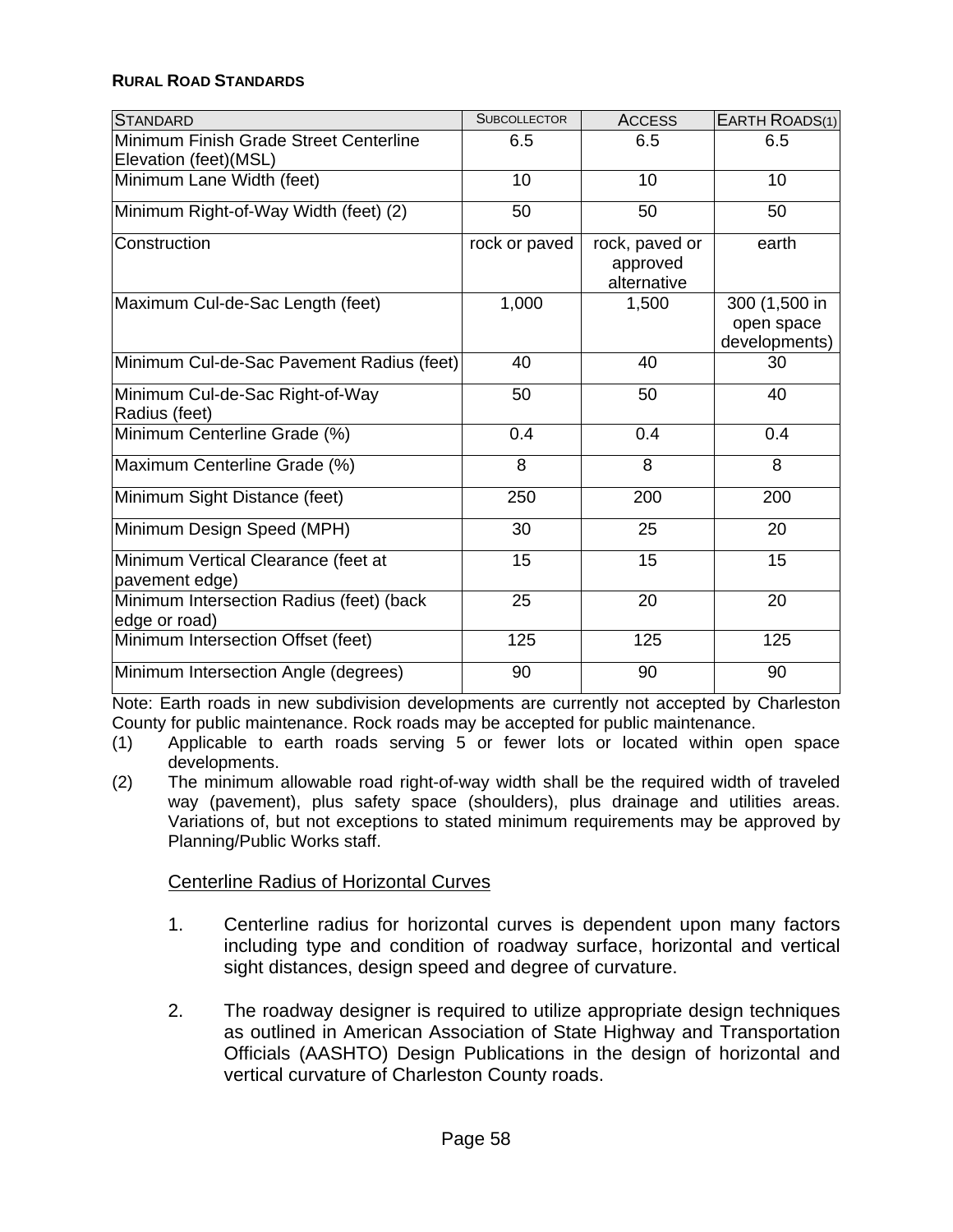# Public Maintenance of Streets and Roads

In order to be eligible for public maintenance, streets and roads must comply with the County 's *Standard Specifications for Road and Drainage Systems*.

#### Roadway Drainage

### Acceptable Methods:

The methods of roadway drainage shall be acceptable, as detailed in the County's *Standard Specifications for Road and Drainage Systems*:

- 1. Roadside ditching.
- 2. Curb and gutter piped systems.

### Sheet Flow:

Sheet flow from roadways is acceptable only where drainage discharges directly into a certified wetland area (such as at a causeway). Where freshwater wetlands are considered, the applicant's engineer must provide drainage calculations showing run-off impact.

#### Pavement/Sub-grade:

- 1. The county standard non-industrial asphalt pavement section is minimum one and one-half (1½") inches hot plant mix asphaltic concrete with prime coat on minimum six (6")-inch compacted stabilized aggregate base course on prepared sub-grade, in accordance with Charleston Transportation Commission standards. A prime coat is recommended where FABC will not be paved within 2 weeks. Geotechnical data shall be submitted to substantiate the design of all new arterial roads, collector roads and parkways.
- 2. The county standard earth roadway is identical to a county standard paved road, except that on earth roadways stabilizing material shall be mixed into existing soil material for a depth of six (6") inches. Crown should be six (6") inches. County inspectors will determine if the prepared sub-grade material and earth road overlay soil are acceptable.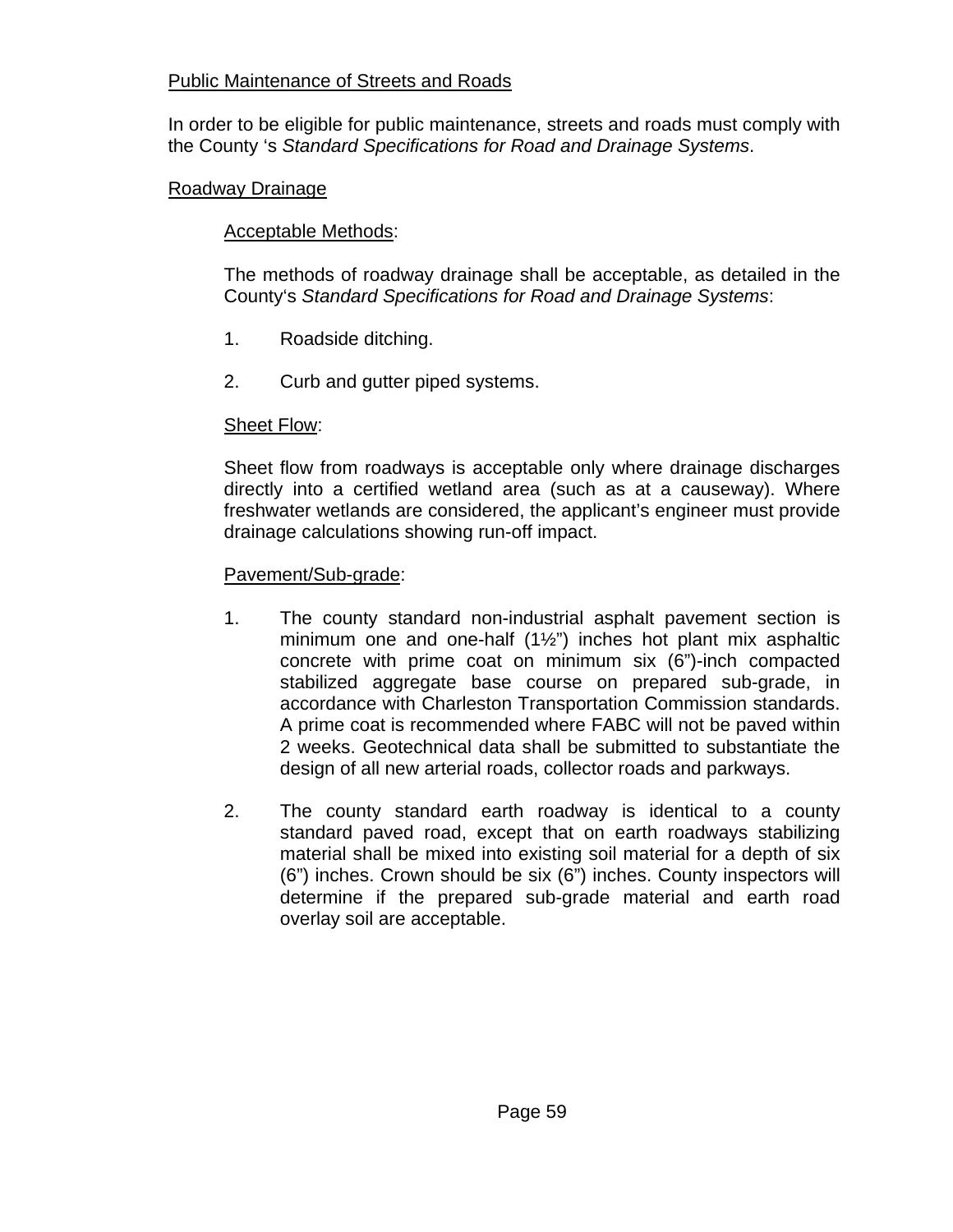- 3. The county standard rock roadway is also identical to a county standard paved road, except that on earth roadways the sub-grade is overlaid with a minimum six (6") inches compacted depth of stabilized aggregate base course with a two (2")-inch crusher run aggregate wearing course. Crown should be six (6") inches. County inspectors will determine if the prepared sub-grade material and the rock overlay are acceptable. Instead of conducting the inspection with County staff, the Public Works Director shall be authorized to require independent testing and inspections at the applicant's expenses.
- 4. As an acceptable alternative to the County standard subgrade/pavement section, the developer may have a qualified independent testing laboratory/engineer determine/sample/test representative soil materials and design a base and pavement section in accordance with American State Highway and Transportation Standards and to supervise the construction. County inspectors will test the completed sub-grade prior to placement of base material and be on-site to verify proper placement of base, paving and synthetic materials.
- 5. Coring samples will be conducted by the Public Works Department on every newly constructed road to ensure compliance with the approved construction plans. The number of samples and the location of testing sites will be selected at random by the Public Works Department.

# Wetlands

It is the responsibility of the developer to locate and to protect any wetlands (saltwater and freshwater). No development impacting any wetland area can be approved by Town of Rockville without prior approval by appropriate wetlands protection agencies. It is recommended that the developer contact U. S. Army Corps of Engineers Permit Section and DHEC-OCRM for specific wetland regulation information.

# **Utilities**

- 1. The developer shall arrange to install all necessary utilities (water, sanitary sewer, electricity, telephone, street lighting, or cable TV) as part of the development, or appropriate space must be allocated for future installation.
- 2. Placement of utilities under the roadway surface will be considered on a case-by-case basis by Public Works.
- 3. Lawn sprinkler systems are acceptable only if the design and installation is authorized by encroachment permit by Public Works.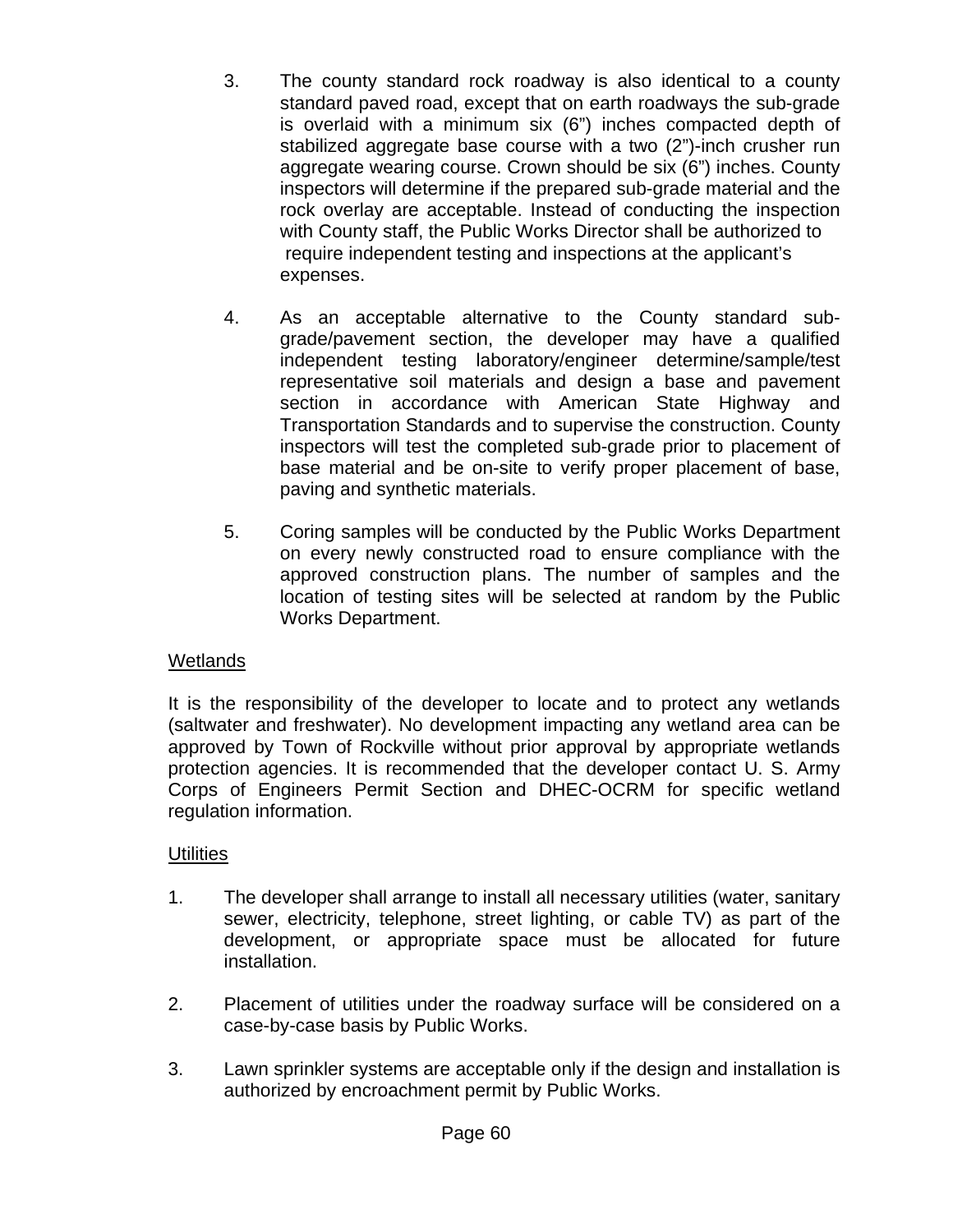# **Encroachments**

Encroachments into existing road rights-of-way and/or drainage easement will be authorized if the following criteria are met:

- 1. a permit authorizing the encroachment is acquired from the Public Works Department;
- 2. the encroachment meets safety requirements;
- 3. the encroachment does not prevent normal maintenance operations and the county is relieved of all damage liability resulting from maintenance;
- 4. the encroachment will be properly maintained by the permittee; and
- 5. the permittee agrees to temporarily or permanently relocate/remove the encroachment when requested by the Public Works Director, at no cost to the county.

Minimum Offset of Trees and Shrubs from Road Pavement

1. Trees and shrubs shall be set back from street and road pavement in accordance with the following minimum requirements:

| <b>ROADSIDE</b><br><b>FEATURE</b> | <b>SPEED</b><br>(MPH) | OFFSET FROM EDGE OF PAVEMENT (feet) |                                |  |
|-----------------------------------|-----------------------|-------------------------------------|--------------------------------|--|
|                                   |                       | <b>CANOPY TREES</b>                 | <b>UNDERSTORY TREES/SHRUBS</b> |  |
| Guiderail                         | All                   | $5^*$                               | $3^*$                          |  |
| <b>Barrier Curb</b>               | 40 and less           | $5^*$                               | $3^*$                          |  |
|                                   | 45 to 50              | $8*$                                | $5^*$                          |  |
|                                   | 55 and greater        | $12*$                               | 5*                             |  |
| <b>Open Shoulder</b>              | 40 and less           | 10                                  | 5                              |  |
|                                   | 45 to 50              | 15                                  | 7                              |  |
|                                   | 55 and greater        | 20                                  | 10                             |  |

\*Tree limbs hanging below fifteen (15') feet in height shall be trimmed so that they do not encroach beyond the back of the curb. Minimum overhead clearance of eighteen (18') feet should be maintained for safe passage. When a barrier curb or guiderail exists, offset is measured from the face of the curb or guiderail to the face of the tree at ground level.

2. Understory trees may be located two (2') feet from the edge of pavement with the approval of the Planning Director and Public Works Director.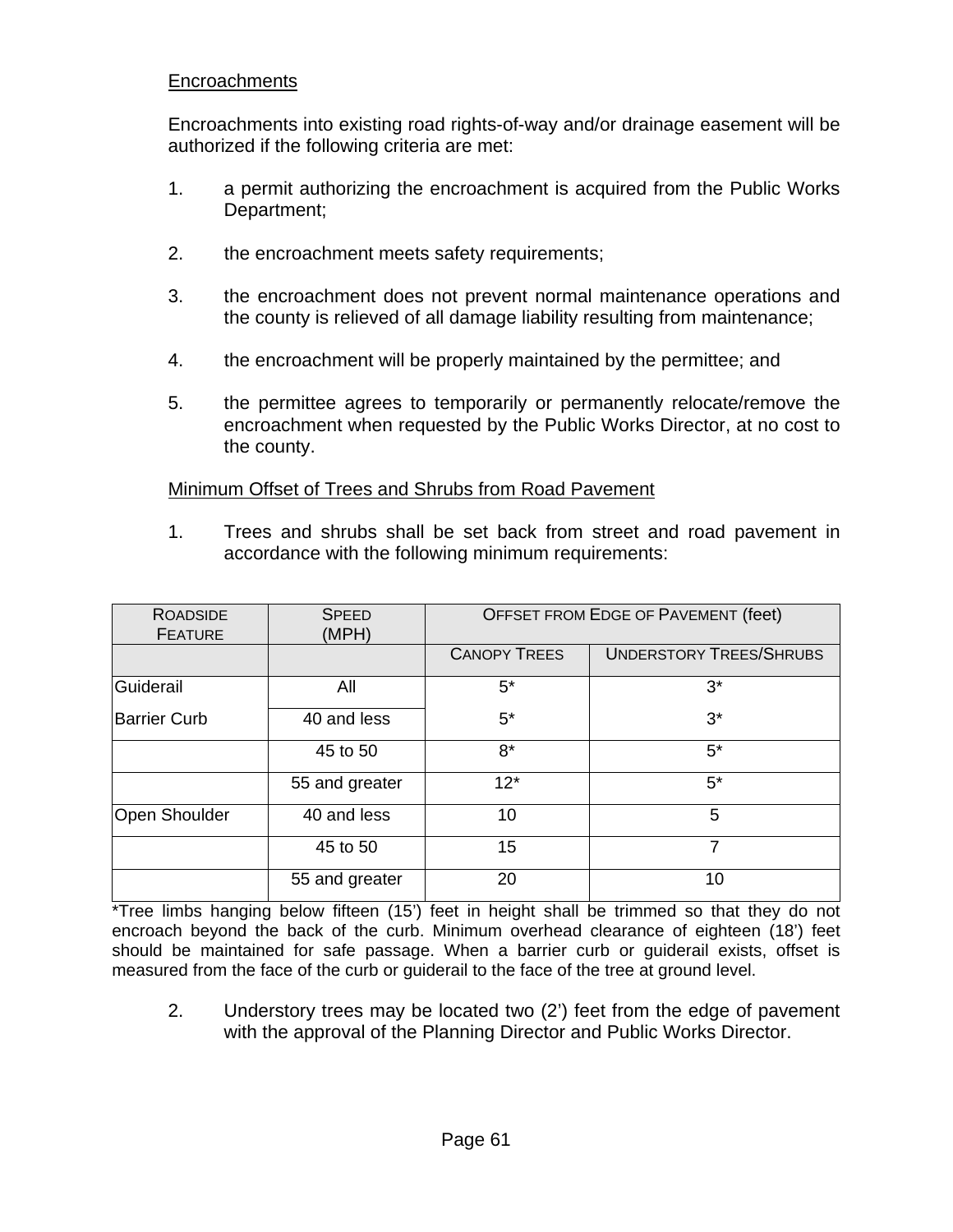#### **Maintenance**

- 1. All roads to be maintained by Charleston County must first be constructed (or upgraded) to meet current standards of this Ordinance and the County's *Standard Specifications for Road and Drainage Systems*.
- 2. Any subdivision required to meet Charleston County standards, but intended to be maintained privately, must be designed to meet all current standards. With approval of the decision-making body, construction of a portion of the facilities, such as removal of trees, can be deferred until such time as Charleston County is asked to maintain the facilities. In such situations, the developer is required to submit a maintenance plan showing specifically what work is to be accomplished, specific schedules, who is perform the work, and how payment for the work will be made. The potential owners of the development, or portion of the development, must be made aware of those factors through Homeowners Association Bylaws and/or deed restrictions. The county will not perform any maintenance services in such developments until the roadway and/or drainageways have been brought up to then-current county standards.

#### **Street Names, Street Signs and Street Lights**

#### Names:

No street names shall be used that will duplicate or be confused with the names of existing streets. Street names proposed by the sub-divider shall be subject to approval by the decision-making body.

#### Street Name Signs:

Street name signs shall be installed by the development in accordance with the South Carolina Uniform Manual on Traffic Control Devices.

#### Street Lights:

Street lights are encouraged within subdivisions.

#### Underground Utilities and Services:

All electrical, telephone, cable television and similar distribution lines providing service to a development site should be installed underground.

#### Water Supply and Sewage Disposal

1. In accordance with South Carolina Department of Health and Environmental Control Regulations, all subdivisions shall be served by approved public water and sewerage systems, if accessible for connection or, if in the opinion of the South Carolina Department of Health and Environmental Control, the public's health and the environment would best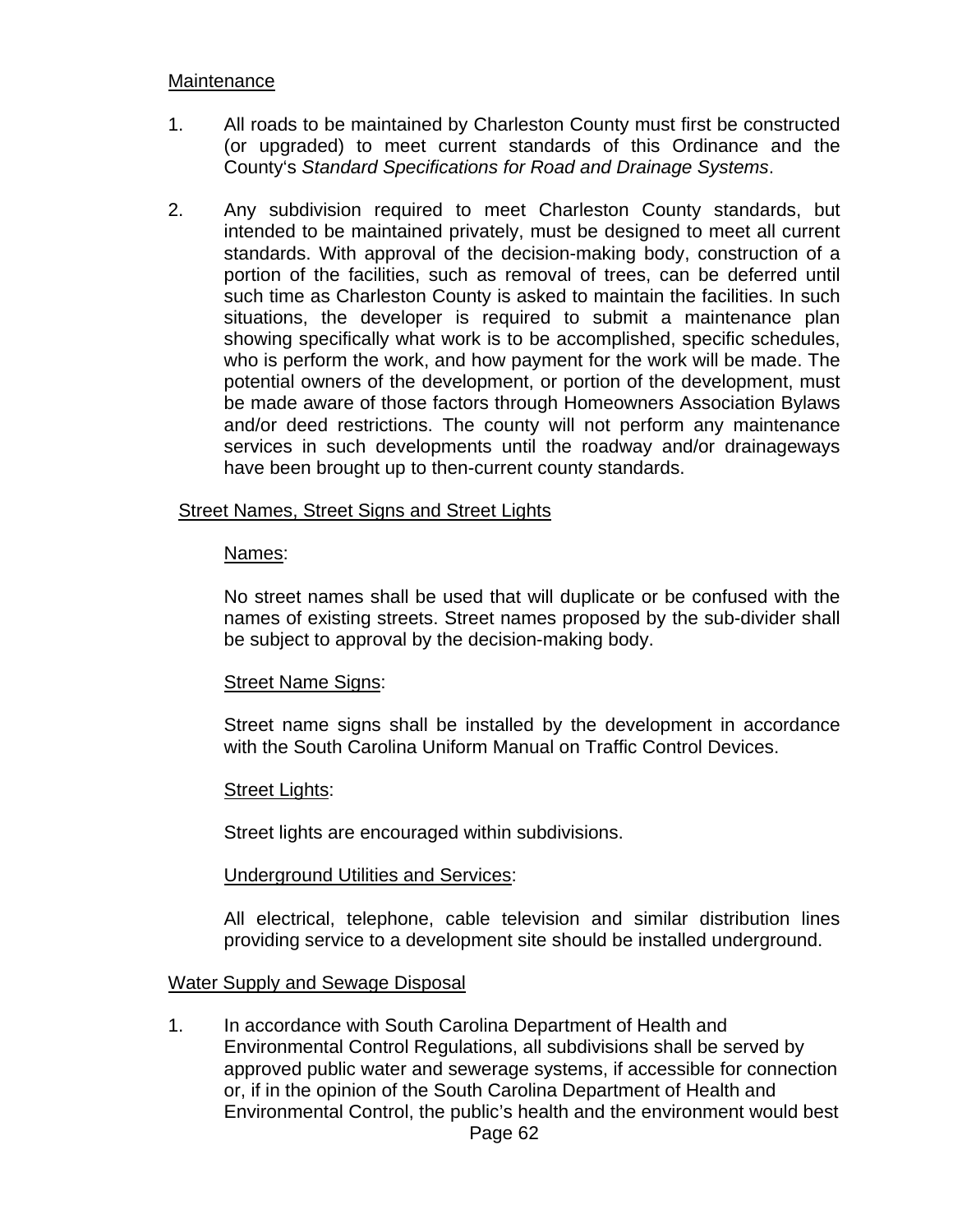be protected by the installation of such systems. Where public sewer is not available, all buildable lots must meet minimum soil requirements established by South Carolina Department of Health and Environmental Control.

- 2. The developer shall install public water lines where public water service is available within five hundred (500') feet of the property (measured along adjacent rights-of-way), provided that this requirement shall not apply when the decision-making body determines (1) that the extension of public water service is infeasible or (2) that the property owner would be required to consent to annexation in order to obtain public water service.
- 3. The developer shall install public sanitary sewer lines where public sanitary sewer service is available within five hundred (500') feet of the property (measured along adjacent rights-of-way), provided that this requirement shall not apply when the decision-making body determines (1) that the extension of public water service is infeasible or (2) that the property owner would be required to consent to annexation in order to obtain public sanitary sewer service.

### Fire Protection

In situations where public water systems with fire hydrants are not available, developers may be required to provide dry hydrants which can utilize ponded water from lakes, ponds, streams, detention/retention basins or other sources. Dry Hydrant design information may be obtained by contacting the U.S. Department of Agriculture, Natural Resources Conservation Service.

#### Drainage and Stormwater Management

# Applicable Regulations and Standards:

Stormwater improvements shall meet all applicable county, state and federal regulations. Those regulations require that the stormwater system meet water quality and water quantity standards and that no property be adversely affected by the stormwater runoff from the development. In addition to the standards of this section, other applicable stormwater regulations include the following:

# County Regulations:

- 1. Stormwater Management and Sediment Control Ordinance.
- 2. *Standard Specifications for Road and Drainage Systems*
- 3. Charleston Transportation Committee's Standard Specifications for Roadway Construction.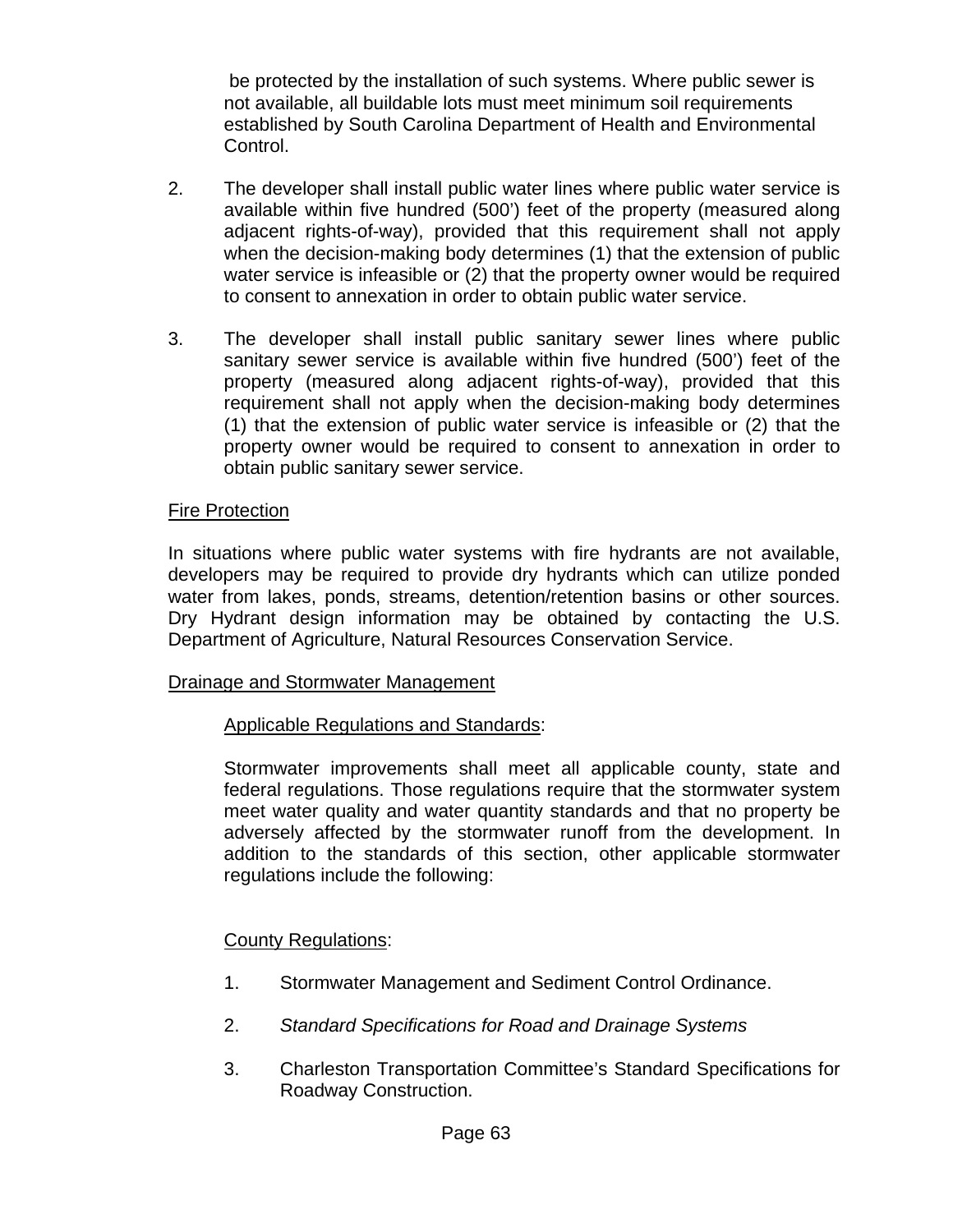# State Regulations:

- 1. South Carolina Stormwater Management and Sediment Reduction Act.
- 2. South Carolina Coastal Zone Management Act.

# Federal Regulations:

EPA stormwater regulations and the Clean Water Act, Section 404. Of particular interest to most developers is the requirement to obtain a permit for land disturbance.

# Wetlands:

It is the responsibility of the developer to locate and to protect wetlands (saltwater and freshwater). No development affecting any wetland area can be approved by Town of Rockville without prior approval by appropriate wetlands protection agencies, including the U.S. Army Corps of Engineers.

# Drainage Basin Consideration:

- 1. Careful consideration of the entire drainage basin must be made when designing stormwater facilities for a given development.
- 2. Runoff quantities from any land area depend on many factors including land area, slopes, soil types, vegetation, channelization and existing development, all of which must be considered by the stormwater designer.
- 3. Even though the development may be a minor segment of the entire basin, the designer must consider the runoff from the development itself, any upstream property whose runoff enters the development, and also any downstream property may be affected by the runoff from the development.
- 4. Runoff from upstream properties can be determined by the existing conditions. Any future development/redevelopment of those properties will be addressed at the time that development/redevelopment occurs. Runoff onto downstream properties include the total runoff quantity from the development including any runoff from upstream properties.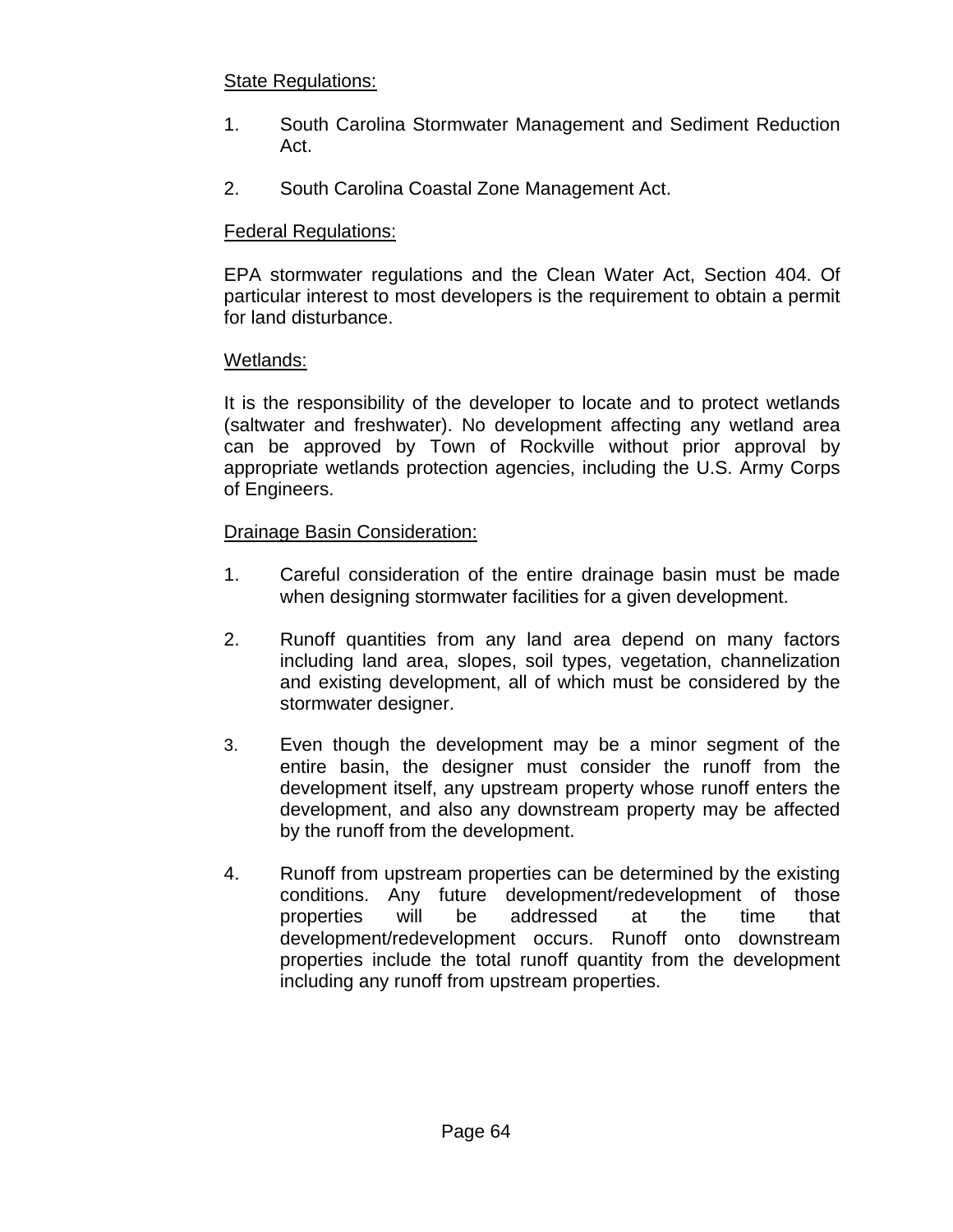### Stormwater Runoff:

- 1. Stormwater runoff quantities are determined primarily by the amount of rain that falls during any rainfall event. For the purposes of design, the design storm shall be the ten (10)-year, twenty-four (24)-hour rainfall event, SCS Type III distribution and a rainfall intensity of six and eight tenths (6.8") inches in a twenty-four (24) hour period. For existing channels passing through the development from upstream, the design storm is a twenty-five (25) year, twenty-four (24)-hour rainfall event, SCS Type III distribution and a rainfall intensity of eight (8.0") inches in a twenty-four (24) hour period.
- 2. Unless special detention facilities are provided, developers are required to provide facilities designed for peak rate flow. That is, the pipe channels must be large enough to handle the maximum rate of flow so that there is no overflow at any time.
- 3. Developers shall provide stormwater detention facilities in accordance with all application federal, state and county regulations. The rate of flow shall equal pre-development rates.

#### **COMMENTARY**

DEVELOPERS AND/OR DESIGN ENGINEERS SHALL BE LIABLE FOR ANY STORMWATER RUNOFF DAMAGE (TO ANY UPSTREAM OR DOWNSTREAM PROPERTY) CAUSED BY CONSTRUCTION OR STORMWATER DESIGN EVEN IF THE COUNTY ACCEPTS THE DESIGN AND THE CONSTRUCTED SYSTEM.

#### Types of Drainageways:

The following types of drainageways shall be allowed:

#### Pipe Structures:

Pipe structures may be round, rectangular or oval. Pipe material shall be appropriate for the situation and comply with Charleston Transportation Commission standard specifications and the Town's *Standard Specifications for Road and Drainage Systems*.

#### Earth Channels:

Earth Channels are usually trapezoidal shaped, must be 2:1 minimum side slopes. All disturbed areas shall be vegetated.

#### Swales:

Swales must be 5:1 minimum slope, with all disturbed areas vegetated.

#### Lined Channels:

Channels shall be lined with rock or other approved material.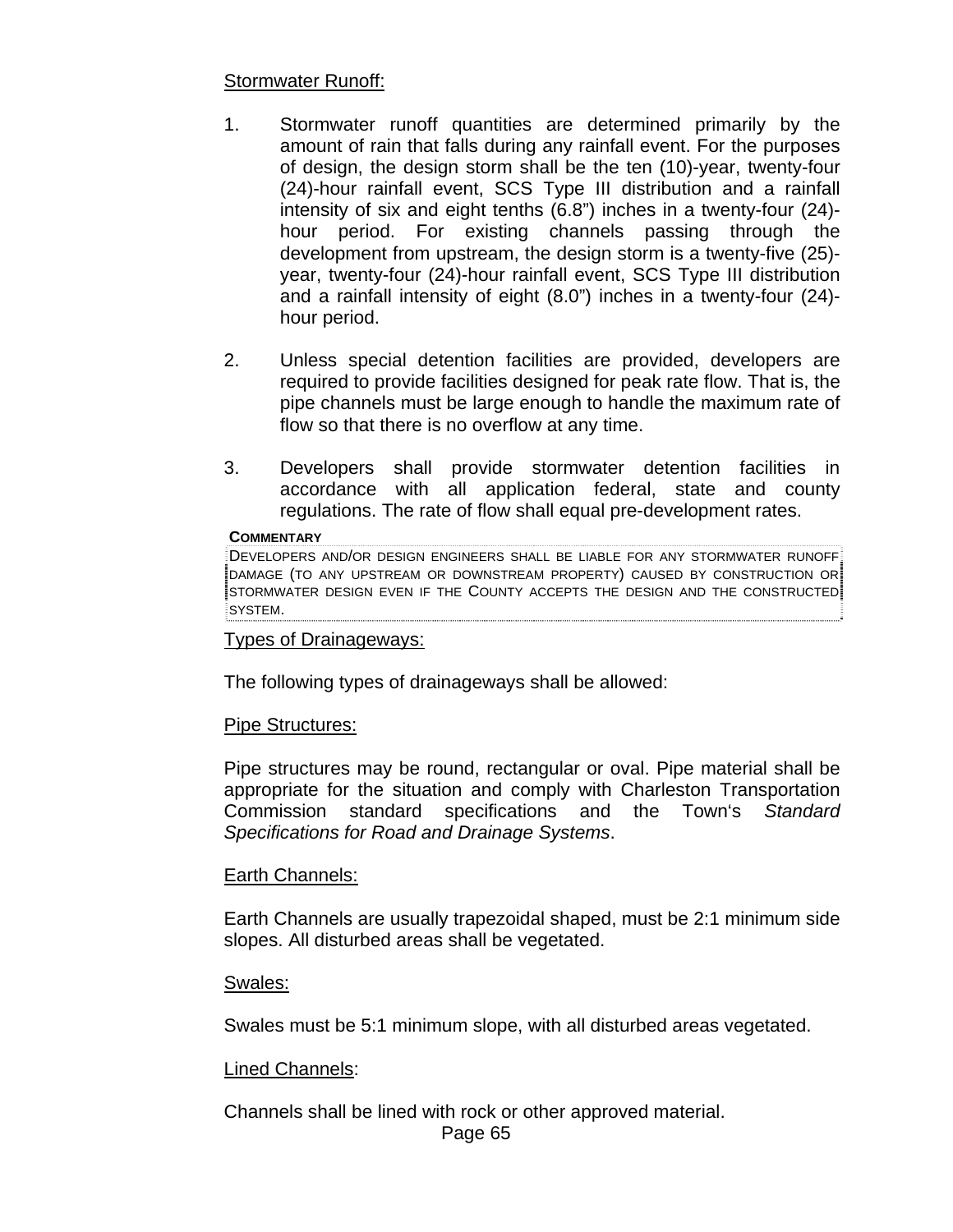Sheet Flow:

Sheet flow shall be acceptable only where routine maintenance is not required, such as discharge into a designated wetland area.

Drainage Easements:

- 1. All new developments shall have adequate drainage outfalls. Drainage easements must be dedicated to use of the public, if maintenance will be conducted by a public agency or private entity, such as an approved Homeowners Association.
- 2. One purpose of required drainage easements is to allow access to drainage facilities by maintenance crews and equipment. The width and length of the easements must be of sufficient dimension to allow space for appropriate construction personnel and equipment to maneuver and to inspect, mow, regrade, reshape and clean out the drainage easement. Although the land area designated as easement is the property of the landowner, the landowner may not use it in any way that adversely impacts or restricts access or maintenance by the maintenance entity.
- 3. In situations where the developer is required to provide drainage easements, but is not required to construct the drainageway (such as when a tract already having road frontage is subdivided), the easement area provided shall:
	- A. Be of sufficient width to allow future construction of the drainageway (a dedication of a temporary construction easement in addition to the permanent drainage easement is acceptable and may be required);
	- B. Be of sufficient width to provide a channel with bottom width to carry the stormwater (3-foot minimum), 2:1 side slopes, plus 20-foot shoulder on one side, plus 5-foot shoulder on the other side (both sides must have 20-foot shoulders where top bank to top bank channel width exceeds fifteen (15') feet);
	- C. Be free of obstructions (including trees) that would prevent the construction or maintenance of the drainageway with heavy equipment; and
	- D. Be located so that there is continuity with the drainageway/existing drainage easements upstream and downstream. While it is not required that the easement be located on or adjacent to a property, that method is preferred since maintenance activities can be disruptive and somewhat unsightly.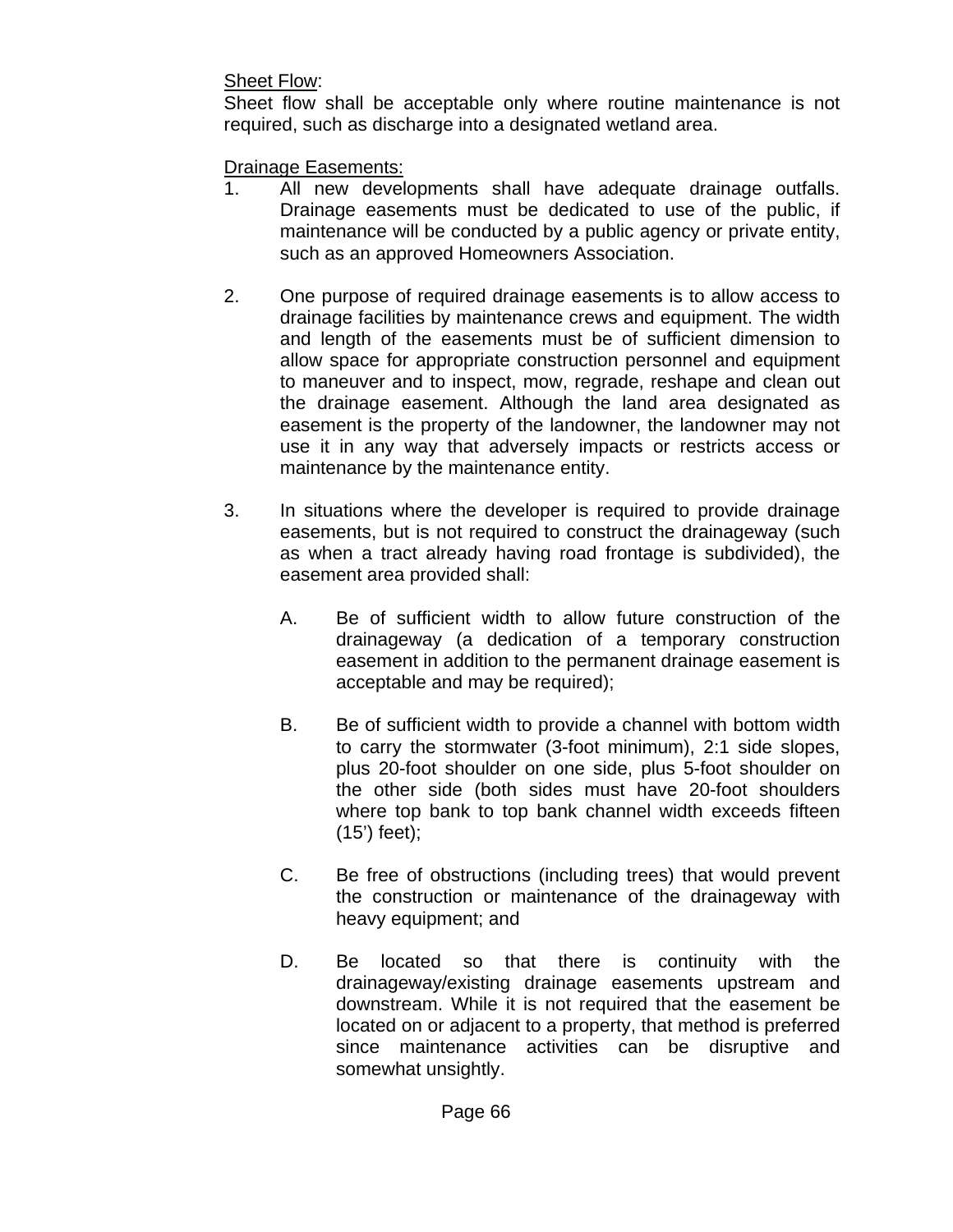# Drainage Rights-of-Way:

Drainage rights-of-way are similar to street rights-of-way. The land area is not included in any tax lot and the developer/lot owner does not pay taxes on the designated area nor do they have any rights to use the land except as approved by the County. The developer designs and constructs drainage facilities within the designated area just as he would normally do within a drainage easement area.

### Obstacles in Drainageways:

Existing obstacles (including trees, buildings, utility poles or transformer structures, items of historical significance) immediately adjacent to drainageways may be left in place provided that all of the following criteria are met:

- 1. the drainage system or the obstacle cannot be feasibly relocated;
- 2. adequate and safe easement space for maintenance by motorized equipment is provided;
- 3. the drainage is not obstructed; and
- 4. drainage easement width is increased to accommodate obstructions.

# Detention Storage:

Detention is the temporary holding back of stormwater and releasing it at a controlled rate. The entity responsible for maintaining detention basins shall be identified at the time of Preliminary Plat.

#### Dry Basin:

An excavated area, within the stormwater system, that is relatively dry at all times excepting during and immediately after a rainfall event. All slopes must be gentle (maximum 3:1) with vegetation cover for erosion control. Publicly dedicated basin shall not be used as a picnic or recreation areas. Trees may be located within the basin except where the location would interfere with pond maintenance. Concrete or other lining is acceptable. The basin and outlets must be properly designed to meet computed quantity requirements. An emergency overflow spillway must be provided. Private parking lots, for example, may be designed to function in this capacity upon acknowledgment from the design engineer and applicant that flooding will occur.

#### Wet Basin (Pond):

Extending the detention basin down to groundwater level will provide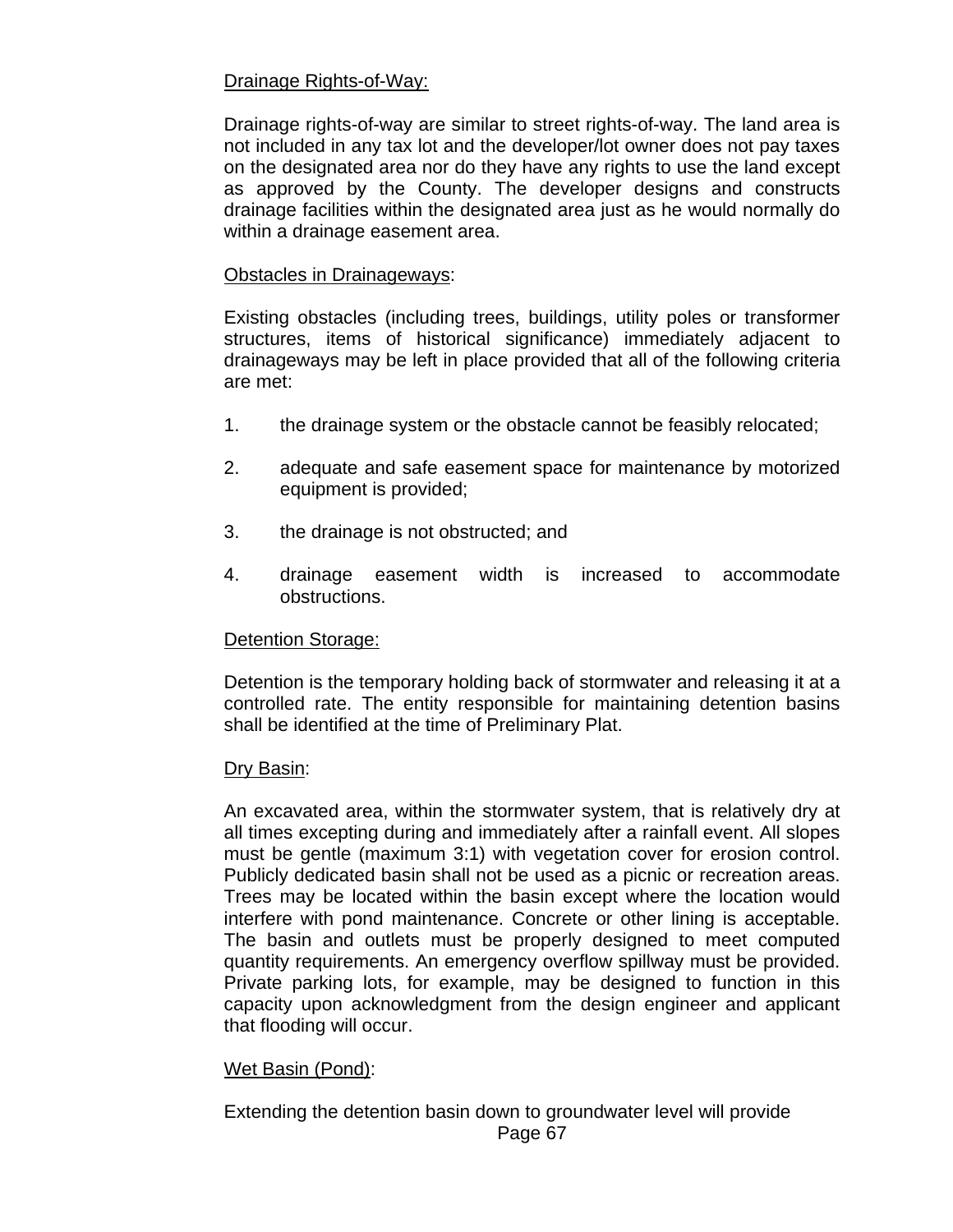maximum detention storage. The pond must: (1) be excavated to provide a minimum pond depth of six (6') feet at time of lowest groundwater elevation (drought conditions); (b) be populated by fish to ensure mosquito control; and (3) meet all requirements of SCDHEC-Division of Mining and Solid Waste Permitting. The developer shall be liable for any claims resulting from ponded water, even if the county accepts the developer's design.

# Soil Information:

Considerable information regarding Town of Rockville soils is available in a manual entitled "Soil Survey of Charleston County, South Carolina" prepared by the Soil Conservation Service (now called the Natural Resources Conservation Service), U. S. Department of Agriculture, current edition.

# Soil Erosion Control:

Considerable information regarding soil erosion control is available in a manual entitled "Erosion and Sediment Control Practices for Developing Areas" prepared by the South Carolina Land Resources Conservation Commission. A certain acreage of land disturbing activities must be approved by the South Carolina Land Resource Commission.

# Maintenance:

- 1. All developments whose streets and drainage ways are maintained by Charleston County must first be constructed (or upgraded) to meet the current standards outlined in this guideline.
- 2. Any development required to meet Town of Rockville standards but intended to be maintained privately must be designed to meet all standards outlined in this guideline and further described in the County's *Standard Specifications for Road and Drainage Systems*. With approval of the decision-making body, construction of a portion of the facilities, such as removal of trees, can be deferred until such time as Charleston County is asked to maintain the facilities. In all such situations, the developer is required to submit a maintenance plan showing specifically what work is to be accomplished, schedules, who is to accomplish that work, and how payment for that work will be made. The potential owners of the development or portion of the development must be made aware of those factors through Homeowners Association Bylaws and/or deed restrictions. The County will not perform any maintenance services until the roadway and/or drainage-ways have been brought up to current standards by others.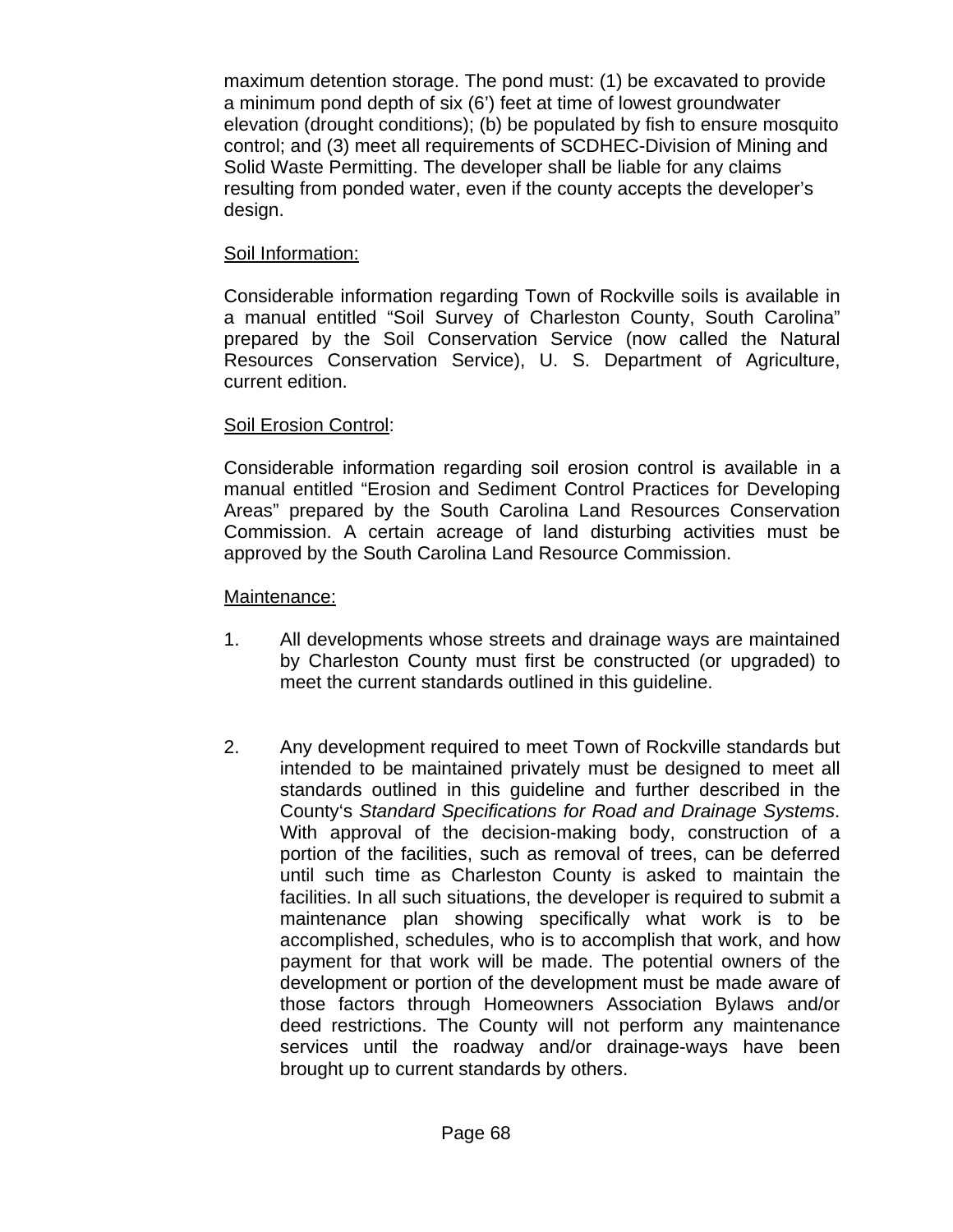# **Bridges and Causeways**

# Bridges

- 1. All bridges intended for public use shall comply with the most recent edition of the American Association of Highway and Transportation Officials' "Standard Specifications for Highway Bridges." All new bridges and pilings intended for maintenance by Charleston County shall be constructed of reinforced concrete and shall comply with the County's *Standard Specifications for Road and Drainage Systems*.
- 2. Minimum bridge widths from curb face to curb face shall be the total of the lane widths approaching the bridge plus 1 foot.

#### Causeways

Streets or roads may be constructed on causeways provided that:

- 1. the roadway meets all other applicable regulations;
- 2. the street centerline elevation at finish grade be minimum six and five tenths (6.5') feet above mean sea level;
- 3. the side slopes (vegetated earth) be minimum 2:1. Steeper slopes may be used where acceptable stabilization material such as concrete cribbage is provided; and
- 4. shoulder width shall be six (6') feet in width with a guiderail or nine (9') feet in width without a guiderail.

#### **Markers**

#### **Placement**

A marker shall be set on the right-of-way line at the ends of the block for every block length of street. When blocks occur that have a curve or curves in them, markers shall be set on both sides of the street at the ends of tangents. Markers shall also be set on right-of-way line (on each side of the centerline) at angle points when curves are not used. All interior lot corners shall be marked. The location and type of markers used shall be indicated on the Final Plat.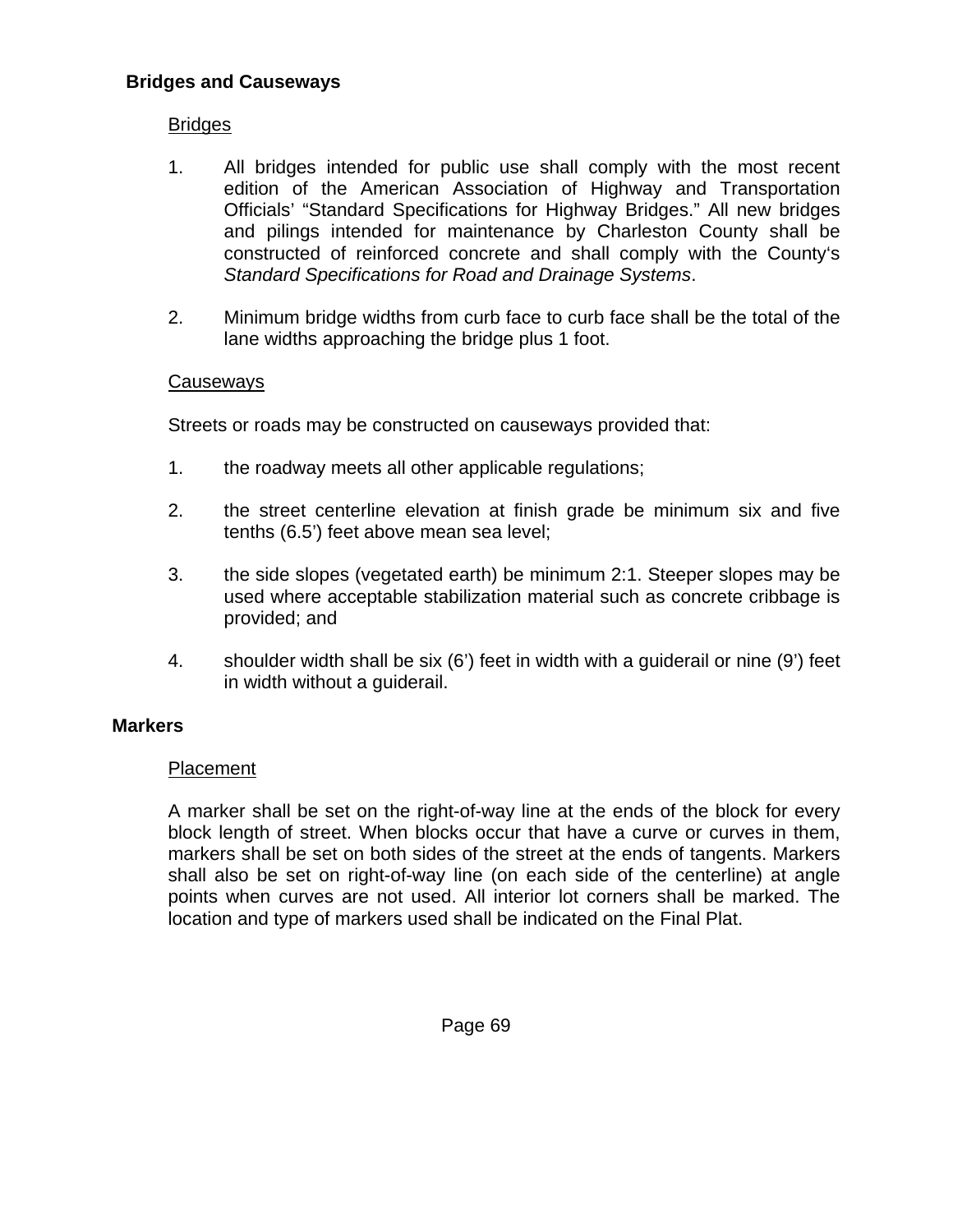# Type

Markers shall be one of the following types.

- 1. A reinforced concrete marker with a brass or copper pin in the top. Concrete markers shall be a minimum of three (3') feet long and have a minimum cross sectional area of nine (9") square inches. They shall protrude above the ground not less than two (2") inches and not more than six (6") inches.
- 2. An iron pipe or pins having a minimum diameter of three-quarter  $(34)$ inches hollow or one-half (½") inches solid steel. Such iron pins will be a minimum of two (2') feet in length and shall extend above the ground at least one (1") inch.

# Timing

Markers shall be installed prior to the submission of and approval of the Final Plat.

### Financial Guarantees (Surety)

### Performance Guarantees:

- 1. In lieu of completing the required subdivision improvements of this chapter, a financial guarantee in the form of a no-contest, irrevocable bank letter of credit, or performance and payment bond underwritten by an acceptable South Carolina licensed corporate surety, or a cashier's check may be accepted by the decisionmaking body, subject to county attorney approval of the guarantee to determine that the interests of Town of Rockville are fully protected. Where a cashier's check is utilized, opinion of counsel may be waived.
- 2. The amount of the financial guarantee shall be determined by the appropriate governmental body that exercises operational control. (Commissioners of Public Works for public water, Commissioners of the appropriate Public Service Districts for street name signs and public sewer, and the Public Works Director for all other improvements covered in this chapter.) The amount shall be sufficient to guarantee completion of the required improvement (one hundred twenty-five (125%) percent of the actual cost of the improvement with a minimum of Two Thousand and No/100 (\$2,000.00) Dollars.) within a time period specified by the government agency, not to exceed two (2) years. The governmental agency determining the amount of financial guarantee shall provide a letter to the Planning Commission (copy to the subdivider) setting forth the amount of bond, conditions of acceptance and the period covered. The Planning Commission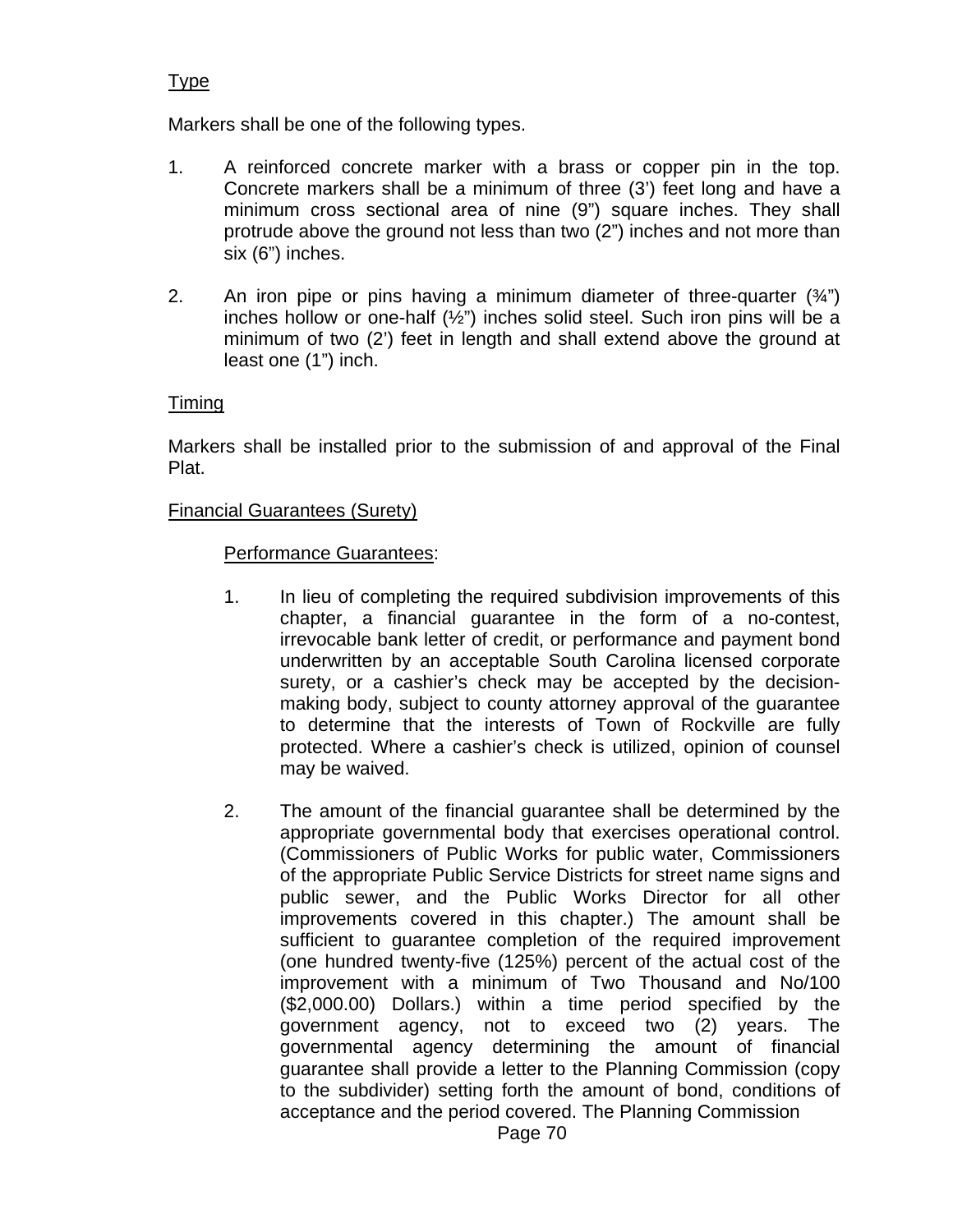staff will inform all interested governmental agencies, particularly the County Building Inspection Department.

- 3. Developers making use of performance guarantees shall be required to post required maintenance guarantees at the time that the performance guarantee is posted.
- 4. Upon completion of the improvements as required by this section, written notice thereof shall be given by the subdivider to the bond holder, who shall cause an inspection of the improvements to be made. The bond holder will, within thirty (30) days of the date of notice, authorize in writing the release of the security given, provided improvements have been completed in accordance with the required specifications. Should the improvements not be completed in accordance with the required specifications by the date originally stipulated in writing by the bond holder, the funds derived from said bond or cashier's check will be used by the bond holder to complete the improvements according to required specifications, at the earliest reasonable time. Where it appears that the bond was insufficient to finance the required improvements after the subdivider has defaulted, County Council will assess the individual subdivider the cost of the improvements over and above the surety amount.
- 5. In no instance will the bond holder be authorized to extend for the subdivider the completion date originally stipulated.
- 6. Pro-rated refunds based on a percentage of overall completion shall not be authorized, with the exception of an irrevocable bank letter of credit.
- 7. The decision-making body shall review and approve or reject each acceptance of surety in lieu of completion of improvements. In making its determination, the decision-making shall give due consideration to the commitments made by the subdivider to individual purchasers.
- 8. In lieu of completed subdivision improvements, the decision-making body may accept the written guarantee of a governmental body to complete required improvements within ninety (90) days of the date of such acceptance by County Council.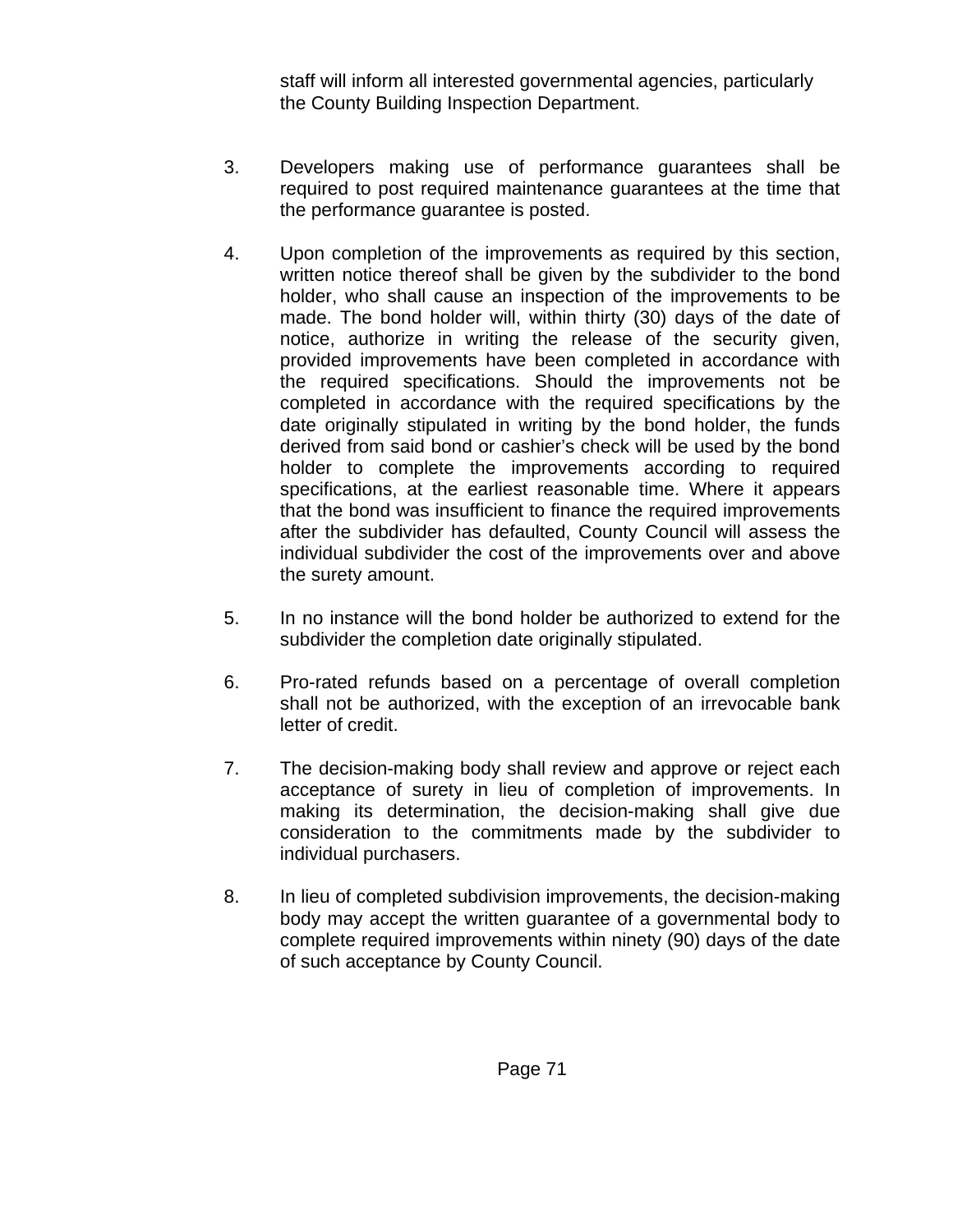9. The acceptance of performance bonds or a cashier's check in lieu of completed performance is made possible only by the introduction of effective occupancy control. This control will be coordinated with final approvals so as to ensure that all conditions covered by one or more bonds are completely fulfilled, except as specified in the County's Building Code, before an occupancy permit can be issued by the County Building Inspection Department.

# Maintenance Guarantees:

Street and Stormwater management/drainage systems that are to be dedicated to Charleston County for public maintenance shall be under warranty for all defects and failures for a period of three (3) years. Prior to Final Plat approval, the developer shall provide written verification of financial responsible for the correction of any defects and/or failures in those related improvements that will be dedicated to the county. The warranty (minimum twenty-five (25%) percent of the construction costs) shall be in a form satisfactory to the Public Works Director and effective for a period of three (3) years after recording of the Final Plat. The Public Works Department shall maintain surveillance over the system and provide written notification to the developer if repair work is required during the warranty period. The Public Works Department shall identify defects not considered to be public safety and notify the developer of such defects. The developer shall then have thirty (30) days to prepare a schedule of corrective actions and begin such corrective actions. If not complete with the approved schedule, the Public Works Department shall make the repairs and bill the bonding company. Public safety defects shall be addressed immediately by the Public Works Department, with reimbursement from the bonding company.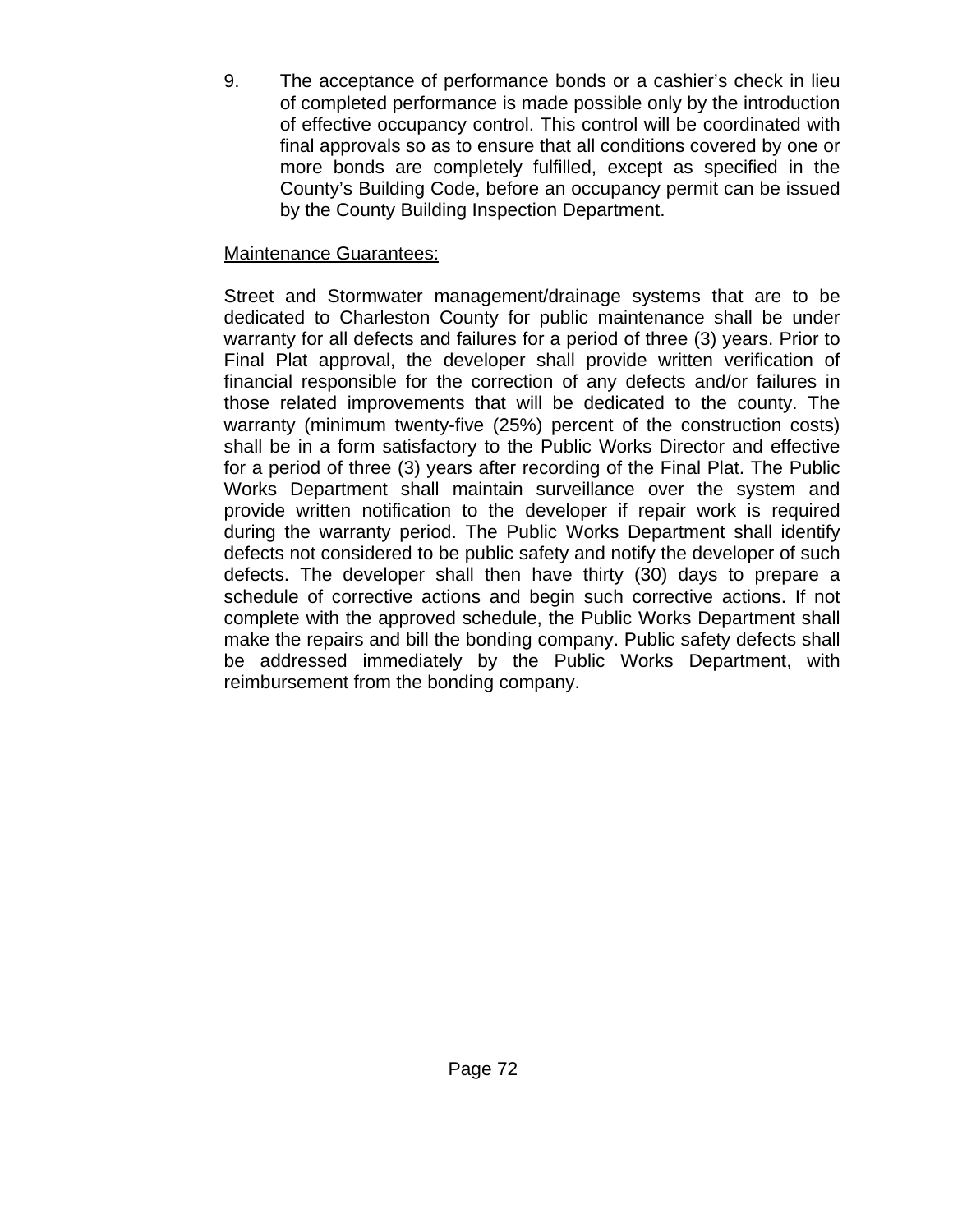# **VESTED RIGHTS TO DEVELOP PROPERTY**

Rockville amendment #05-0627

#### **Definitions**

 1. Except as hereinafter set forth, the words, terms and phrases when used in this Ordinance shall have the meaning as set forth in Section 6-29-1520 of the South Carolina Code of Laws, as enacted by Act 287 of 2004.

 2. "Site specific development plan", in addition and as a supplement to the definition set forth in Section 6-29-1520 of the South Carolina Code of Laws, as enacted by Act 287 of 2004, is further defined to mean those documents that comprise a complete application for a subdivision, planned unit development, or other similar approval that specifies use or density or both and authorizes the landowner to proceed with investment in grading, installation of utilities, streets, and other infrastructure, and to undertake other significant expenditures necessary to prepare for application for a building permit.

## **Establishment and Conditions of Vested Rights**

1. A vested right to develop property in accord with a site specific development plan is triggered upon the final approval of the site specific development plan by the final official or body of the municipality authorized to approve a site specific development plan and the payment to the municipality of all applicable established fees.

2. Except as hereinafter set forth, a vested right established by this Ordinance is limited to type of use and density, is subject to the conditions and limitations as set out in Sections 6-29-1540 and 6-29-1550 of the Code of Laws of South Carolina, as enacted by Act 287 of 2004 and is subject to such conditions, if any, as are attached to the site specific development plan approval.

3. A vested right for an approved site specific development plan expires two (2) years after the date of final approval by the final official or body authorized to approve a site specific development plan.

4. No vested rights are established for phased development plans, including approved or conditionally approved phased development plans and including phased development plans applicable to property proposed for annexation. An approved or conditionally approved site specific development plan is required prior to approval with respect to each phase of a phased development plan.

5. A vested site specific development plan may be amended if the amendment conforms to, or does not cause greater nonconformity with, the then current provisions of the municipal zoning, planning, and land development ordinances, municipal code sections or regulations. Approval or conditional approval of an amendment does not re-set or re-start the expiration period of a vested right.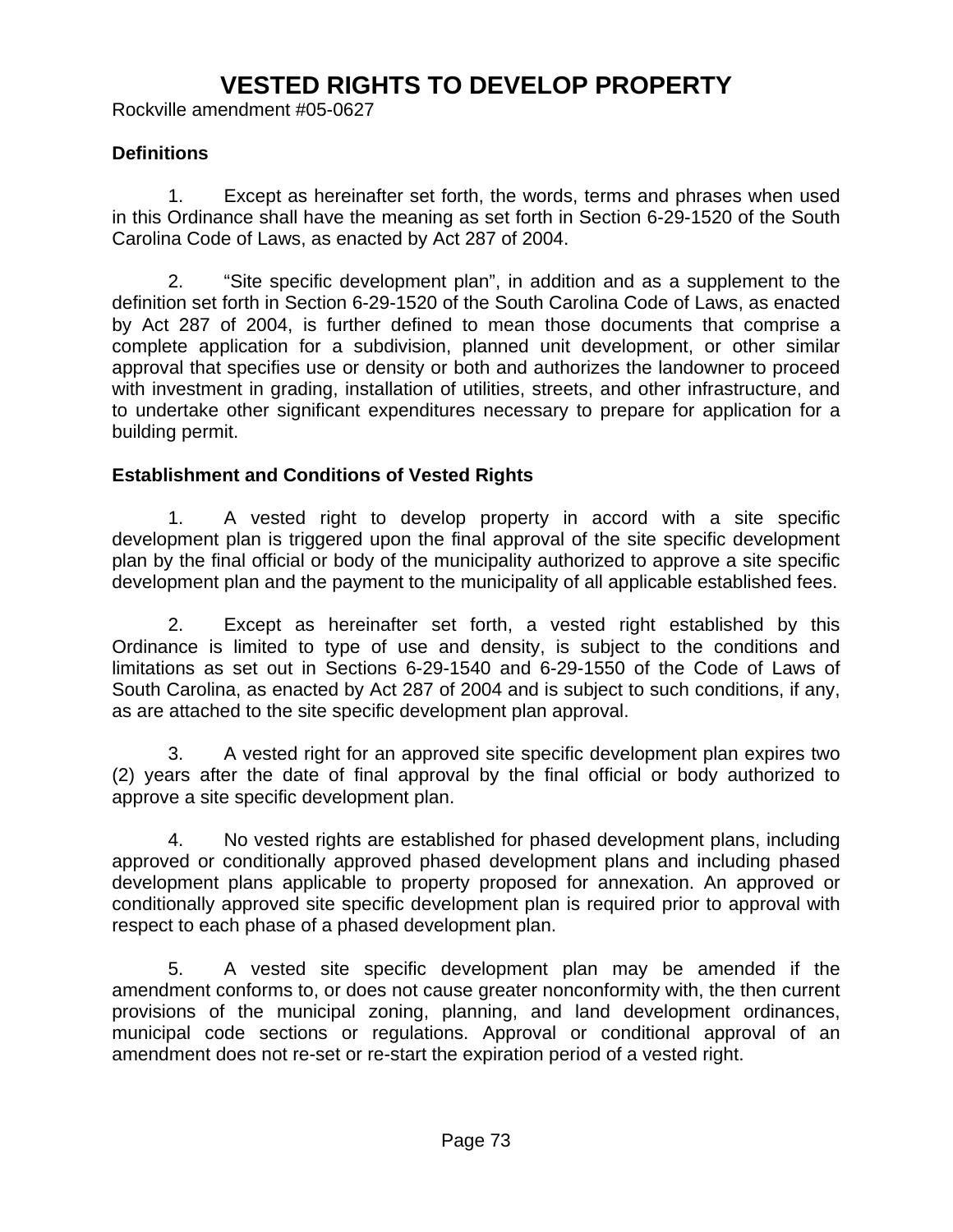6. No sooner than three (3) months, and no later than forty-five (45) days prior to the expiration of the two (2)-year vested right period for an approved site specific development plan, the landowner of property with a vested right in a site specific development plan may apply to Council for an annual extension of the vested right. Council must approve an application for an annual extension of the vested right unless an amendment to the land development ordinances or regulations has been adopted that requires amendment to the site specific development plan. No more than five (5) annual extensions of the vested right must be so approved.

## **Severability**

Should any section or provision of this Ordinance be declared invalid or unconstitutional by any Court of competent jurisdiction, such declaration shall not affect the validity of this Ordinance as a whole or any part thereof which is not specifically declared to be invalid or unconstitutional.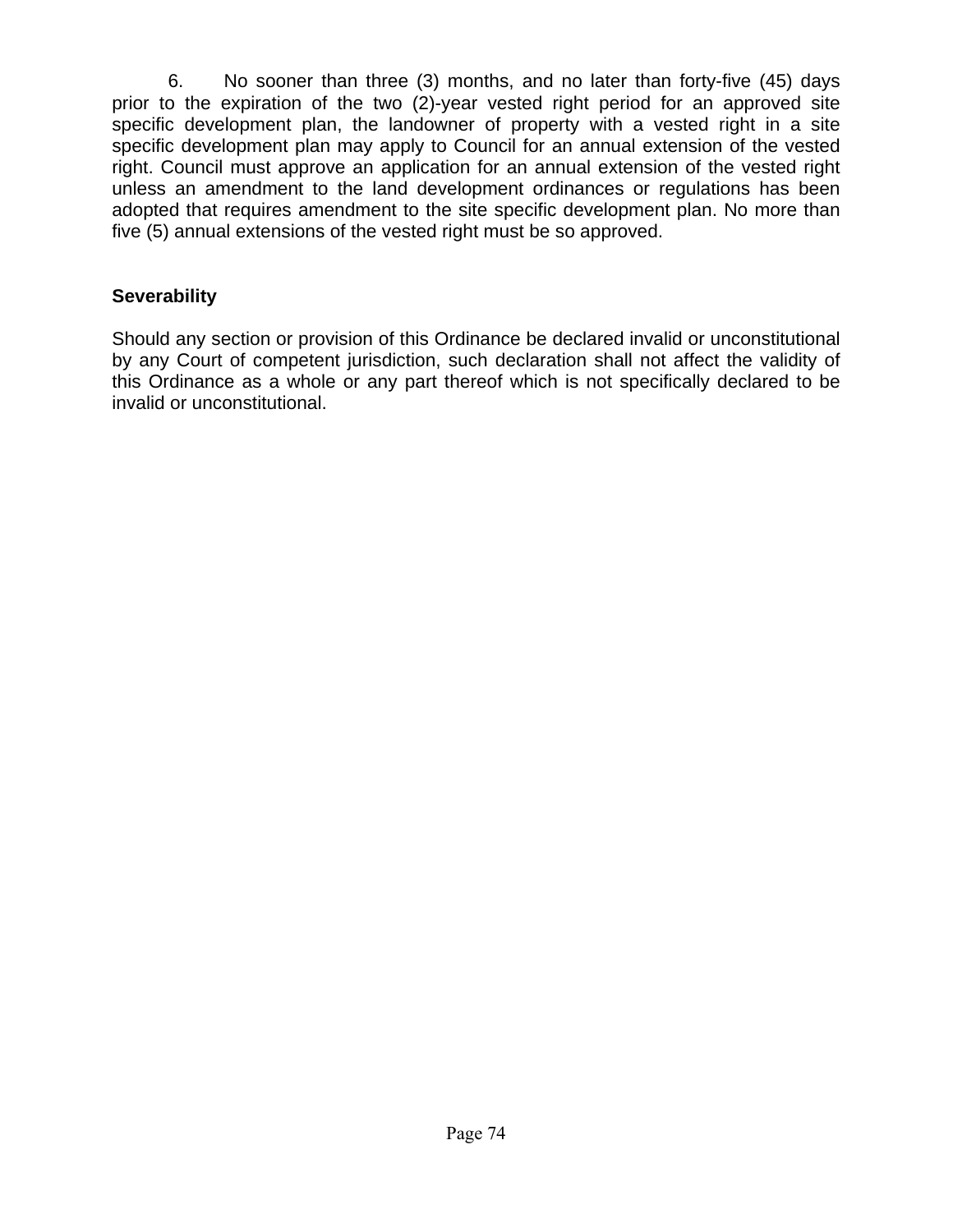## **APPENDIX A**

#### **USES ALLOWED IN THE RC DISTRICT AS A** *USE-OF-RIGHT*:

- **TRANSPORTATION:** Taxi cab stand.
- **RETAIL TRADE:** Variety stores limited to 5,000 sq. ft. of floor area; vending machine operators; grocery stores limited to 5,000 sq. ft. of floor area; eating places; drug stores limited to 4,000 sq. ft. of floor area; books; stationery; arts and craft supplies; sporting goods including bait and tackle; garden supplies; nurseries; florists; cigar & cigarette shops; gifts, novelties & souvenirs; hay, grain & feed store; hardware store.
- **SERVICES:** Beauty and barber shops; tailoring; shoe repair; physicians and dentist; religious activities; finance, insurance & real estate services; legal services; outpatient clinics; watch, clock & jewelry repair.

**RESOURCES & PRODUCTION:** Agriculture and Aquaculture processing.

## **USES ALLOWED IN THE RC DISTRICT AS A** *SPECIAL EXCEPTION*:

**COMMUNICATION:** Telephone exchange stations.

- **UTILITIES:** Electricity substations; gas pressure control stations; water treatment plants; sewage treatment plants and pumping stations.
- **RETAIL & SERVICES:** Day care centers; veterinarian; kindergarten; sale of alcoholic beverages; gasoline service station; & automotive and farm equipment repair.

## **USES ALLOWED IN THE RC DISTRICT AS** *ALLOWED USES WITH CONDITIONS***:**

Off street parking.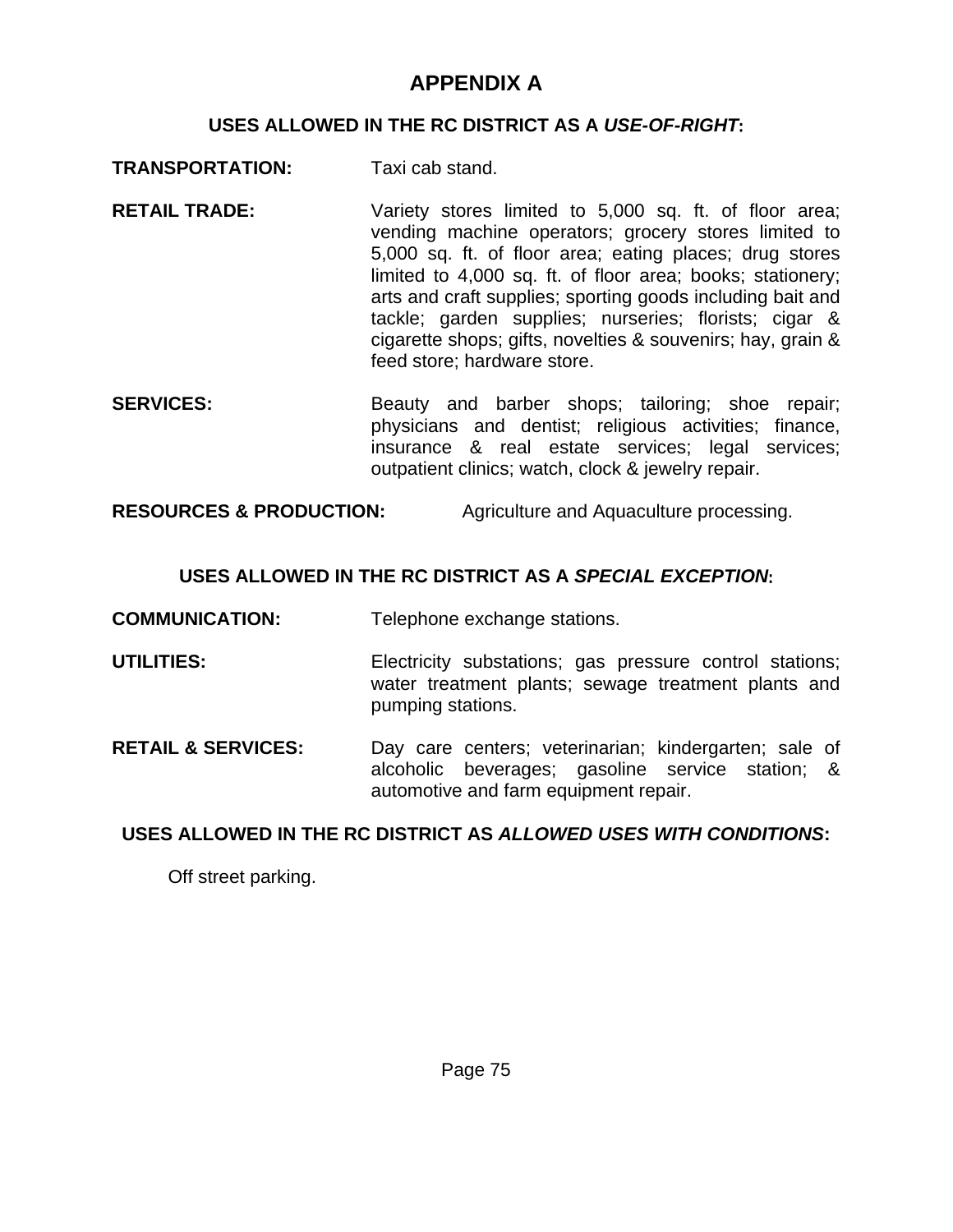## **APPENDIX B**

## **USES ALLOWED IN THE CH DISTRICT AS A** *USE-OF-RIGHT***:**

| <b>COMMUNICATION &amp; UTILITIES:</b>                                       | Electric maintenance facility; gas pressure<br>control station; water pressure control station;<br>sewage pressure control station.                                                                                                                                                                                                                                                                                                                                                                                                                                                                                                                                                                                                                                                                                           |
|-----------------------------------------------------------------------------|-------------------------------------------------------------------------------------------------------------------------------------------------------------------------------------------------------------------------------------------------------------------------------------------------------------------------------------------------------------------------------------------------------------------------------------------------------------------------------------------------------------------------------------------------------------------------------------------------------------------------------------------------------------------------------------------------------------------------------------------------------------------------------------------------------------------------------|
| <b>RETAIL &amp; SERVICES:</b>                                               | Variety stores; convenience stores less than<br>3500 sq. ft. of floor area; vending machine<br>operators; grocery stores; eating places; ice;<br>drug stores; books; stationery; arts and craft<br>supplies; sporting goods including bait and<br>tackle; garden supplies; nurseries; florists;<br>gifts, novelties & souvenirs; newspapers &<br>magazines; camera & photographic supplies;<br>hay, grain & feed store; hardware store;<br>advertising sign; protective functions & related<br>services; postal services; religious activities;<br>private clubs; beauty and barber shops;<br>tailoring; shoe repair; physicians and dentist;<br>religious activities; day care centers; finance,<br>insurance & real estate services; legal<br>services; veterinarian; outpatient clinics; watch,<br>clock & jewelry repair. |
| USES ALLOWED IN THE CH<br><b>DISTRICT AS A SPECIAL</b><br><b>EXCEPTION:</b> | Water pipeline; Water treatment plant; Sale<br>and Service of Marine Craft & Accessories but<br>not boatyards.                                                                                                                                                                                                                                                                                                                                                                                                                                                                                                                                                                                                                                                                                                                |

**ALLOWED** *TEMPORARY USES***:** Temporary vendors (eg. Hot dog vendors); religious activities.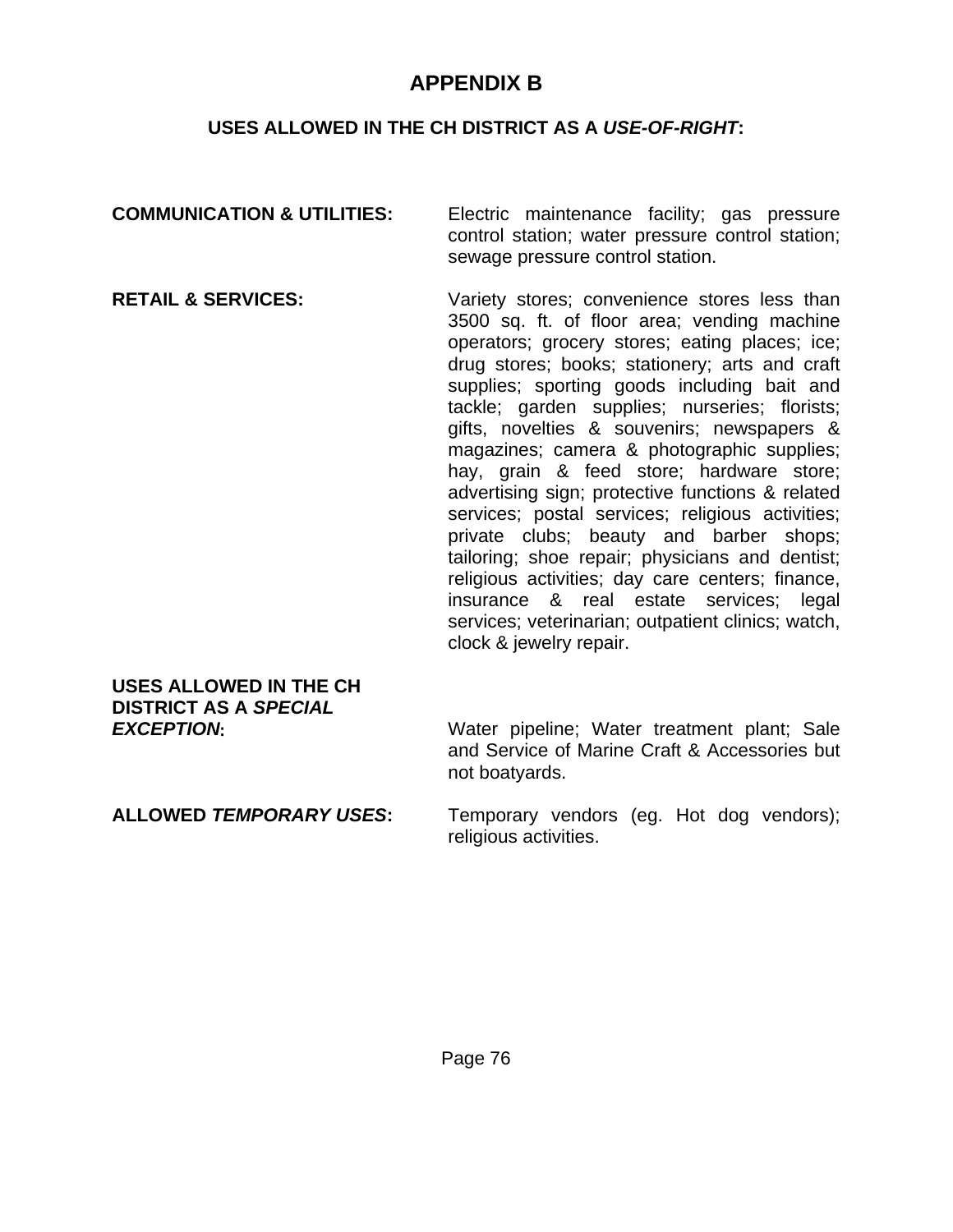# **APPENDIX C**

# **Design Review Guidelines**

#### **Purpose**

The purpose of the design guidelines is to preserve and protect the historic and architectural districts and neighborhoods; to preserve and protect significant natural and scenic areas, and to protect and preserve the unique, special and desired characteristics of the Town of Rockville.

#### **Applicability**

These standards shall apply to all residential and commercial (Rockville amendment #10-0621A) development requiring a building permit for Construction of any structures including additions to existing structures. Different standards apply to the historic district (R-1/2 zoning district) and to the remainder of Town (R-1 and PD zoning districts).

The construction of any dock or walkway across any marshes or to any waterways in or abutting the Town of Rockville boundaries, which meets the criteria established by the OCRM and issued a permit by such, be subject to a similar review and approval by the Design Review Board, and that no such dock or walkway be constructed without prior approval, in writing, by the Design Review Board. Rockville amendment #04-0419.

#### **Intent**

The Intent of the Design Guidelines is to assure the respect for the character, integrity and quality of the built and natural environments of the Town of Rockville. The following criteria shall be used in evaluating application forms.

#### **R - ½ Guidelines - Historic**

#### General

- 1. All elevations shall be in harmony, in terms of scale, proportion, detail, material color and high design quality.
- 2. The side and rear elevations of buildings shall be as visually attractive as the front elevation.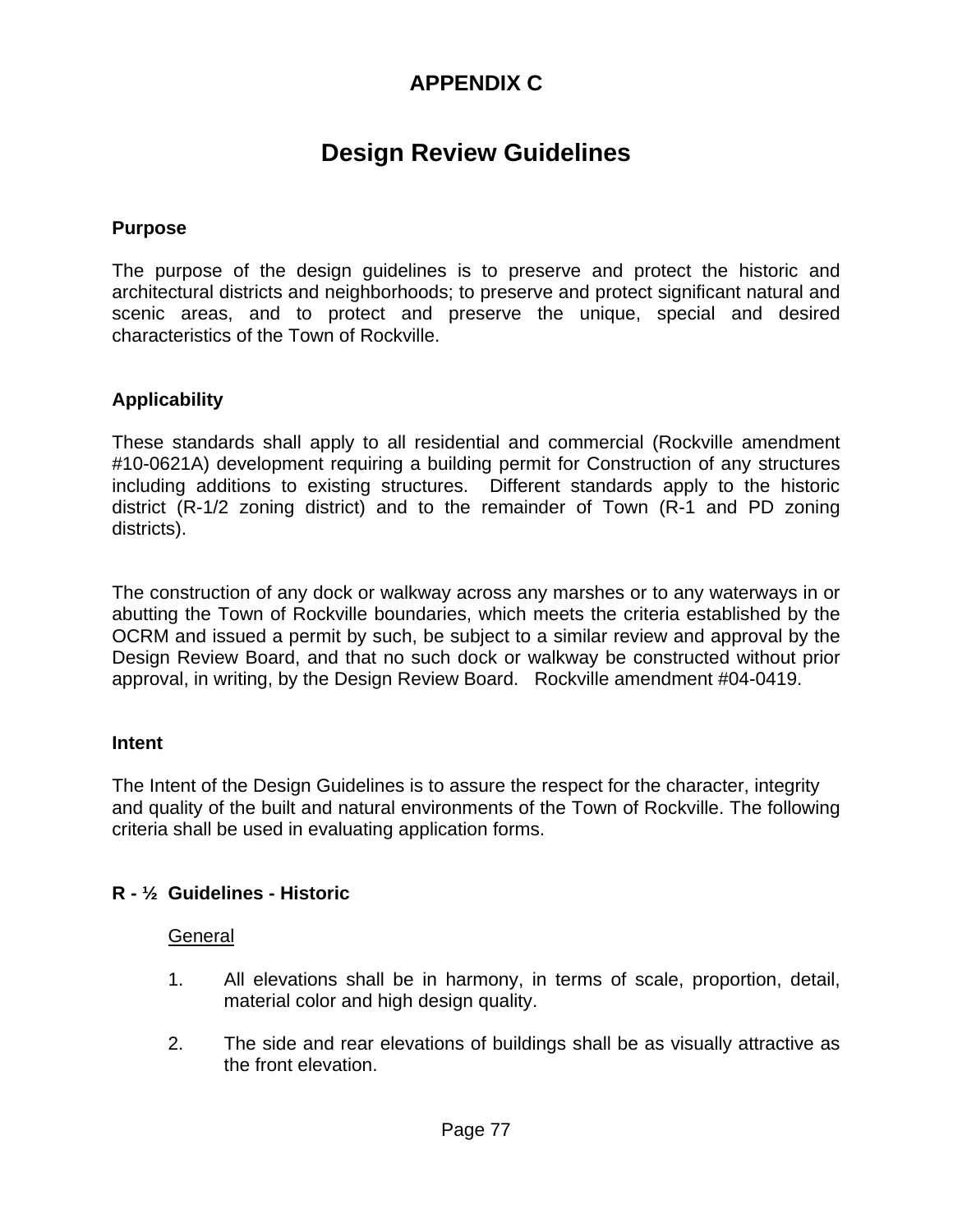- 3. The scale of the buildings and the accessory structures shall be appropriate to the scale of structures located in the surrounding area.
- 4. The architectural design and material finish of buildings and other accessory structures shall be compatible with one another and with adjacent and surrounding structures where such structures are substantially in compliance with these requirements.
- 5. All roofs shall have at least a 4: 12 pitch.
- 6. It is strongly encouraged that all proposed new structures contain covered porches equal to a minimum of thirty (30%) percent of the total building footprint area excluding outbuildings, accessory structures and sheds.
- 7. Elevated homes shall have a minimum of two sides (the sides most visible from a right-of-way) screened to provide a finished look with an appropriate (break away) material (min. of p. t wood siding).

## Building Materials and Color

- 1. Walls that are not stucco finished, hammered, tabby, exposed aggregate or sandblasted that are simply unadorned concrete shall be prohibited as an exterior building material.
- 2. Un-painted or bare metal panels shall be prohibited as an exterior building material. (exception: galvanized metal "standing seam" or galvanized, corrugated type metal panels may be used as a roofing material).
- 3. Vinyl siding used as the main building material shall be discouraged.
- 4. Materials shall express their function clearly and honestly and shall not appear as materials which are foreign to the character of the rest of the building.
- 5. Architectural roofing shingles and metal standing seam or other materials with similar appropriate texture and appearance shall be utilized.
- 6. Color combination of paints shall be complementary to the historic character of the Town of Rockville. In general no more than three different colors per building shall be allowed. Rockville amendment #08-0721B.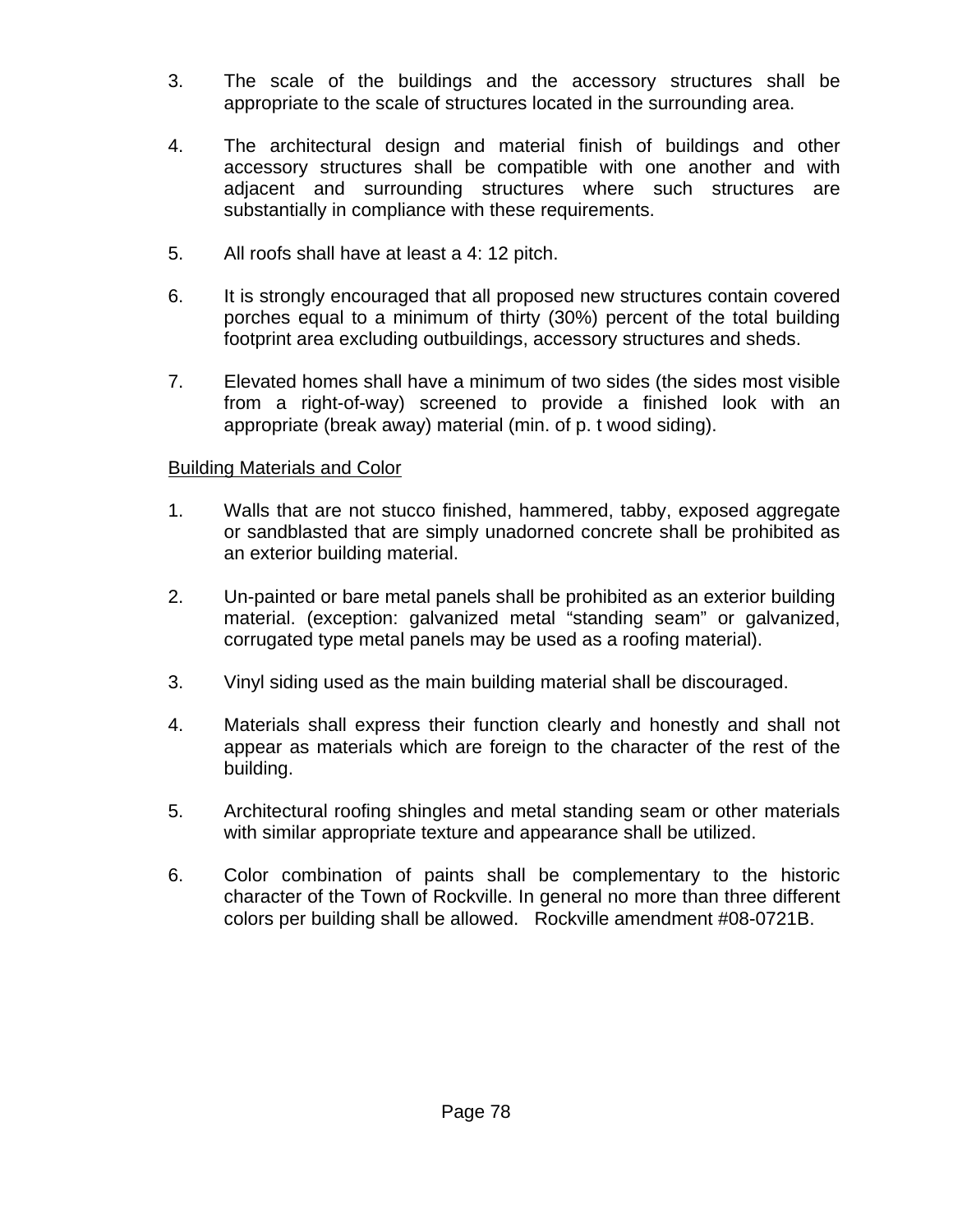#### Building Orientation

- 1. All buildings shall be sited so that a direct relationship with the primary street is established.
- 2. Where it is reasonably practical, proposed structures shall not impede scenic rural views from the main road, from existing structures, or from natural settings.
- 3. The siting of a structure and development of a parcel shall show an attempt to work with and preserve existing native vegetation and natural features of the site by designing structures and buildings around any such features. Clear cutting of both protected and unprotected trees shall be prohibited.

#### Landscaping

 1. The majority of plant materials used as part of the development of a site shall be of native species commonly found in the Rockville and the Low Country area. Exotic and non-native plant species are discouraged.

## **R-1 Guidelines - Non-historic**

#### General

- 1. All elevations shall be in harmony, in terms of scale, proportion, detail and material color.
- 2. The side and rear elevations of buildings shall be as visually attractive as the front elevation.
- 3. The scale of the buildings and the accessory structures shall be appropriate to the scale of structures located in the surrounding area.
- 4. The architectural design and material finish of buildings and other accessory structures shall be compatible with one another and with adjacent and surrounding structures where such structures are substantially in compliance with these requirements.
- 5. Elevated homes shall have a minimum of two sides (the sides most visible from a right-of-way) screened to provide a finished look with an appropriate (break away) material (min. of p. t wood siding).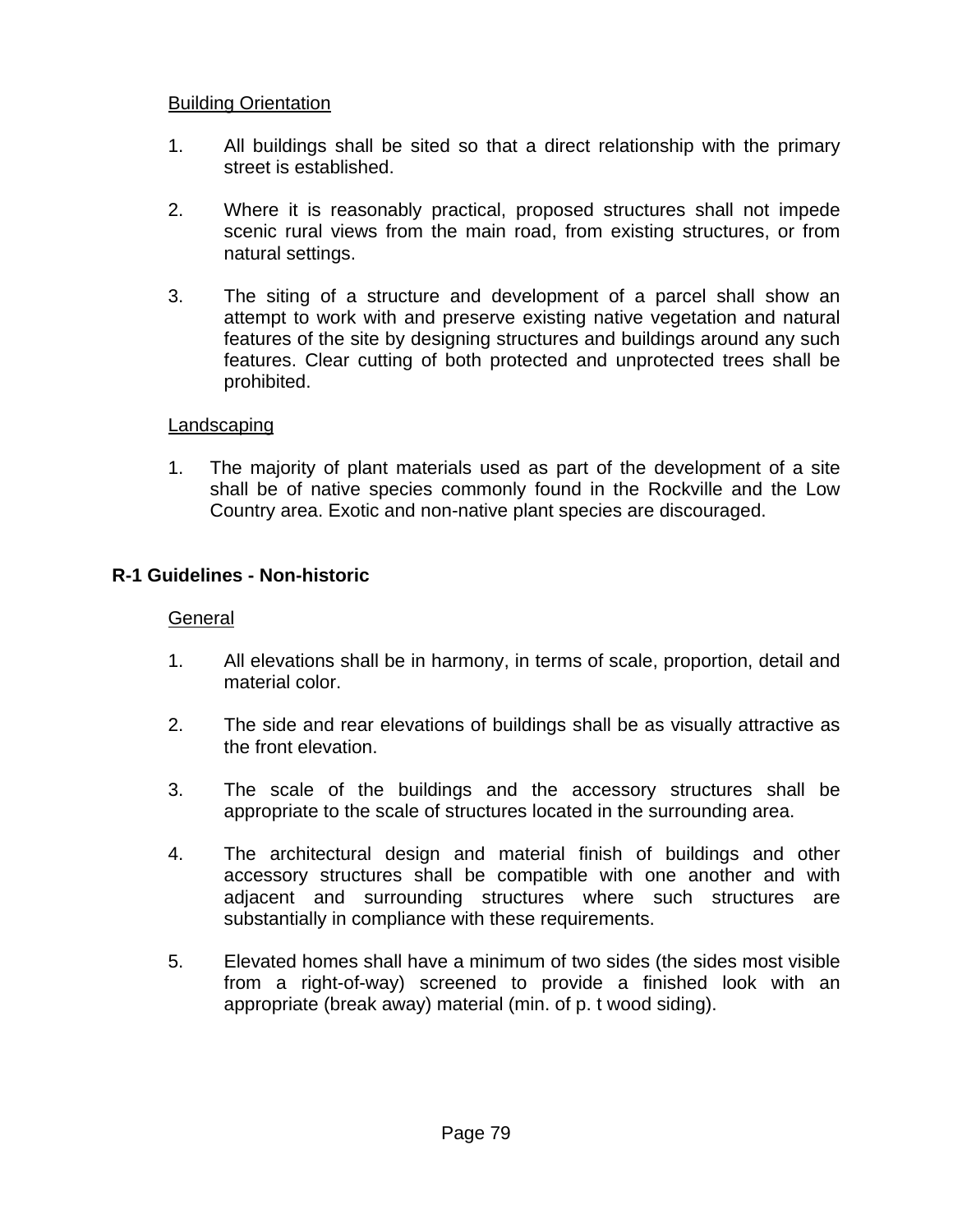## Building Materials and Color

- 1. Walls that are not stucco finished, hammered, tabby, exposed aggregate or sandblasted that are simply unadorned concrete shall be prohibited as an exterior building material.
- 2. Un-painted or bare metal panels shall be prohibited as an exterior building material. (exception: galvanized metal "standing seam" or galvanized, corrugated type metal panels may be used as a roofing material)
- 3. Vinyl siding used as the main building material shall be discouraged.
- 4. Materials shall express their function clearly and honestly and shall not appear as materials which are foreign to the character of the rest of the building.
- 5. Color combination of paints shall be complementary to the historic character of the Town of Rockville. In general no more than three different colors per building shall be allowed. Rockville amendment #08-0721B.

#### Building Orientation

- 1. All buildings shall be sited so that a direct relationship with the primary street is established.
- 2. Where it is reasonably practical, proposed structures shall not impede scenic rural views from the main road, from existing structures, or from natural settings.
- 3. The siting of a structure and development of a parcel shall show an attempt to work with and preserve existing native vegetation and natural features of the site by designing structures and buildings around any such features. Clear cutting of both protected and unprotected trees shall be prohibited.

#### Landscaping

1. The majority of plant materials used as part of the development of a site shall be of native species commonly found in the Rockville and the Low Country area. Exotic and non-native plant species are discouraged.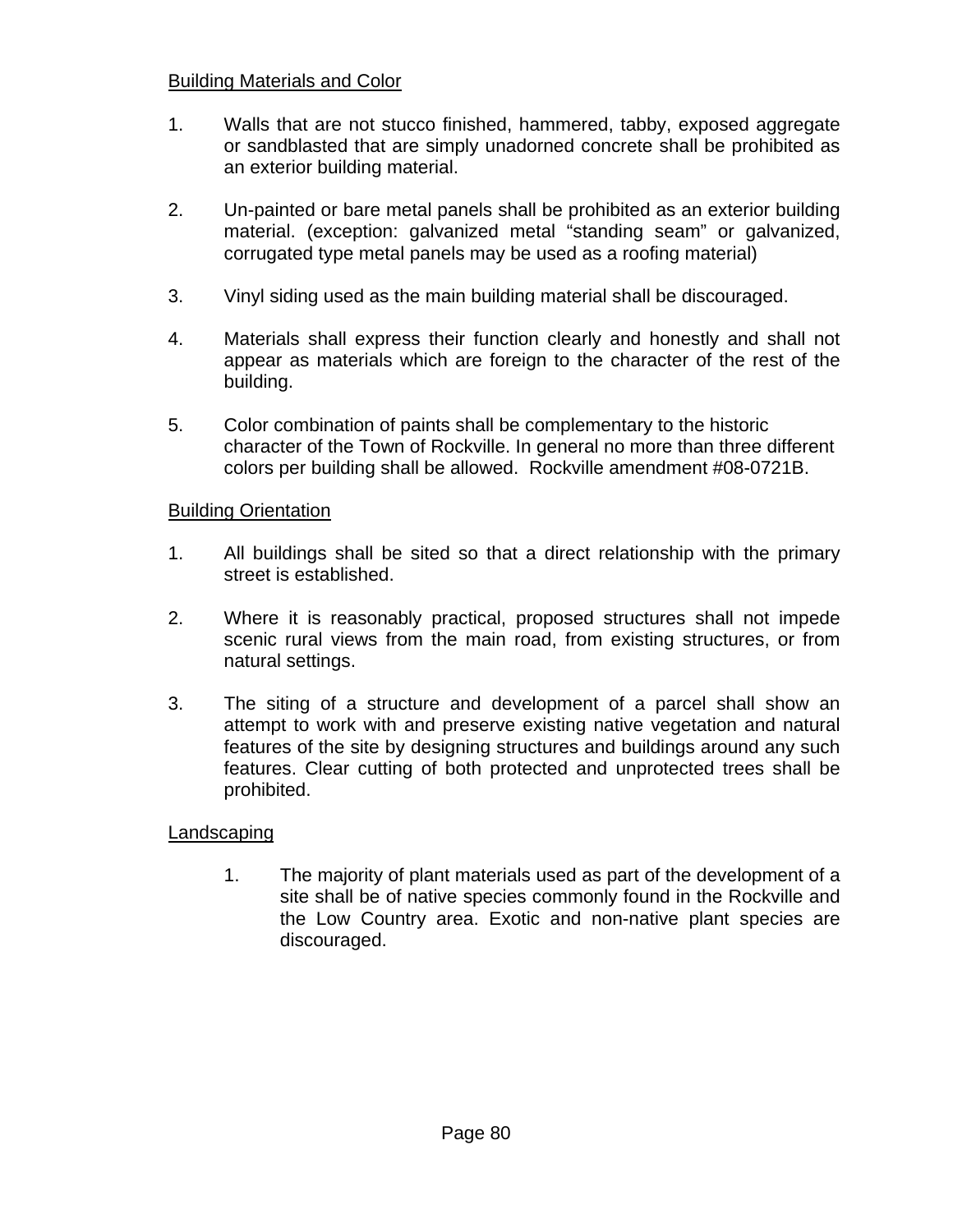# **APPENDIX D**

(Rockville amendment #10-0621B)

# **Board of Zoning Appeals Guidelines Approval Criteria for Special Exceptions, Variances, and Appeals of Administrative Decisions on Zoning Matters**

## **Application forms are available by contacting Charleston County Planning Department.**

I. Special Exceptions.

## **APPROVAL CRITERIA FOR SPECIAL EXCEPTIONS**

- A. Special Exceptions may be approved only if the Board of Zoning Appeals Finds that the proposed use:
	- 1. Is consistent with the recommendations contained in the Town of Rockville's Comprehensive Plan and the character of the under lying zoning district;
	- 2. Is compatible with existing uses in the vicinity and will not adversely affect the general welfare or character of the immediate community;
	- 3. Adequate provision is made for such items as: setbacks, buffering (including fences and/or landscaping) to protect adjacent properties from the possible adverse influence of the proposed use, such as noise, vibration, dust, glare, odor, traffic congestion and similar factors;
	- 4. Where applicable, will be developed in a way that will preserve and incorporate any important natural features;
	- 5. Complies with all applicable rules, regulations, laws and standards of this Ordinance, including but not limited to any use conditions, zoning district standards, or Site Plan Review requirements of this Ordinance; and
	- 6. Vehicular traffic and pedestrian movement on adjacent roads shall not be hindered or endangered.
- B. In granting a Special Exception, the Board of Zoning Appeals may attach to it such conditions regarding the location, character, or other features of the proposed building or structure as the Board may consider advisable to protect established property values in the surrounding area or to promote the public health, safety, or general welfare.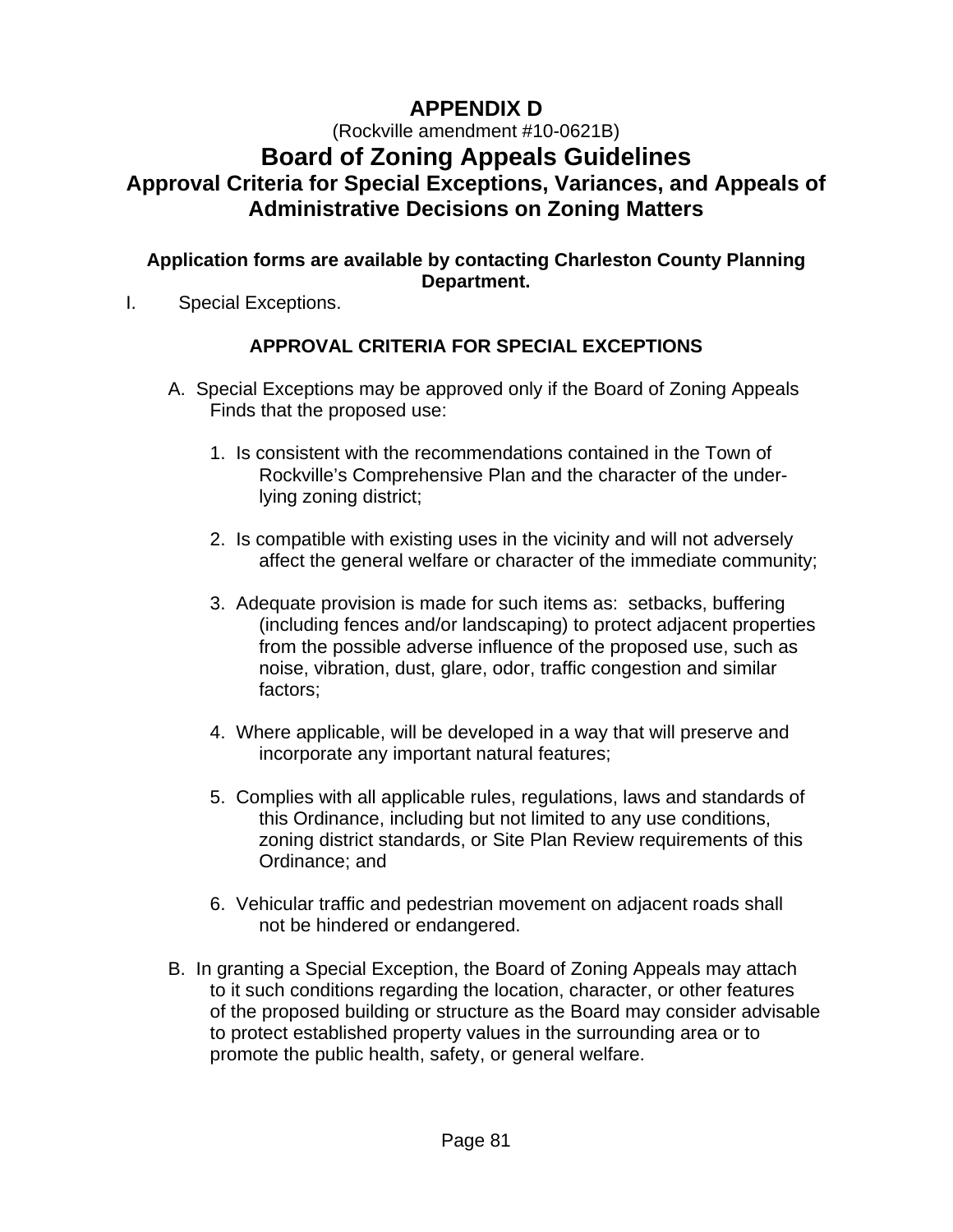## **APPROVAL CRITERIA FOR ZONING VARIANCE**

- A. The Board of Zoning Appeals has the authority to hear and decide appeals for a Zoning Variance when strict application of the provisions of this Ordinance would result in unnecessary hardship.
- B. A Zoning Variance may be granted in an individual case of unnecessary hardship if the Board of Zoning Appeals makes and explains in writing the following findings:
	- 1. There are extraordinary and exceptional conditions pertaining to the particular piece of property.
	- 2. These conditions do not generally apply to other property in the vicinity.
	- 3. Because of these conditions, the application of this Ordinance to the particular piece of property would effectively prohibit or unreasonably restrict the utilization of the property.
	- 4. The authorization of a Variance will not be of substantial detriment to adjacent property or to the public good, and the character of the zoning district will not be harmed by the granting of the Variance.
	- 5. The Board of Zoning Appeals shall not grant a Variance the effect of which would be to allow the establishment of a use not otherwise permitted in a zoning district, to extend physically a Non-conforming Use of Land, or to change the zoning district boundaries shown on the Official Zoning Map. The fact that property may be utilized more profitably if a Zoning Variance is granted shall not be considered grounds for granting a Zoning Variance.
	- 6. The need for the Variance is not the result of the applicant's own actions; and,
	- 7. Granting of the Variance does not substantially conflict with the *Comprehensive Plan* or the purposes of this Ordinance.
- C. In granting a Variance, the Board of Zoning Appeals may attach to it such conditions regarding the location, character, or other features of the proposed building or structure as the Board may consider advisable to protect established property values in the surrounding area or to promote the public health, safety, or general welfare.